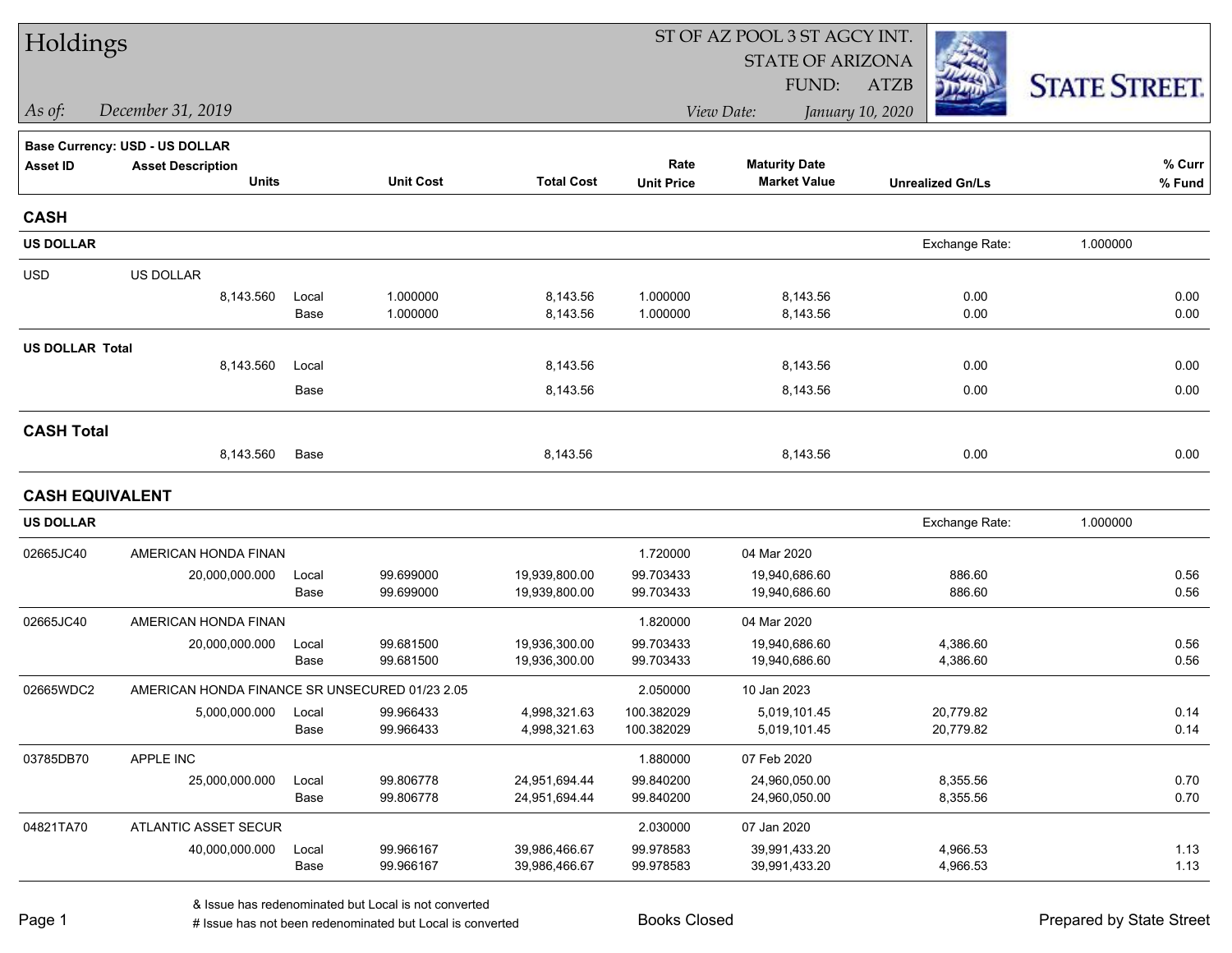|  | Holdings |
|--|----------|
|--|----------|

STATE OF ARIZONA

ATZB



*December 31, 2019 As of: View Date: January 10, 2020*

**Base Currency: USD - US DOLLAR**

FUND:

| Asset ID  | <b>Asset Description</b>    |       |                  |                   | Rate              | <b>Maturity Date</b> |                         | % Curr |
|-----------|-----------------------------|-------|------------------|-------------------|-------------------|----------------------|-------------------------|--------|
|           | <b>Units</b>                |       | <b>Unit Cost</b> | <b>Total Cost</b> | <b>Unit Price</b> | <b>Market Value</b>  | <b>Unrealized Gn/Ls</b> | % Fund |
| 06370R4H9 | <b>BANK OF MONTREAL-</b>    |       |                  |                   | 2.080000          | 02 Jan 2020          |                         |        |
|           | 10,000,000.000              | Local | 100.000000       | 10,000,000.00     | 100.000000        | 10,000,000.00        | 0.00                    | 0.28   |
|           |                             | Base  | 100.000000       | 10,000,000.00     | 100.000000        | 10,000,000.00        | 0.00                    | 0.28   |
| 06370RZL6 | <b>BANK OF MONTREAL-</b>    |       |                  |                   | 1.888500          | 01 May 2020          |                         |        |
|           | 10,000,000.000              | Local | 100.000000       | 10,000,000.00     | 100.005000        | 10,000,500.00        | 500.00                  | 0.28   |
|           |                             | Base  | 100.000000       | 10,000,000.00     | 100.005000        | 10,000,500.00        | 500.00                  | 0.28   |
| 06370RZZ5 | <b>BANK OF MONTREAL-</b>    |       |                  |                   | 1.770000          | 08 May 2020          |                         |        |
|           | 15,000,000.000              | Local | 100.000000       | 15,000,000.00     | 100.049000        | 15,007,350.00        | 7,350.00                | 0.42   |
|           |                             | Base  | 100.000000       | 15,000,000.00     | 100.049000        | 15,007,350.00        | 7,350.00                | 0.42   |
| 07010JAA9 | <b>BASIN ELEC PWR COOP</b>  |       |                  |                   | 1.950000          | 10 Jan 2020          |                         |        |
|           | 7,500,000.000               | Local | 99.951250        | 7,496,343.75      | 99.964978         | 7,497,373.35         | 1,029.60                | 0.21   |
|           |                             | Base  | 99.951250        | 7,496,343.75      | 99.964978         | 7,497,373.35         | 1,029.60                | 0.21   |
| 07010JB75 | <b>BASIN ELEC PWR COOP</b>  |       |                  |                   | 1.950000          | 07 Feb 2020          |                         |        |
|           | 3,000,000.000               | Local | 99.799583        | 2,993,987.50      | 99.828800         | 2,994,864.00         | 876.50                  | 0.08   |
|           |                             | Base  | 99.799583        | 2,993,987.50      | 99.828800         | 2,994,864.00         | 876.50                  | 0.08   |
| 07644CFT2 | BEDFORD ROW FDG CORP        |       |                  |                   | 1.847130          | 03 Feb 2020          |                         |        |
|           | 15,000,000.000              | Local | 100.000000       | 15,000,000.00     | 100.015000        | 15,002,250.00        | 2,250.00                | 0.42   |
|           |                             | Base  | 100.000000       | 15,000,000.00     | 100.015000        | 15,002,250.00        | 2,250.00                | 0.42   |
| 13606BWJ1 | <b>CANADIAN IMPERIAL BK</b> |       |                  |                   | 2.204250          | 08 May 2020          |                         |        |
|           | 20,000,000.000              | Local | 100.000000       | 20,000,000.00     | 100.000000        | 20,000,000.00        | 0.00                    | 0.56   |
|           |                             | Base  | 100.000000       | 20,000,000.00     | 100.000000        | 20,000,000.00        | 0.00                    | 0.56   |
| 13738JC99 | CAN AST + CAN LTD JT        |       |                  |                   | 1.950000          | 09 Mar 2020          |                         |        |
|           | 2,300,000.000               | Local | 99.631667        | 2,291,528.33      | 99.661464         | 2,292,213.67         | 685.34                  | 0.06   |
|           |                             | Base  | 99.631667        | 2,291,528.33      | 99.661464         | 2,292,213.67         | 685.34                  | 0.06   |
| 138994009 | CANTOR FITZGERALD REPO REPO |       |                  |                   | 1.320000          | 02 Jan 2020          |                         |        |
|           | 40,000,000.000              | Local | 100.000000       | 40,000,000.00     | 100.000000        | 40,000,000.00        | 0.00                    | 1.13   |
|           |                             | Base  | 100.000000       | 40,000,000.00     | 100.000000        | 40,000,000.00        | 0.00                    | 1.13   |
| 138994009 | CANTOR FITZGERALD REPO REPO |       |                  |                   | 1.600000          | 02 Jan 2020          |                         |        |
|           | 300,000,000.000             | Local | 100.000000       | 300,000,000.00    | 100.000000        | 300,000,000.00       | 0.00                    | 8.44   |
|           |                             | Base  | 100.000000       | 300,000,000.00    | 100.000000        | 300,000,000.00       | 0.00                    | 8.44   |

A ISSUE ISSUE ISSUE ISSUE ISSUE ISSUE ISSUE ISSUE ISSUE ISSUE ISSUE ISSUE ISSUE ISSUE ISSUE ISSUE ISSUE ISSUE I<br>
# Issue has not been redenominated but Local is converted **BOOKS** Closed **Prepared by State Street**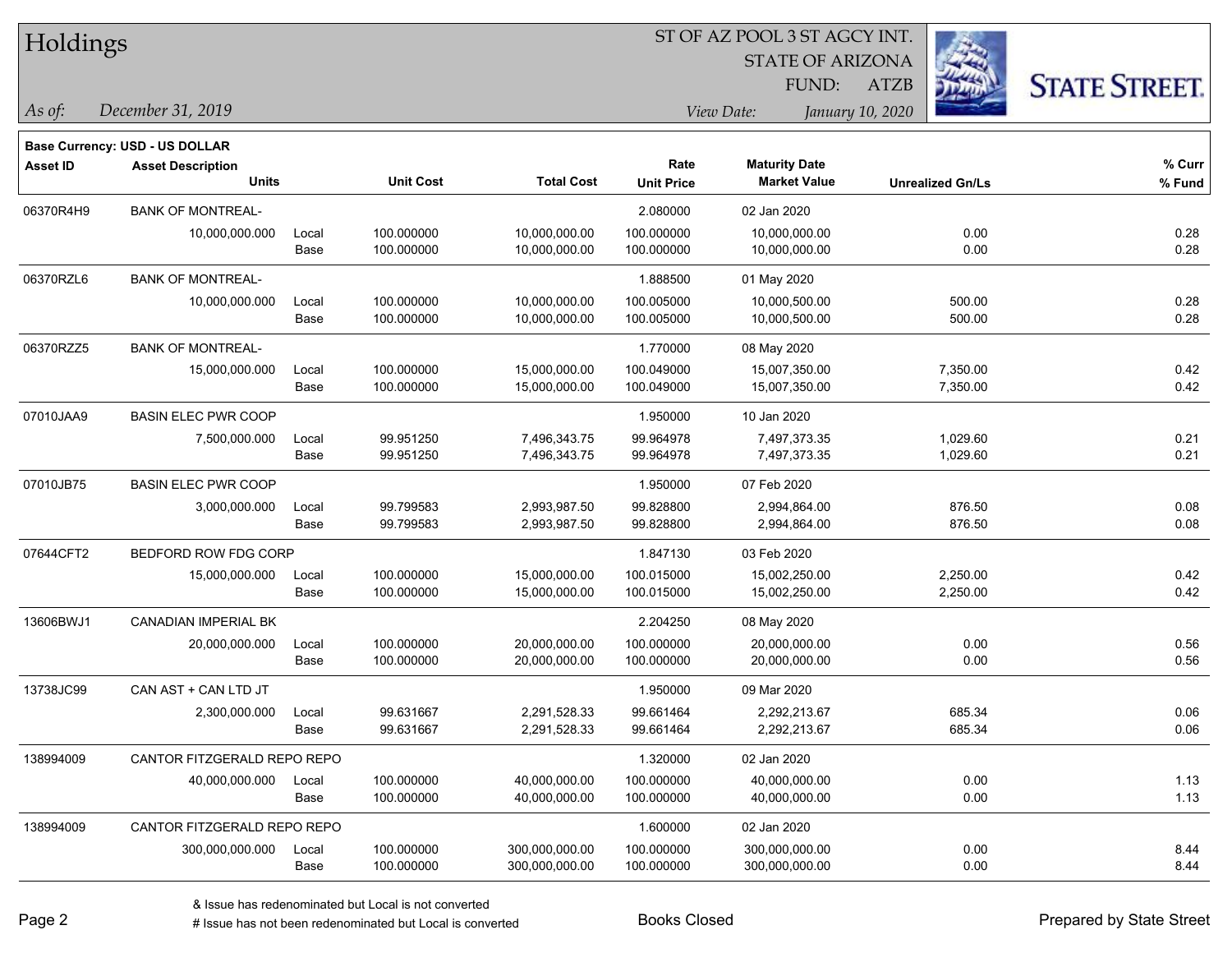|  |  | Holdings |
|--|--|----------|
|--|--|----------|

STATE OF ARIZONA

ATZB



*December 31, 2019 As of: View Date: January 10, 2020*

**Base Currency: USD - US DOLLAR**

FUND:

| <b>Asset ID</b> | <b>Asset Description</b><br><b>Units</b>           |       | <b>Unit Cost</b> | <b>Total Cost</b> | Rate<br><b>Unit Price</b> | <b>Maturity Date</b><br><b>Market Value</b> | <b>Unrealized Gn/Ls</b> | % Curr<br>% Fund |
|-----------------|----------------------------------------------------|-------|------------------|-------------------|---------------------------|---------------------------------------------|-------------------------|------------------|
| 138994009       | CANTOR FITZGERALD REPO REPO                        |       |                  |                   | 1.870000                  | 02 Jan 2020                                 |                         |                  |
|                 | 15,000,000.000                                     | Local | 100.000000       | 15,000,000.00     | 100.000000                | 15,000,000.00                               | 0.00                    | 0.42             |
|                 |                                                    | Base  | 100.000000       | 15,000,000.00     | 100.000000                | 15,000,000.00                               | 0.00                    | 0.42             |
| 138994009       | CANTOR FITZGERALD REPO REPO                        |       |                  |                   | 1.870000                  | 09 Jan 2020                                 |                         |                  |
|                 | 50,000,000.000                                     | Local | 100.000000       | 50,000,000.00     | 100.000000                | 50,000,000.00                               | 0.00                    | 1.41             |
|                 |                                                    | Base  | 100.000000       | 50,000,000.00     | 100.000000                | 50,000,000.00                               | 0.00                    | 1.41             |
| 138994009       | CANTOR FITZGERALD REPO REPO                        |       |                  |                   | 1.870000                  | 16 Jan 2020                                 |                         |                  |
|                 | 20,000,000.000                                     | Local | 100.000000       | 20,000,000.00     | 100.000000                | 20,000,000.00                               | 0.00                    | 0.56             |
|                 |                                                    | Base  | 100.000000       | 20,000,000.00     | 100.000000                | 20,000,000.00                               | 0.00                    | 0.56             |
| 19121AAD3       | COCA-COLA COMPANY                                  |       |                  |                   | 2.000000                  | 13 Jan 2020                                 |                         |                  |
|                 | 20,000,000.000                                     | Local | 99.933333        | 19,986,666.67     | 99.953097                 | 19,990,619.40                               | 3,952.73                | 0.56             |
|                 |                                                    | Base  | 99.933333        | 19,986,666.67     | 99.953097                 | 19,990,619.40                               | 3,952.73                | 0.56             |
| 19121ACR0       | COCA-COLA COMPANY                                  |       |                  |                   | 1.800000                  | 25 Mar 2020                                 |                         |                  |
|                 | 4,000,000.000                                      | Local | 99.580000        | 3,983,200.00      | 99.614511                 | 3,984,580.44                                | 1,380.44                | 0.11             |
|                 |                                                    | Base  | 99.580000        | 3,983,200.00      | 99.614511                 | 3,984,580.44                                | 1,380.44                | 0.11             |
| 19121AGL9       | COCA-COLA COMPANY                                  |       |                  |                   | 1.740000                  | 20 Jul 2020                                 |                         |                  |
|                 | 20,000,000.000                                     | Local | 99.028500        | 19,805,700.00     | 99.012778                 | 19,802,555.60                               | $-3,144.40$             | 0.56             |
|                 |                                                    | Base  | 99.028500        | 19,805,700.00     | 99.012778                 | 19,802,555.60                               | $-3,144.40$             | 0.56             |
| 2063C0A36       | CONCORD MIN CPTL CO                                |       |                  |                   | 2.000000                  | 03 Jan 2020                                 |                         |                  |
|                 | 15,000,000.000                                     | Local | 99.988889        | 14,998,333.33     | 99.995689                 | 14,999,353.35                               | 1,020.02                | 0.42             |
|                 |                                                    | Base  | 99.988889        | 14,998,333.33     | 99.995689                 | 14,999,353.35                               | 1,020.02                | 0.42             |
| 2063C0C91       | CONCORD MIN CPTL CO                                |       |                  |                   | 1.900000                  | 09 Mar 2020                                 |                         |                  |
|                 | 25,000,000.000                                     | Local | 99.641111        | 24,910,277.78     | 99.654019                 | 24,913,504.75                               | 3,226.97                | 0.70             |
|                 |                                                    | Base  | 99.641111        | 24,910,277.78     | 99.654019                 | 24,913,504.75                               | 3,226.97                | 0.70             |
| 22845ALH1       | CROWN POINT CAP CO.                                |       |                  |                   | 1.843130                  | 06 Apr 2020                                 |                         |                  |
|                 | 25,000,000.000                                     | Local | 100.000000       | 25,000,000.00     | 100.000000                | 25,000,000.00                               | 0.00                    | 0.70             |
|                 |                                                    | Base  | 100.000000       | 25,000,000.00     | 100.000000                | 25,000,000.00                               | 0.00                    | 0.70             |
| 233851CX0       | DAIMLER FINANCE NA LLC COMPANY GUAR 144A 05/20 VAR |       |                  |                   | 2.420500                  | 05 May 2020                                 |                         |                  |
|                 | 7,000,000.000                                      | Local | 100.000000       | 7,000,000.00      | 100.117757                | 7,008,242.99                                | 8,242.99                | 0.20             |
|                 |                                                    | Base  | 100.000000       | 7,000,000.00      | 100.117757                | 7,008,242.99                                | 8,242.99                | 0.20             |

A ISSUE ISSUE ISSUE ISSUE ISSUE ISSUE ISSUE ISSUE ISSUE ISSUE ISSUE ISSUE ISSUE ISSUE ISSUE ISSUE ISSUE ISSUE I<br>
# Issue has not been redenominated but Local is converted **BOOKS** Closed **Prepared by State Street**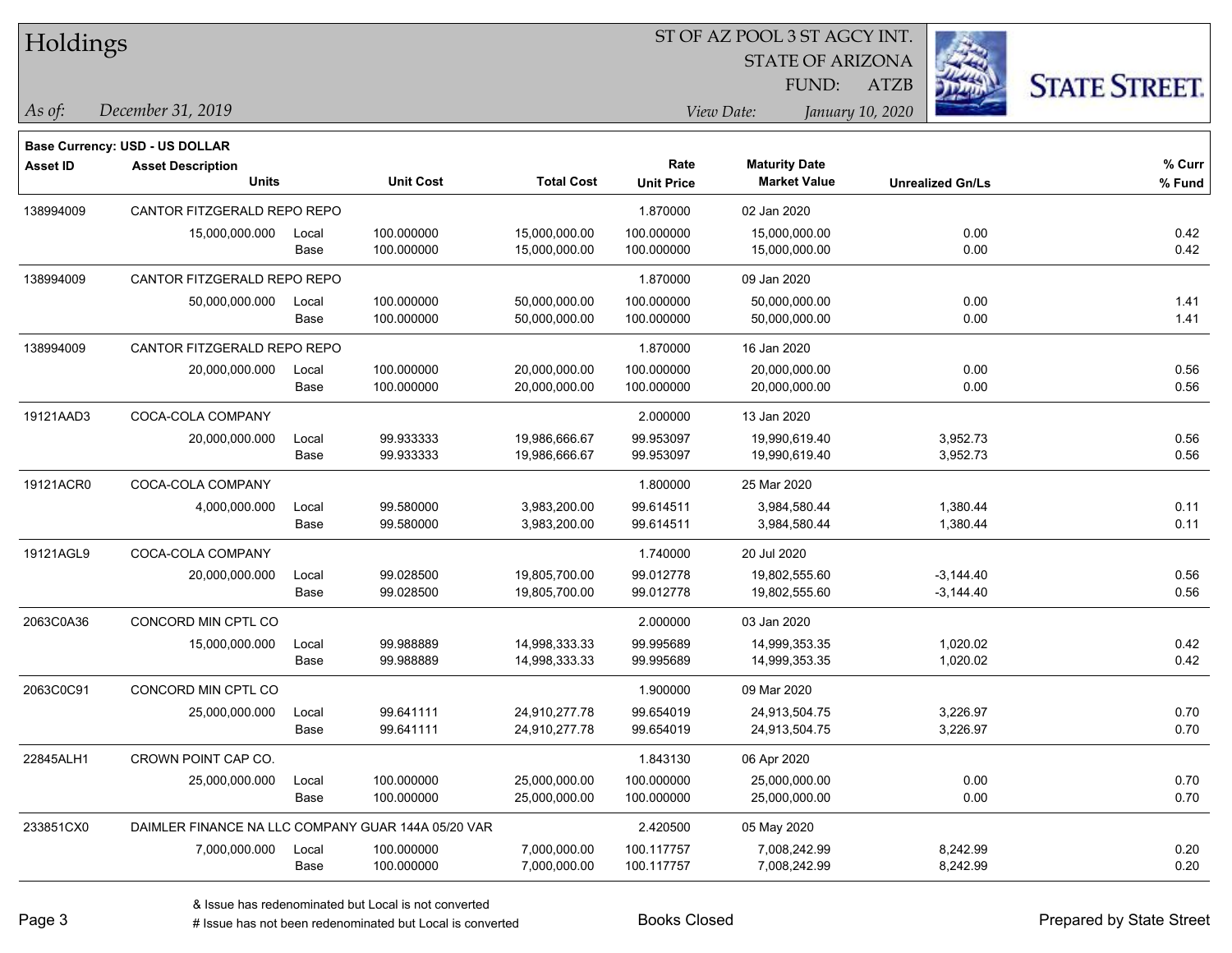| Holdings |  |
|----------|--|
|----------|--|

STATE OF ARIZONA

ATZB



*December 31, 2019 As of: View Date: January 10, 2020*

**Base Currency: USD - US DOLLAR**

| Asset ID  | <b>Asset Description</b>    |             |                  |                   | Rate              | <b>Maturity Date</b> |                         | % Curr |
|-----------|-----------------------------|-------------|------------------|-------------------|-------------------|----------------------|-------------------------|--------|
|           | <b>Units</b>                |             | <b>Unit Cost</b> | <b>Total Cost</b> | <b>Unit Price</b> | <b>Market Value</b>  | <b>Unrealized Gn/Ls</b> | % Fund |
| 2546R2AH9 | WALT DISNEY CO              |             |                  |                   | 1.970000          | 17 Jan 2020          |                         |        |
|           | 20,000,000.000              | Local       | 99.912444        | 19,982,488.89     | 99.933333         | 19,986,666.60        | 4,177.71                | 0.56   |
|           |                             | <b>Base</b> | 99.912444        | 19,982,488.89     | 99.933333         | 19,986,666.60        | 4,177.71                | 0.56   |
| 2546R2B54 | <b>WALT DISNEY CO</b>       |             |                  |                   | 1.890000          | 05 Feb 2020          |                         |        |
|           | 15,000,000.000              | Local       | 99.816250        | 14,972,437.50     | 99.843317         | 14,976,497.55        | 4,060.05                | 0.42   |
|           |                             | Base        | 99.816250        | 14,972,437.50     | 99.843317         | 14,976,497.55        | 4,060.05                | 0.42   |
| 2546R2DH6 | WALT DISNEY CO              |             |                  |                   | 1.870000          | 17 Apr 2020          |                         |        |
|           | 10,000,000.000              | Local       | 99.444194        | 9,944,419.44      | 99.476772         | 9,947,677.20         | 3,257.76                | 0.28   |
|           |                             | Base        | 99.444194        | 9,944,419.44      | 99.476772         | 9,947,677.20         | 3,257.76                | 0.28   |
| 30229AA33 | <b>EXXON MOBIL CORP</b>     |             |                  |                   | 1.820000          | 03 Jan 2020          |                         |        |
|           | 25,000,000.000              | Local       | 99.989889        | 24,997,472.22     | 99.995256         | 24,998,814.00        | 1,341.78                | 0.70   |
|           |                             | Base        | 99.989889        | 24,997,472.22     | 99.995256         | 24,998,814.00        | 1,341.78                | 0.70   |
| 30229ACC1 | <b>EXXON MOBIL CORP</b>     |             |                  |                   | 1.700000          | 12 Mar 2020          |                         |        |
|           | 25,000,000.000              | Local       | 99.664722        | 24,916,180.56     | 99.666917         | 24,916,729.25        | 548.69                  | 0.70   |
|           |                             | Base        | 99.664722        | 24,916,180.56     | 99.666917         | 24,916,729.25        | 548.69                  | 0.70   |
| 37829ABD9 | <b>GLENCOVE FDG DAC/LLC</b> |             |                  |                   | 1.708630          | 03 Apr 2020          |                         |        |
|           | 25,000,000.000              | Local       | 100.000000       | 25,000,000.00     | 100.000000        | 25,000,000.00        | 0.00                    | 0.70   |
|           |                             | Base        | 100.000000       | 25,000,000.00     | 100.000000        | 25,000,000.00        | 0.00                    | 0.70   |
| 48803MPZ6 | <b>KELLS FDG LLC</b>        |             |                  |                   | 1.850000          | 12 Feb 2020          |                         |        |
|           | 25,000,000.000              | Local       | 99.784167        | 24,946,041.66     | 99.800125         | 24,950,031.25        | 3,989.59                | 0.70   |
|           |                             | Base        | 99.784167        | 24,946,041.66     | 99.800125         | 24,950,031.25        | 3,989.59                | 0.70   |
| 62455AB30 | <b>MOUNTCLIFF</b>           |             |                  |                   | 1.940000          | 03 Feb 2020          |                         |        |
|           | 20,000,000.000              | Local       | 99.822167        | 19,964,433.33     | 99.838844         | 19,967,768.80        | 3,335.47                | 0.56   |
|           |                             | Base        | 99.822167        | 19,964,433.33     | 99.838844         | 19,967,768.80        | 3,335.47                | 0.56   |
| 62455AC21 | <b>MOUNTCLIFF</b>           |             |                  |                   | 1.950000          | 02 Mar 2020          |                         |        |
|           | 25,000,000.000              | Local       | 99.669583        | 24,917,395.84     | 99.686667         | 24,921,666.75        | 4,270.91                | 0.70   |
|           |                             | Base        | 99.669583        | 24,917,395.84     | 99.686667         | 24,921,666.75        | 4,270.91                | 0.70   |
| 63743CAD5 | NATL RURAL UTIL COOP        |             |                  |                   | 1.710000          | 13 Jan 2020          |                         |        |
|           | 25,000,000.000              | Local       | 99.943000        | 24,985,750.00     | 99.951264         | 24,987,816.00        | 2,066.00                | 0.70   |
|           |                             | Base        | 99.943000        | 24,985,750.00     | 99.951264         | 24,987,816.00        | 2,066.00                | 0.70   |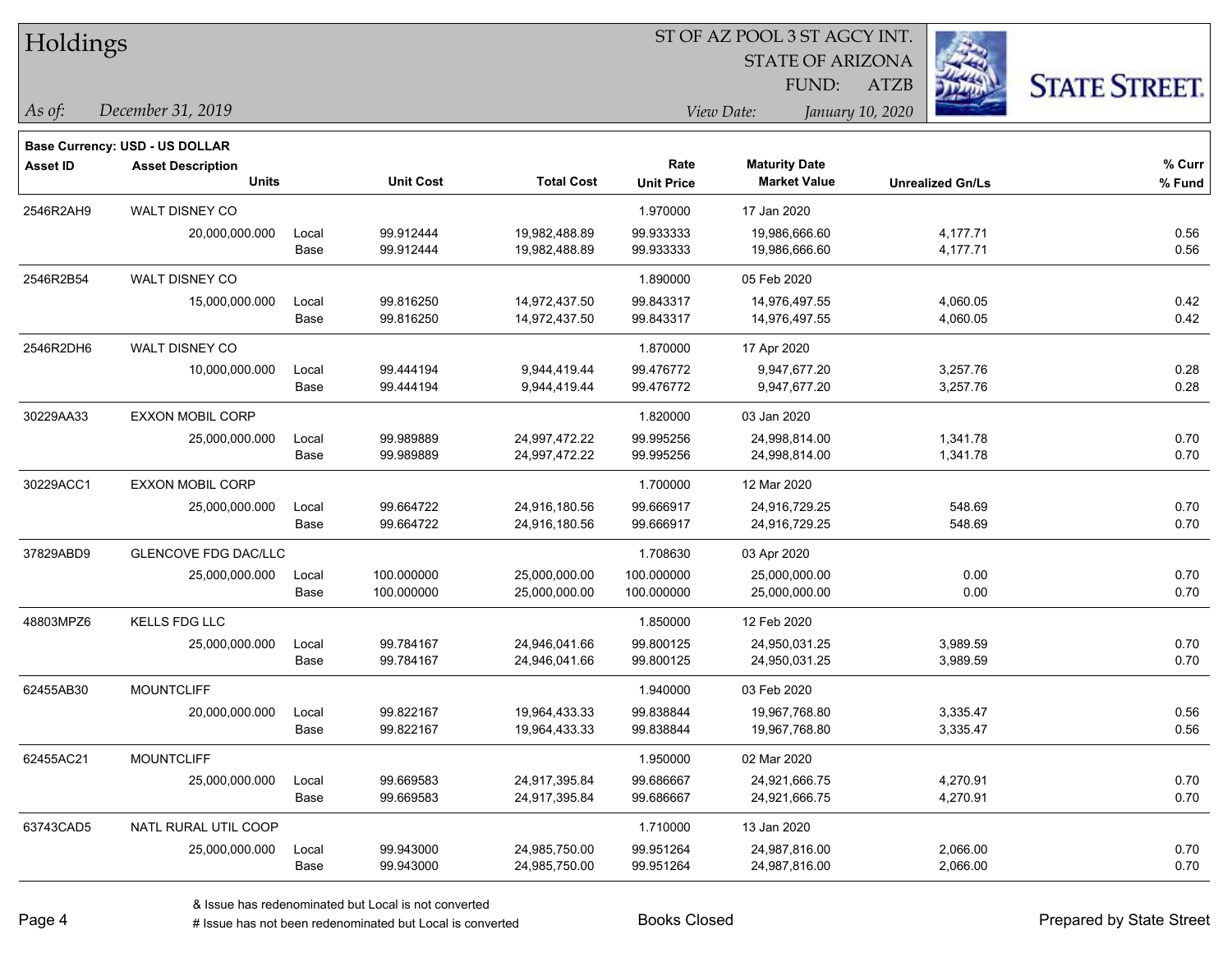| Holdings        |                                |                      |                  |                   | ST OF AZ POOL 3 ST AGCY INT. |                         |                         |                      |  |  |
|-----------------|--------------------------------|----------------------|------------------|-------------------|------------------------------|-------------------------|-------------------------|----------------------|--|--|
|                 |                                |                      |                  |                   |                              | <b>STATE OF ARIZONA</b> |                         |                      |  |  |
|                 |                                |                      |                  |                   |                              | FUND:                   | <b>ATZB</b>             | <b>STATE STREET.</b> |  |  |
| As of:          | December 31, 2019              |                      |                  |                   |                              | View Date:              | January 10, 2020        |                      |  |  |
|                 | Base Currency: USD - US DOLLAR |                      |                  |                   |                              |                         |                         |                      |  |  |
| <b>Asset ID</b> | <b>Asset Description</b>       |                      |                  |                   | Rate                         | <b>Maturity Date</b>    |                         | % Curr               |  |  |
|                 | <b>Units</b>                   |                      | <b>Unit Cost</b> | <b>Total Cost</b> | <b>Unit Price</b>            | <b>Market Value</b>     | <b>Unrealized Gn/Ls</b> | % Fund               |  |  |
| 63763PC23       | NATIONAL SECS CLEARING         |                      |                  |                   | 1.750000                     | 02 Mar 2020             |                         |                      |  |  |
|                 | 20,000,000.000                 | Local                | 99.703472        | 19,940,694.45     | 99.710000                    | 19,942,000.00           | 1,305.55                | 0.56                 |  |  |
|                 |                                | Base                 | 99.703472        | 19,940,694.45     | 99.710000                    | 19,942,000.00           | 1,305.55                | 0.56                 |  |  |
| 63763PC56       | NATIONAL SECS CLEARING         |                      |                  |                   | 1.770000                     | 05 Mar 2020             |                         |                      |  |  |
|                 | 25,000,000.000                 | Local                | 99.685333        | 24,921,333.34     | 99.694975                    | 24,923,743.75           | 2,410.41                | 0.70                 |  |  |
|                 |                                | Base                 | 99.685333        | 24,921,333.34     | 99.694975                    | 24,923,743.75           | 2,410.41                | 0.70                 |  |  |
| 64105RBK5       | NESTLE FIN FRANCE S.           |                      |                  |                   | 1.690000                     | 19 Feb 2020             |                         |                      |  |  |
|                 | 25,000,000.000                 | Local                | 99.769972        | 24,942,493.06     | 99.780267                    | 24,945,066.75           | 2,573.69                | 0.70                 |  |  |
|                 |                                | Base                 | 99.769972        | 24,942,493.06     | 99.780267                    | 24,945,066.75           | 2,573.69                | 0.70                 |  |  |
| 66844CBA1       | NORTHWESTERN UNIVERS           |                      |                  |                   | 1.700000                     | 10 Feb 2020             |                         |                      |  |  |
|                 | 12,000,000.000                 | Local                | 99.811111        | 11,977,333.33     | 99.745000                    | 11,969,400.00           | $-7,933.33$             | 0.34                 |  |  |
|                 |                                | Base                 | 99.811111        | 11,977,333.33     | 99.745000                    | 11,969,400.00           | $-7,933.33$             | 0.34                 |  |  |
| 66844CBR4       |                                | NORTHWESTERN UNIVERS |                  |                   | 1.710000                     | 25 Feb 2020             |                         |                      |  |  |
|                 | 15,500,000.000                 | Local                | 99.738750        | 15,459,506.25     | 99.677000                    | 15,449,935.00           | $-9,571.25$             | 0.43                 |  |  |
|                 |                                | Base                 | 99.738750        | 15,459,506.25     | 99.677000                    | 15,449,935.00           | $-9,571.25$             | 0.43                 |  |  |
| 67983TC95       | OLD LINE FUNDING LLC           |                      |                  |                   | 1.870000                     | 09 Mar 2020             |                         |                      |  |  |
|                 | 20,000,000.000                 | Local                | 99.646778        | 19,929,355.55     | 99.669281                    | 19,933,856.20           | 4,500.65                | 0.56                 |  |  |
|                 |                                | Base                 | 99.646778        | 19,929,355.55     | 99.669281                    | 19,933,856.20           | 4,500.65                | 0.56                 |  |  |
| 71708EAN5       | PFIZER INC                     |                      |                  |                   | 2.000000                     | 22 Jan 2020             |                         |                      |  |  |
|                 | 20,000,000.000                 | Local                | 99.883333        | 19,976,666.67     | 99.912389                    | 19,982,477.80           | 5,811.13                | 0.56                 |  |  |
|                 |                                | Base                 | 99.883333        | 19,976,666.67     | 99.912389                    | 19,982,477.80           | 5,811.13                | 0.56                 |  |  |
| 71708EBK0       | PFIZER INC                     |                      |                  |                   | 1.900000                     | 19 Feb 2020             |                         |                      |  |  |
|                 | 20,000,000.000                 | Local                | 99.741389        | 19,948,277.78     | 99.785867                    | 19,957,173.40           | 8,895.62                | 0.56                 |  |  |
|                 |                                | Base                 | 99.741389        | 19,948,277.78     | 99.785867                    | 19,957,173.40           | 8,895.62                | 0.56                 |  |  |
| 71708EET8       | PFIZER INC                     |                      |                  |                   | 1.830000                     | 27 May 2020             |                         |                      |  |  |
|                 | 5,000,000.000                  | Local                | 99.252750        | 4,962,637.50      | 99.272839                    | 4,963,641.95            | 1,004.45                | 0.14                 |  |  |
|                 |                                | Base                 | 99.252750        | 4,962,637.50      | 99.272839                    | 4,963,641.95            | 1,004.45                | 0.14                 |  |  |
| 78009AAM6       | ROYAL BK OF CANADA             |                      |                  |                   | 1.950000                     | 21 Jan 2020             |                         |                      |  |  |
|                 | 40,000,000.000                 | Local                | 99.891667        | 39,956,666.67     | 99.911808                    | 39,964,723.20           | 8,056.53                | 1.12                 |  |  |
|                 |                                | Base                 | 99.891667        | 39,956,666.67     | 99.911808                    | 39,964,723.20           | 8,056.53                | 1.12                 |  |  |

 $\overline{\phantom{0}}$ 

 $\overline{\phantom{0}}$ 

 $\overline{\phantom{0}}$ 

 $\overline{\phantom{0}}$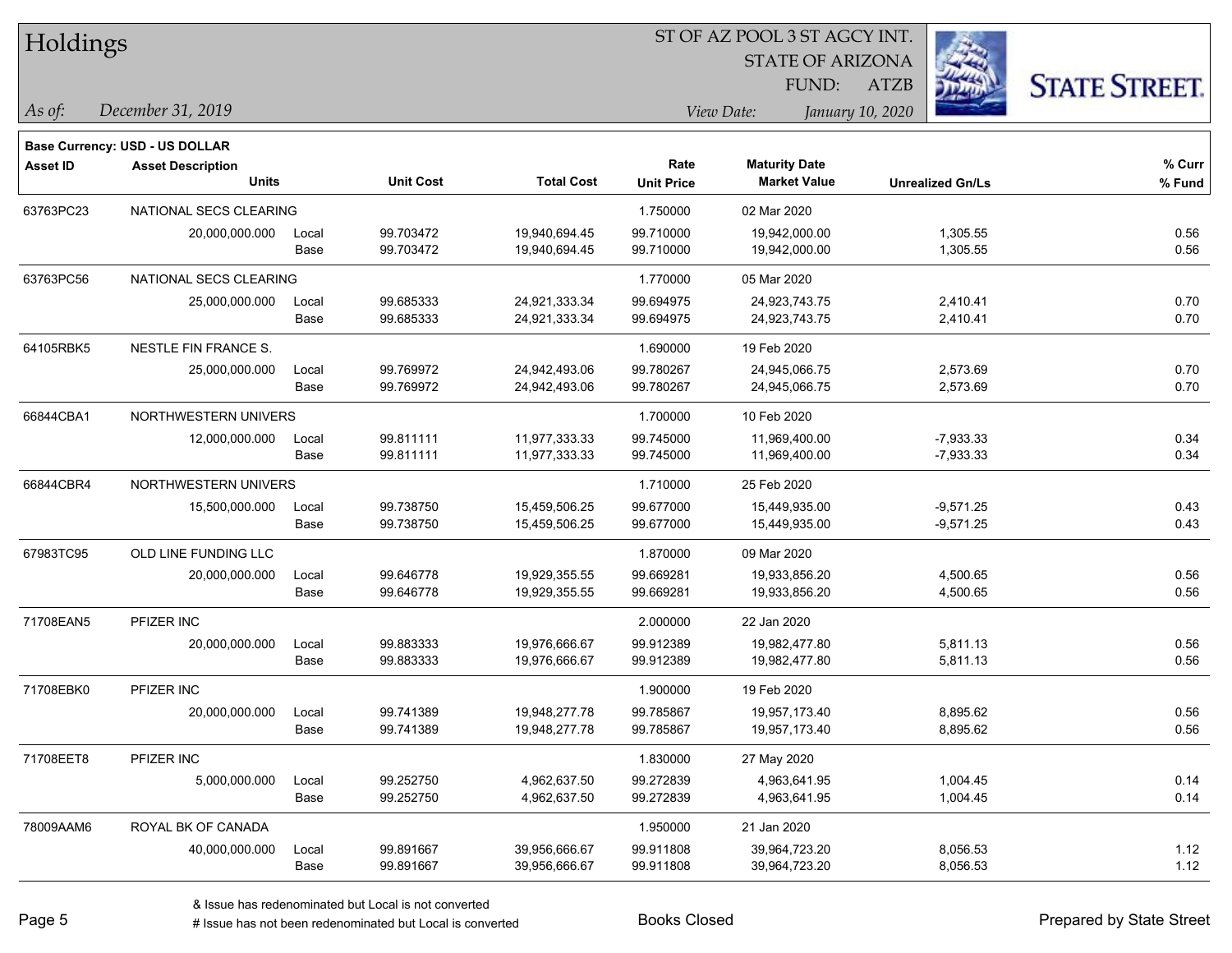| Holdings        |                                                                   |       |                  |                   |                   |                         |                         |                      |
|-----------------|-------------------------------------------------------------------|-------|------------------|-------------------|-------------------|-------------------------|-------------------------|----------------------|
|                 |                                                                   |       |                  |                   |                   | <b>STATE OF ARIZONA</b> |                         |                      |
|                 |                                                                   |       |                  |                   |                   | FUND:                   | <b>ATZB</b>             | <b>STATE STREET.</b> |
| $\vert$ As of:  | December 31, 2019                                                 |       |                  |                   |                   | View Date:              | January 10, 2020        |                      |
|                 |                                                                   |       |                  |                   |                   |                         |                         |                      |
| <b>Asset ID</b> | <b>Base Currency: USD - US DOLLAR</b><br><b>Asset Description</b> |       |                  |                   | Rate              | <b>Maturity Date</b>    |                         | $%$ Curr             |
|                 | <b>Units</b>                                                      |       | <b>Unit Cost</b> | <b>Total Cost</b> | <b>Unit Price</b> | <b>Market Value</b>     | <b>Unrealized Gn/Ls</b> | % Fund               |
| 82124LC91       | SHEFFIELD RECEIVABLE                                              |       |                  |                   | 1.950000          | 09 Mar 2020             |                         |                      |
|                 | 25,000,000.000                                                    | Local | 99.631667        | 24,907,916.67     | 99.655322         | 24,913,830.50           | 5,913.83                | 0.70                 |
|                 |                                                                   | Base  | 99.631667        | 24,907,916.67     | 99.655322         | 24,913,830.50           | 5,913.83                | 0.70                 |
| 86562KA38       | SUMITOMO MTSU BKG CORP                                            |       |                  |                   | 1.680000          | 03 Jan 2020             |                         |                      |
|                 | 25,000,000.000                                                    | Local | 99.990667        | 24,997,666.67     | 99.734000         | 24,933,500.00           | $-64,166.67$            | 0.70                 |
|                 |                                                                   | Base  | 99.990667        | 24,997,666.67     | 99.734000         | 24,933,500.00           | $-64,166.67$            | 0.70                 |
| 8678T3008       | SUNTRUST BKS INC DTC CP GENERIC CUSIP                             |       |                  |                   | 1.750000          | 30 Jan 2020             |                         |                      |
|                 | 40,000,000.000                                                    | Local | 100.000000       | 40,000,000.00     | 100.000000        | 40,000,000.00           | 0.00                    | 1.13                 |
|                 |                                                                   | Base  | 100.000000       | 40,000,000.00     | 100.000000        | 40,000,000.00           | 0.00                    | 1.13                 |
| 89119ACH9       | <b>TORONTO DOMINION BANK</b>                                      |       |                  |                   | 1.950000          | 17 Mar 2020             |                         |                      |
|                 | 25,000,000.000                                                    | Local | 99.588333        | 24,897,083.34     | 99.617708         | 24,904,427.00           | 7,343.66                | 0.70                 |
|                 |                                                                   | Base  | 99.588333        | 24,897,083.34     | 99.617708         | 24,904,427.00           | 7,343.66                | 0.70                 |
| 912796RT8       | TREASURY BILL 01/20 0.00000                                       |       |                  |                   | 2.438500          | 02 Jan 2020             |                         |                      |
|                 | 30,000,000.000                                                    | Local | 99.993226        | 29,997,967.92     | 99.993226         | 29,997,967.92           | 0.00                    | 0.84                 |
|                 |                                                                   | Base  | 99.993226        | 29,997,967.92     | 99.993226         | 29,997,967.92           | 0.00                    | 0.84                 |
| 91411SBD1       | <b>RGTS OF UNIV OF CA</b>                                         |       |                  |                   | 1.750000          | 13 Feb 2020             |                         |                      |
|                 | 450,000.000                                                       | Local | 99.790973        | 449,059.38        | 99.808000         | 449,136.00              | 76.62                   | 0.01                 |
|                 |                                                                   | Base  | 99.790973        | 449,059.38        | 99.808000         | 449,136.00              | 76.62                   | 0.01                 |
| 92646KA69       | VICTORY RECEIVABLES                                               |       |                  |                   | 1.760000          | 06 Jan 2020             |                         |                      |
|                 | 10,000,000.000                                                    | Local | 99.975556        | 9,997,555.56      | 99.975556         | 9,997,555.56            | 0.00                    | 0.28                 |
|                 |                                                                   | Base  | 99.975556        | 9,997,555.56      | 99.975556         | 9,997,555.56            | 0.00                    | 0.28                 |
| 92646KA77       | <b>VICTORY RECEIVABLES</b>                                        |       |                  |                   | 1.760000          | 07 Jan 2020             |                         |                      |
|                 | 10,170,000.000                                                    | Local | 99.970667        | 10,167,016.80     | 99.970667         | 10,167,016.80           | 0.00                    | 0.29                 |
|                 |                                                                   | Base  | 99.970667        | 10,167,016.80     | 99.970667         | 10,167,016.80           | 0.00                    | 0.29                 |
| 926NKW009       | AMHERST PIERPONT 04/15 VAR                                        |       |                  |                   | 1.600000          | 02 Jan 2020             |                         |                      |
|                 | 275,000,000.000                                                   | Local | 100.000000       | 275,000,000.00    | 100.000000        | 275,000,000.00          | 0.00                    | 7.74                 |
|                 |                                                                   | Base  | 100.000000       | 275,000,000.00    | 100.000000        | 275,000,000.00          | 0.00                    | 7.74                 |
| 926NKW009       | AMHERST PIERPONT 04/15 VAR                                        |       |                  |                   | 1.700000          | 02 Jan 2020             |                         |                      |
|                 | 50,000,000.000                                                    | Local | 100.000000       | 50,000,000.00     | 100.000000        | 50,000,000.00           | 0.00                    | 1.41                 |
|                 |                                                                   | Base  | 100.000000       | 50,000,000.00     | 100.000000        | 50,000,000.00           | 0.00                    | 1.41                 |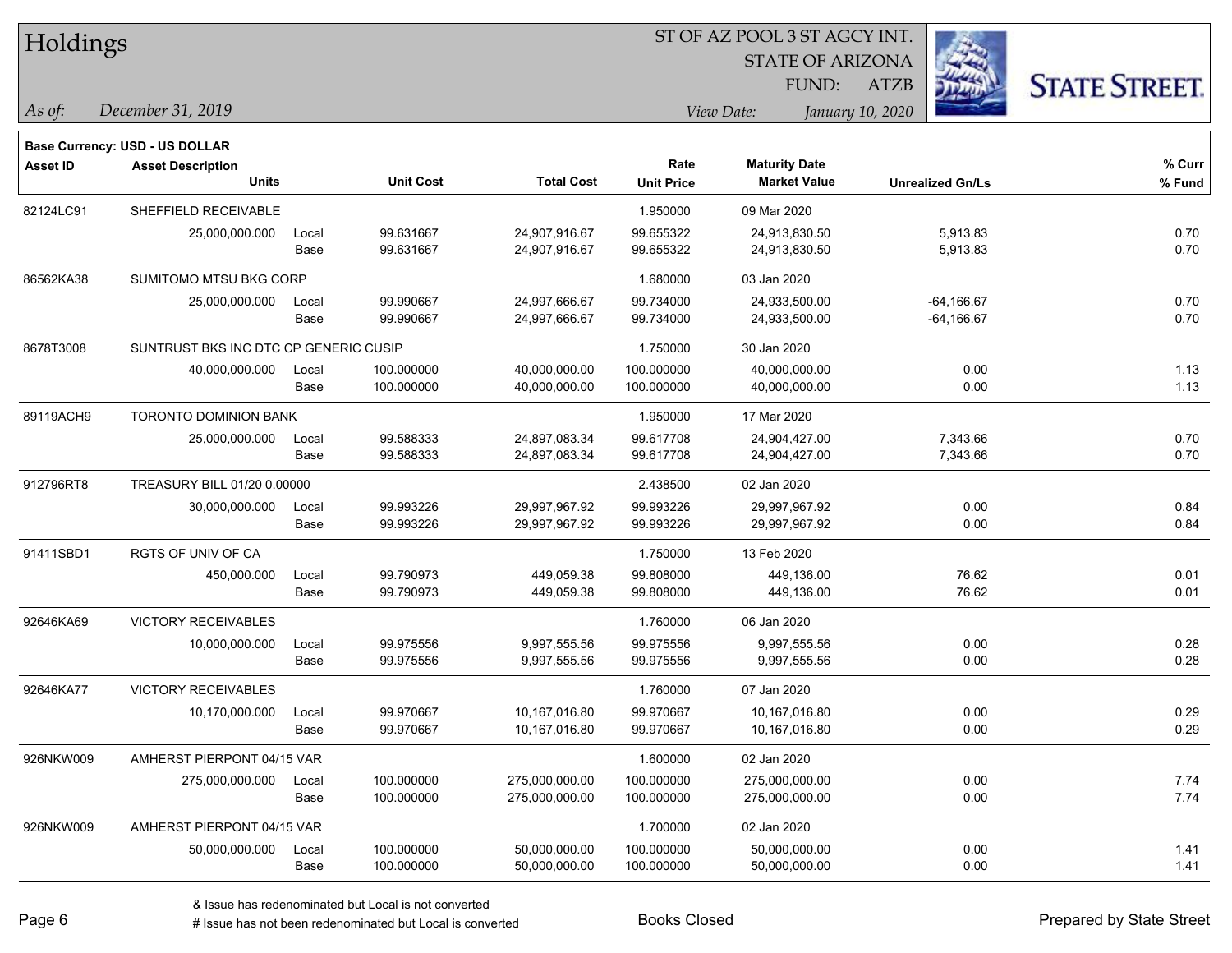#### ST OF AZ POOL 3 ST AGCY INT.

STATE OF ARIZONA

ATZB



*December 31, 2019 As of: View Date: January 10, 2020*

**Base Currency: USD - US DOLLAR**

FUND:

| <b>Asset ID</b>        | <b>Asset Description</b>             |       |                  |                   | Rate              | <b>Maturity Date</b> |                         | % Curr |
|------------------------|--------------------------------------|-------|------------------|-------------------|-------------------|----------------------|-------------------------|--------|
|                        | <b>Units</b>                         |       | <b>Unit Cost</b> | <b>Total Cost</b> | <b>Unit Price</b> | <b>Market Value</b>  | <b>Unrealized Gn/Ls</b> | % Fund |
| 926NKW009              | AMHERST PIERPONT 04/15 VAR           |       |                  |                   | 1.770000          | 02 Jan 2020          |                         |        |
|                        | 80,000,000.000                       | Local | 100.000000       | 80,000,000.00     | 100.000000        | 80,000,000.00        | 0.00                    | 2.25   |
|                        |                                      | Base  | 100.000000       | 80,000,000.00     | 100.000000        | 80,000,000.00        | 0.00                    | 2.25   |
| 96327RBC7              | <b>WHEELS INC</b>                    |       |                  |                   | 1.920000          | 12 Feb 2020          |                         |        |
|                        | 15,000,000.000                       | Local | 99.776000        | 14,966,400.00     | 99.776000         | 14,966,400.00        | 0.00                    | 0.42   |
|                        |                                      | Base  | 99.776000        | 14,966,400.00     | 99.776000         | 14,966,400.00        | 0.00                    | 0.42   |
| 979QHR003              | SOUTH STREET REPO                    |       |                  |                   | 1.300000          | 02 Jan 2020          |                         |        |
|                        | 125,000,000.000                      | Local | 100.000000       | 125,000,000.00    | 100.000000        | 125,000,000.00       | 0.00                    | 3.52   |
|                        |                                      | Base  | 100.000000       | 125,000,000.00    | 100.000000        | 125,000,000.00       | 0.00                    | 3.52   |
| 979QHR003              | SOUTH STREET REPO                    |       |                  |                   | 1.650000          | 02 Jan 2020          |                         |        |
|                        | 255,071,181.780                      | Local | 100.000000       | 255,071,181.78    | 100.000000        | 255,071,181.78       | 0.00                    | 7.18   |
|                        |                                      | Base  | 100.000000       | 255,071,181.78    | 100.000000        | 255,071,181.78       | 0.00                    | 7.18   |
| 979QHR003              | SOUTH STREET REPO                    |       |                  |                   | 1.900000          | 02 Jan 2020          |                         |        |
|                        | 70,000,000.000                       | Local | 100.000000       | 70,000,000.00     | 100.000000        | 70,000,000.00        | 0.00                    | 1.97   |
|                        |                                      | Base  | 100.000000       | 70,000,000.00     | 100.000000        | 70,000,000.00        | 0.00                    | 1.97   |
| 979QHR003              | SOUTH STREET REPO                    |       |                  |                   | 1.860000          | 06 Jan 2020          |                         |        |
|                        | 80,000,000.000                       | Local | 100.000000       | 80,000,000.00     | 100.000000        | 80,000,000.00        | 0.00                    | 2.25   |
|                        |                                      | Base  | 100.000000       | 80,000,000.00     | 100.000000        | 80,000,000.00        | 0.00                    | 2.25   |
| 979QHT009              | <b>WELLS FARGO REPO</b>              |       |                  |                   | 1.530000          | 02 Jan 2020          |                         |        |
|                        | 94,430.480                           | Local | 100.000000       | 94,430.48         | 100.000000        | 94,430.48            | 0.00                    | 0.00   |
|                        |                                      | Base  | 100.000000       | 94,430.48         | 100.000000        | 94,430.48            | 0.00                    | 0.00   |
| 979TUW001              | GUGGENHEIM SECURITIES REPO 08/14 VAR |       |                  |                   | 1.530000          | 02 Jan 2020          |                         |        |
|                        | 156,000,000.000                      | Local | 100.000000       | 156,000,000.00    | 100.000000        | 156,000,000.00       | 0.00                    | 4.39   |
|                        |                                      | Base  | 100.000000       | 156,000,000.00    | 100.000000        | 156,000,000.00       | 0.00                    | 4.39   |
| <b>US DOLLAR Total</b> |                                      |       |                  |                   |                   |                      |                         |        |
|                        | 2,423,085,612.260                    | Local |                  | 2,421,466,482.74  |                   | 2,421,526,496.89     | 60,014.15               | 68.14  |
|                        |                                      | Base  |                  | 2,421,466,482.74  |                   | 2,421,526,496.89     | 60,014.15               | 68.14  |
|                        | <b>CASH EQUIVALENT Total</b>         |       |                  |                   |                   |                      |                         |        |
|                        | 2,423,085,612.260                    | Base  |                  | 2,421,466,482.74  |                   | 2,421,526,496.89     | 60,014.15               | 68.14  |
|                        |                                      |       |                  |                   |                   |                      |                         |        |

& Issue has redenominated but Local is not converted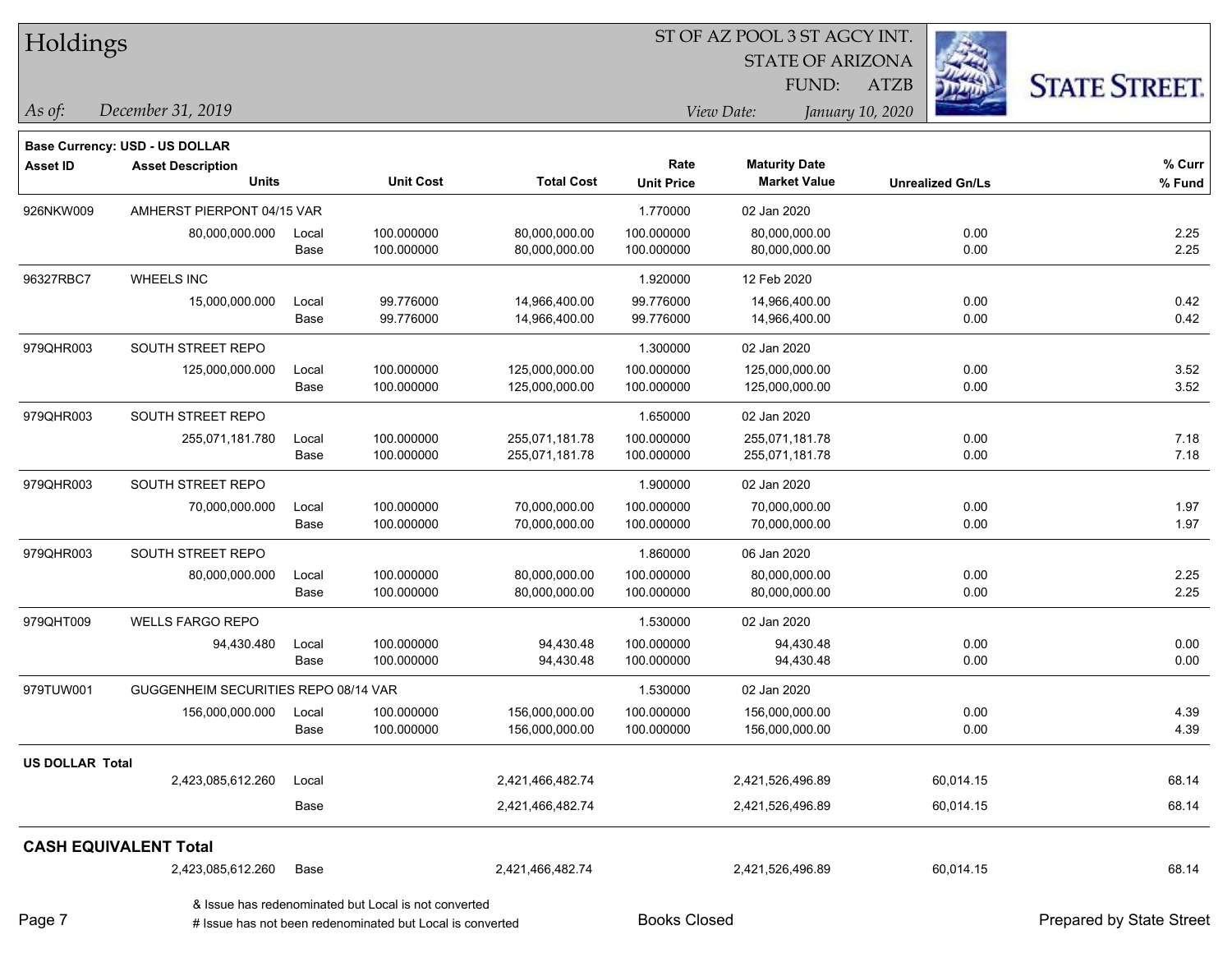| Holdings            |                                                |       | ST OF AZ POOL 3 ST AGCY INT.                              |                   |                     |                         |                         |                          |  |  |  |
|---------------------|------------------------------------------------|-------|-----------------------------------------------------------|-------------------|---------------------|-------------------------|-------------------------|--------------------------|--|--|--|
|                     |                                                |       |                                                           |                   |                     | <b>STATE OF ARIZONA</b> |                         |                          |  |  |  |
|                     |                                                |       |                                                           |                   |                     | FUND:                   | <b>ATZB</b>             | <b>STATE STREET.</b>     |  |  |  |
| $\vert$ As of:      | December 31, 2019                              |       |                                                           |                   |                     | View Date:              | January 10, 2020        |                          |  |  |  |
|                     | <b>Base Currency: USD - US DOLLAR</b>          |       |                                                           |                   |                     |                         |                         |                          |  |  |  |
| <b>Asset ID</b>     | <b>Asset Description</b>                       |       |                                                           |                   | Rate                | <b>Maturity Date</b>    |                         | % Curr                   |  |  |  |
|                     | <b>Units</b>                                   |       | <b>Unit Cost</b>                                          | <b>Total Cost</b> | <b>Unit Price</b>   | <b>Market Value</b>     | <b>Unrealized Gn/Ls</b> | % Fund                   |  |  |  |
| <b>FIXED INCOME</b> |                                                |       |                                                           |                   |                     |                         |                         |                          |  |  |  |
| <b>US DOLLAR</b>    |                                                |       |                                                           |                   |                     |                         | Exchange Rate:          | 1.000000                 |  |  |  |
| 00287YBG3           | ABBVIE INC SR UNSECURED 144A 11/21 2.15        |       |                                                           |                   | 2.150000            | 19 Nov 2021             |                         |                          |  |  |  |
|                     | 7,000,000.000                                  | Local | 99.985844                                                 | 6,999,009.05      | 100.144865          | 7,010,140.55            | 11,131.50               | 0.20                     |  |  |  |
|                     |                                                | Base  | 99.985844                                                 | 6,999,009.05      | 100.144865          | 7,010,140.55            | 11,131.50               | 0.20                     |  |  |  |
| 023135AW6           | AMAZON.COM INC SR UNSECURED 02/23 2.4          |       |                                                           |                   | 2.400000            | 22 Feb 2023             |                         |                          |  |  |  |
|                     | 5,000,000.000                                  | Local | 98.963044                                                 | 4,948,152.20      | 101.778420          | 5,088,921.00            | 140,768.80              | 0.14                     |  |  |  |
|                     |                                                | Base  | 98.963044                                                 | 4,948,152.20      | 101.778420          | 5,088,921.00            | 140,768.80              | 0.14                     |  |  |  |
| 025816BY4           | AMERICAN EXPRESS CO SR UNSECURED 11/21 3.7     |       |                                                           |                   | 3.700000            | 05 Nov 2021             |                         |                          |  |  |  |
|                     | 5,000,000.000                                  | Local | 99.986458                                                 | 4,999,322.92      | 103.055570          | 5,152,778.50            | 153,455.58              | 0.14                     |  |  |  |
|                     |                                                | Base  | 99.986458                                                 | 4,999,322.92      | 103.055570          | 5,152,778.50            | 153,455.58              | 0.14                     |  |  |  |
| 025816BZ1           | AMERICAN EXPRESS CO SR UNSECURED 11/21 VAR     |       |                                                           |                   | 2.490500            | 05 Nov 2021             |                         |                          |  |  |  |
|                     | 2,000,000.000                                  | Local | 100.000000                                                | 2,000,000.00      | 100.433423          | 2,008,668.46            | 8,668.46                | 0.06                     |  |  |  |
|                     |                                                | Base  | 100.000000                                                | 2,000,000.00      | 100.433423          | 2,008,668.46            | 8,668.46                | 0.06                     |  |  |  |
| 025816CD9           | AMERICAN EXPRESS CO SR UNSECURED 05/22 2.75    |       |                                                           |                   | 2.750000            | 20 May 2022             |                         |                          |  |  |  |
|                     | 8,000,000.000                                  | Local | 99.904745                                                 | 7,992,379.56      | 101.832984          | 8,146,638.72            | 154,259.16              | 0.23                     |  |  |  |
|                     |                                                | Base  | 99.904745                                                 | 7,992,379.56      | 101.832984          | 8,146,638.72            | 154,259.16              | 0.23                     |  |  |  |
| 025816CG2           | AMERICAN EXPRESS CO SR UNSECURED 07/24 2.5     |       |                                                           |                   | 2.500000            | 30 Jul 2024             |                         |                          |  |  |  |
|                     | 10,000,000.000                                 | Local | 99.705318                                                 | 9,970,531.80      | 101.170063          | 10,117,006.30           | 146,474.50              | 0.28                     |  |  |  |
|                     |                                                | Base  | 99.705318                                                 | 9,970,531.80      | 101.170063          | 10,117,006.30           | 146,474.50              | 0.28                     |  |  |  |
| 02587AAN4           | AMERICAN EXPRESS CREDIT ACCOUN AMXCA 2019 2 A  |       |                                                           |                   | 2.670000            | 15 Nov 2024             |                         |                          |  |  |  |
|                     | 4,500,000.000 Local                            |       | 99.994854                                                 | 4,499,768.43      | 101.761750          | 4,579,278.75            | 79,510.32               | 0.13                     |  |  |  |
| Original Face:      | 4,500,000.000                                  | Base  | 99.994854                                                 | 4,499,768.43      | 101.761750          | 4,579,278.75            | 79,510.32               | 0.13                     |  |  |  |
| 02588QAB4           | AMERICAN EXPRESS CREDIT ACCOUN AMXCA 2019 1 A  |       |                                                           |                   | 2.870000            | 15 Oct 2024             |                         |                          |  |  |  |
|                     | 3,000,000.000                                  | Local | 99.985746                                                 | 2,999,572.38      | 102.114520          | 3,063,435.60            | 63,863.22               | 0.09                     |  |  |  |
| Original Face:      | 3,000,000.000                                  | Base  | 99.985746                                                 | 2,999,572.38      | 102.114520          | 3,063,435.60            | 63,863.22               | 0.09                     |  |  |  |
| 0258M0EF2           | AMERICAN EXPRESS CREDIT SR UNSECURED 03/20 VAR |       |                                                           |                   | 2.335500            | 03 Mar 2020             |                         |                          |  |  |  |
|                     | 5,000,000.000                                  | Local | 100.000000                                                | 5,000,000.00      | 100.033184          | 5,001,659.20            | 1,659.20                | 0.14                     |  |  |  |
|                     |                                                | Base  | 100.000000                                                | 5,000,000.00      | 100.033184          | 5,001,659.20            | 1,659.20                | 0.14                     |  |  |  |
|                     |                                                |       | & Issue has redenominated but Local is not converted      |                   |                     |                         |                         |                          |  |  |  |
| Page 8              |                                                |       | # Issue has not been redenominated but Local is converted |                   | <b>Books Closed</b> |                         |                         | Prepared by State Street |  |  |  |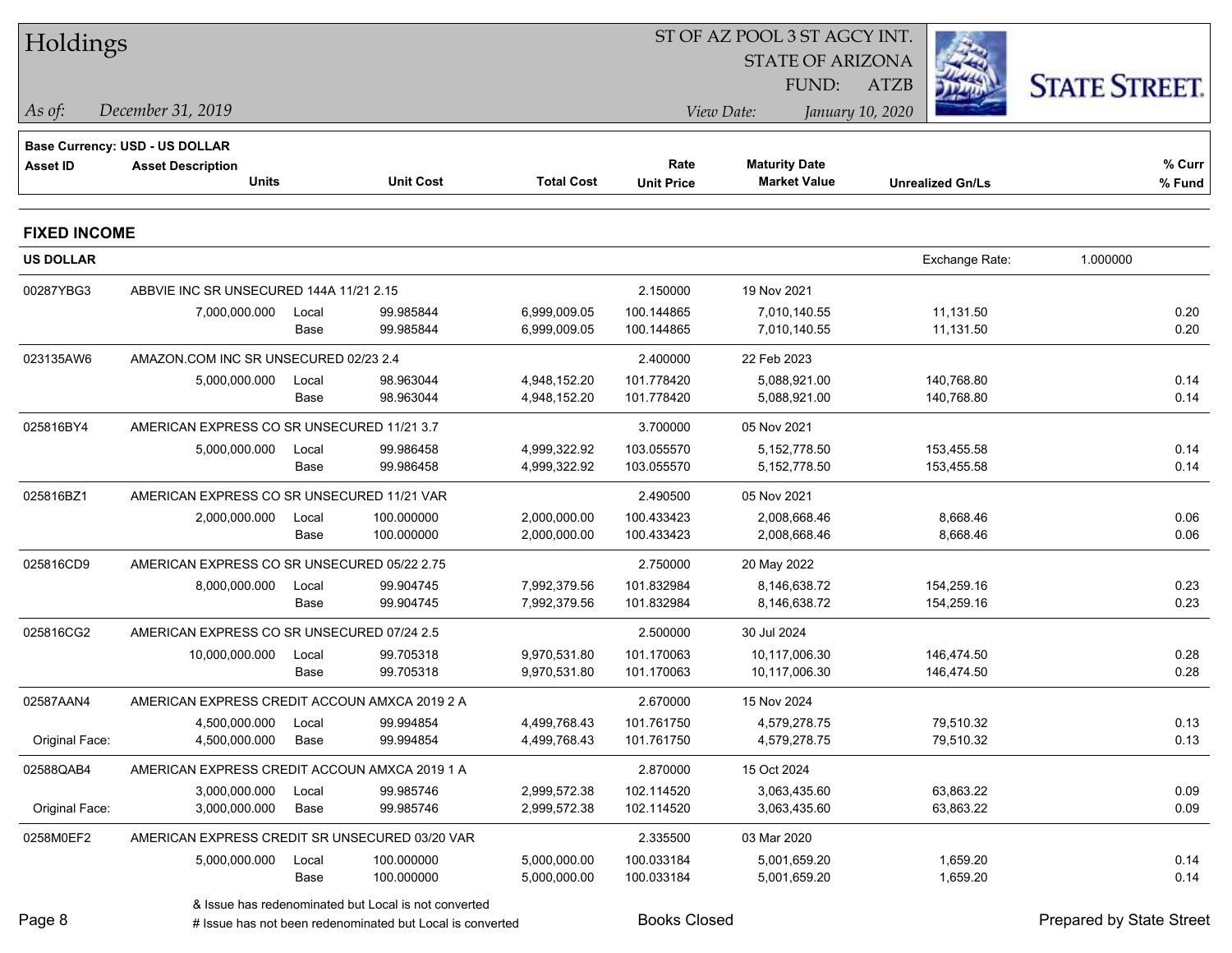Page 9

#### ST OF AZ POOL 3 ST AGCY INT.

STATE OF ARIZONA

ATZB



*December 31, 2019 As of: View Date: January 10, 2020*

**Base Currency: USD - US DOLLAR**

FUND:

| Asset ID       | <b>Asset Description</b>                       |       |                  |                   | Rate              | <b>Maturity Date</b> |                         | % Curr |
|----------------|------------------------------------------------|-------|------------------|-------------------|-------------------|----------------------|-------------------------|--------|
|                | <b>Units</b>                                   |       | <b>Unit Cost</b> | <b>Total Cost</b> | <b>Unit Price</b> | <b>Market Value</b>  | <b>Unrealized Gn/Ls</b> | % Fund |
| 02665WCS8      | AMERICAN HONDA FINANCE SR UNSECURED 01/21 3.15 |       |                  |                   | 3.150000          | 08 Jan 2021          |                         |        |
|                | 5,000,000.000                                  | Local | 99.969604        | 4,998,480.18      | 101.306701        | 5,065,335.05         | 66,854.87               | 0.14   |
|                |                                                | Base  | 99.969604        | 4,998,480.18      | 101.306701        | 5,065,335.05         | 66,854.87               | 0.14   |
| 037833CC2      | APPLE INC SR UNSECURED 08/21 1.55              |       |                  |                   | 1.550000          | 04 Aug 2021          |                         |        |
|                | 10,000,000.000                                 | Local | 99.615159        | 9,961,515.94      | 99.624881         | 9,962,488.10         | 972.16                  | 0.28   |
|                |                                                | Base  | 99.615159        | 9,961,515.94      | 99.624881         | 9,962,488.10         | 972.16                  | 0.28   |
| 037833DC1      | APPLE INC SR UNSECURED 09/22 2.1               |       |                  |                   | 2.100000          | 12 Sep 2022          |                         |        |
|                | 10,000,000.000                                 | Local | 100.867273       | 10,086,727.27     | 101.007877        | 10,100,787.70        | 14,060.43               | 0.28   |
|                |                                                | Base  | 100.867273       | 10,086,727.27     | 101.007877        | 10,100,787.70        | 14,060.43               | 0.28   |
| 05531FBJ1      | TRUIST FIN CORP SR UNSECURED 03/23 2.2         |       |                  |                   | 2.200000          | 16 Mar 2023          |                         |        |
|                | 10,000,000.000                                 | Local | 99.932355        | 9,993,235.47      | 100.664268        | 10,066,426.80        | 73,191.33               | 0.28   |
|                |                                                | Base  | 99.932355        | 9,993,235.47      | 100.664268        | 10,066,426.80        | 73,191.33               | 0.28   |
| 05588CAA0      | BMW VEHICLE OWNER TRUST BMWOT 2019 A A1        |       |                  |                   | 2.111240          | 25 Sep 2020          |                         |        |
|                | 3,899,791.680                                  | Local | 100.000000       | 3,899,791.68      | 100.015600        | 3,900,400.05         | 608.37                  | 0.11   |
| Original Face: | 10,000,000.000                                 | Base  | 100.000000       | 3,899,791.68      | 100.015600        | 3,900,400.05         | 608.37                  | 0.11   |
| 06048WB82      | BANK OF AMERICA CORP SR UNSECURED 08/24 VAR    |       |                  |                   | 2.400000          | 23 Aug 2024          |                         |        |
|                | 10,000,000.000                                 | Local | 100.000000       | 10,000,000.00     | 98.841794         | 9,884,179.40         | $-115,820.60$           | 0.28   |
|                |                                                | Base  | 100.000000       | 10,000,000.00     | 98.841794         | 9,884,179.40         | $-115,820.60$           | 0.28   |
| 06048WXT2      | BANK OF AMERICA CORP SR UNSECURED 09/21 VAR    |       |                  |                   | 2.000000          | 26 Sep 2021          |                         |        |
|                | 10,000,000.000                                 | Local | 100.000000       | 10,000,000.00     | 98.868000         | 9,886,800.00         | $-113,200.00$           | 0.28   |
|                |                                                | Base  | 100.000000       | 10,000,000.00     | 98.868000         | 9,886,800.00         | $-113,200.00$           | 0.28   |
| 06048WZJ2      | BANK OF AMERICA CORP SR UNSECURED 03/24 VAR    |       |                  |                   | 3.250000          | 19 Mar 2024          |                         |        |
|                | 8,000,000.000                                  | Local | 100.000000       | 8,000,000.00      | 100.281310        | 8,022,504.80         | 22,504.80               | 0.23   |
|                |                                                | Base  | 100.000000       | 8,000,000.00      | 100.281310        | 8,022,504.80         | 22,504.80               | 0.23   |
| 06048WZZ6      | BANK OF AMERICA CORP SR UNSECURED 06/24 VAR    |       |                  |                   | 3.000000          | 17 Jun 2024          |                         |        |
|                | 10,000,000.000                                 | Local | 100.000000       | 10,000,000.00     | 100.451570        | 10,045,157.00        | 45,157.00               | 0.28   |
|                |                                                | Base  | 100.000000       | 10,000,000.00     | 100.451570        | 10,045,157.00        | 45,157.00               | 0.28   |
| 06367TRS1      | BANK OF MONTREAL SR UNSECURED 02/22 VAR        |       |                  |                   | 2.250000          | 10 Feb 2022          |                         |        |
|                | 10,000,000.000                                 | Local | 100.000000       | 10,000,000.00     | 99.175988         | 9,917,598.80         | $-82,401.20$            | 0.28   |
|                |                                                | Base  | 100.000000       | 10,000,000.00     | 99.175988         | 9,917,598.80         | $-82,401.20$            | 0.28   |

& Issue has redenominated but Local is not converted

# Issue has not been redenominated but Local is converted Books Closed Prepared by State Street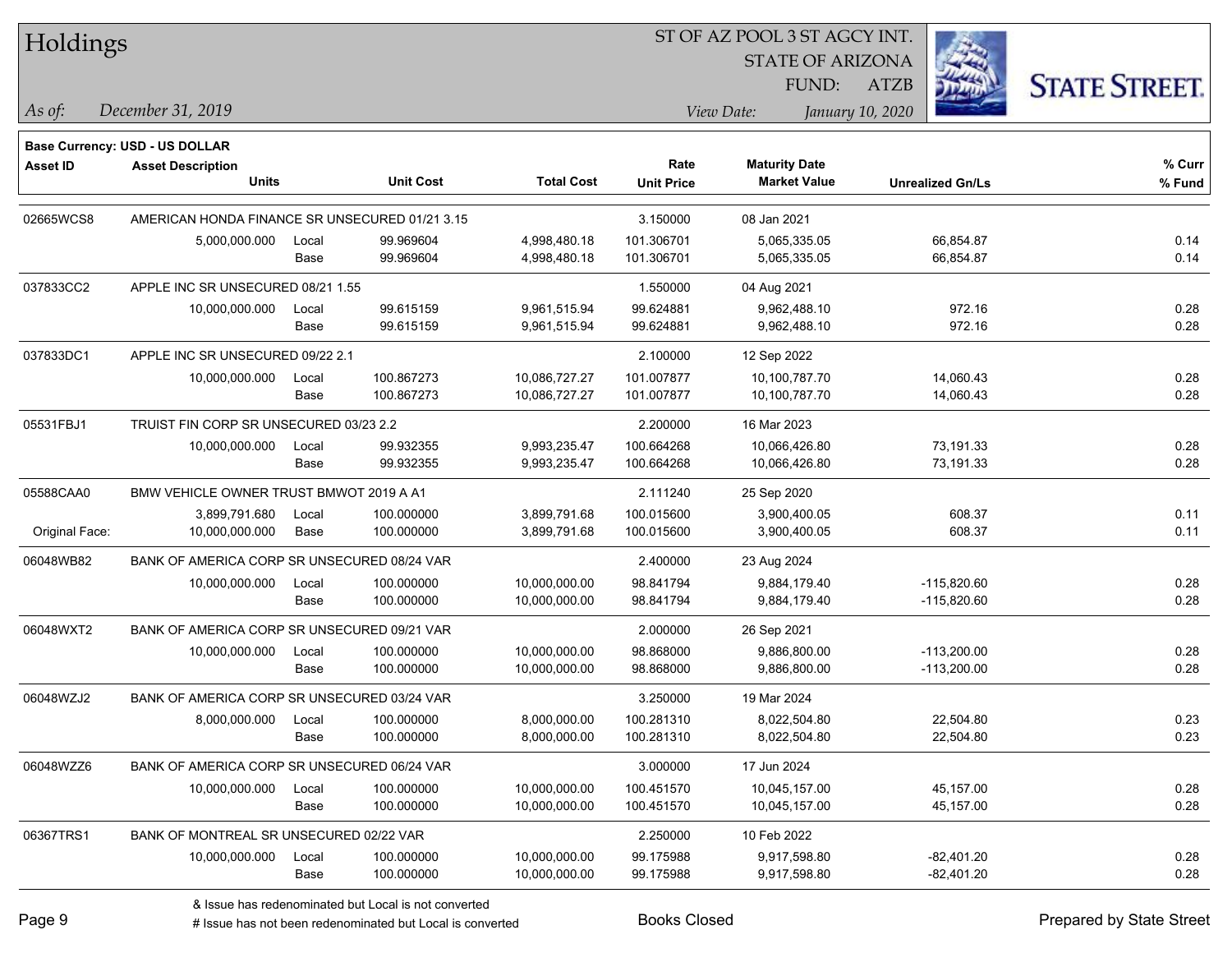| Holdings        |                                                 |       |                                                     |                   | 51 OF AZ POOL 3 51 AGCY INT. |                         |                         |                      |  |
|-----------------|-------------------------------------------------|-------|-----------------------------------------------------|-------------------|------------------------------|-------------------------|-------------------------|----------------------|--|
|                 |                                                 |       |                                                     |                   |                              | <b>STATE OF ARIZONA</b> |                         |                      |  |
|                 |                                                 |       |                                                     |                   |                              | FUND:                   | <b>ATZB</b>             | <b>STATE STREET.</b> |  |
| As of:          | December 31, 2019                               |       |                                                     |                   |                              | View Date:              | January 10, 2020        |                      |  |
|                 | <b>Base Currency: USD - US DOLLAR</b>           |       |                                                     |                   |                              |                         |                         |                      |  |
| <b>Asset ID</b> | <b>Asset Description</b>                        |       |                                                     |                   | Rate                         | <b>Maturity Date</b>    |                         | % Curr               |  |
|                 | <b>Units</b>                                    |       | <b>Unit Cost</b>                                    | <b>Total Cost</b> | <b>Unit Price</b>            | <b>Market Value</b>     | <b>Unrealized Gn/Ls</b> | % Fund               |  |
| 06367TYL8       | BANK OF MONTREAL SR UNSECURED 06/20 2.1         |       |                                                     |                   | 2.100000                     | 15 Jun 2020             |                         |                      |  |
|                 | 10,000,000.000                                  | Local | 99.562781                                           | 9,956,278.05      | 100.116743                   | 10,011,674.30           | 55,396.25               | 0.28                 |  |
|                 |                                                 | Base  | 99.562781                                           | 9,956,278.05      | 100.116743                   | 10,011,674.30           | 55,396.25               | 0.28                 |  |
| 06406RAG2       | BANK OF NY MELLON CORP SR UNSECURED 04/23 3.5   |       |                                                     |                   | 3.500000                     | 28 Apr 2023             |                         |                      |  |
|                 | 7,000,000.000                                   | Local | 99.927513                                           | 6,994,925.88      | 104.915035                   | 7,344,052.45            | 349,126.57              | 0.21                 |  |
|                 |                                                 | Base  | 99.927513                                           | 6,994,925.88      | 104.915035                   | 7,344,052.45            | 349,126.57              | 0.21                 |  |
| 06406RAL1       | BANK OF NY MELLON CORP SR UNSECURED 10/24 2.1   |       |                                                     |                   | 2.100000                     | 24 Oct 2024             |                         |                      |  |
|                 | 7,000,000.000                                   | Local | 99.831609                                           | 6,988,212.64      | 100.130549                   | 7,009,138.43            | 20,925.79               | 0.20                 |  |
|                 |                                                 | Base  | 99.831609                                           | 6,988,212.64      | 100.130549                   | 7,009,138.43            | 20,925.79               | 0.20                 |  |
| 064159KD7       | BANK OF NOVA SCOTIA SR UNSECURED 09/22 2.45     |       |                                                     |                   | 2.450000                     | 19 Sep 2022             |                         |                      |  |
|                 | 17,000,000.000                                  | Local | 101.736922                                          | 17,295,276.73     | 101.509061                   | 17,256,540.37           | $-38,736.36$            | 0.49                 |  |
|                 |                                                 | Base  | 101.736922                                          | 17,295,276.73     | 101.509061                   | 17,256,540.37           | -38,736.36              | 0.49                 |  |
| 064159SH0       | BANK OF NOVA SCOTIA SR UNSECURED 11/22 2        |       |                                                     |                   | 2.000000                     | 15 Nov 2022             |                         |                      |  |
|                 | 15,000,000.000                                  | Local | 99.971146                                           | 14,995,671.83     | 100.161423                   | 15,024,213.45           | 28,541.62               | 0.42                 |  |
|                 |                                                 | Base  | 99.971146                                           | 14,995,671.83     | 100.161423                   | 15,024,213.45           | 28,541.62               | 0.42                 |  |
| 07330NAT2       | TRUIST BANK SR UNSECURED 12/24 2.15             |       |                                                     |                   | 2.150000                     | 06 Dec 2024             |                         |                      |  |
|                 | 2,000,000.000                                   | Local | 99.832461                                           | 1,996,649.22      | 99.842207                    | 1,996,844.14            | 194.92                  | 0.06                 |  |
|                 |                                                 | Base  | 99.832461                                           | 1,996,649.22      | 99.842207                    | 1,996,844.14            | 194.92                  | 0.06                 |  |
| 097023CG8       | BOEING CO SR UNSECURED 05/22 2.7                |       |                                                     |                   | 2.700000                     | 01 May 2022             |                         |                      |  |
|                 | 5,000,000.000                                   | Local | 99.862441                                           | 4,993,122.05      | 101.568800                   | 5,078,440.00            | 85,317.95               | 0.14                 |  |
|                 |                                                 | Base  | 99.862441                                           | 4,993,122.05      | 101.568800                   | 5,078,440.00            | 85,317.95               | 0.14                 |  |
| 110122BY3       |                                                 |       | BRISTOL MYERS SQUIBB CO SR UNSECURED 144A 05/22 2.6 |                   | 2.600000                     | 16 May 2022             |                         |                      |  |
|                 | 5,000,000.000                                   | Local | 99.787451                                           | 4,989,372.53      | 101.665933                   | 5,083,296.65            | 93,924.12               | 0.14                 |  |
|                 |                                                 | Base  | 99.787451                                           | 4,989,372.53      | 101.665933                   | 5,083,296.65            | 93,924.12               | 0.14                 |  |
| 126650DE7       | CVS HEALTH CORP SR UNSECURED 08/24 2.625        |       |                                                     |                   | 2.625000                     | 15 Aug 2024             |                         |                      |  |
|                 | 2,000,000.000                                   | Local | 99.524858                                           | 1,990,497.16      | 100.853019                   | 2,017,060.38            | 26,563.22               | 0.06                 |  |
|                 |                                                 | Base  | 99.524858                                           | 1,990,497.16      | 100.853019                   | 2,017,060.38            | 26,563.22               | 0.06                 |  |
| 14040HBR5       | CAPITAL ONE FINANCIAL CO SR UNSECURED 10/20 2.4 |       |                                                     |                   | 2.400000                     | 30 Oct 2020             |                         |                      |  |
|                 | 13,226,000.000                                  | Local | 99.424880                                           | 13,149,934.63     | 100.309593                   | 13,266,946.77           | 117,012.14              | 0.37                 |  |
|                 |                                                 | Base  | 99.424880                                           | 13,149,934.63     | 100.309593                   | 13,266,946.77           | 117,012.14              | 0.37                 |  |

 $\overline{\text{SUSY}}$ 

٦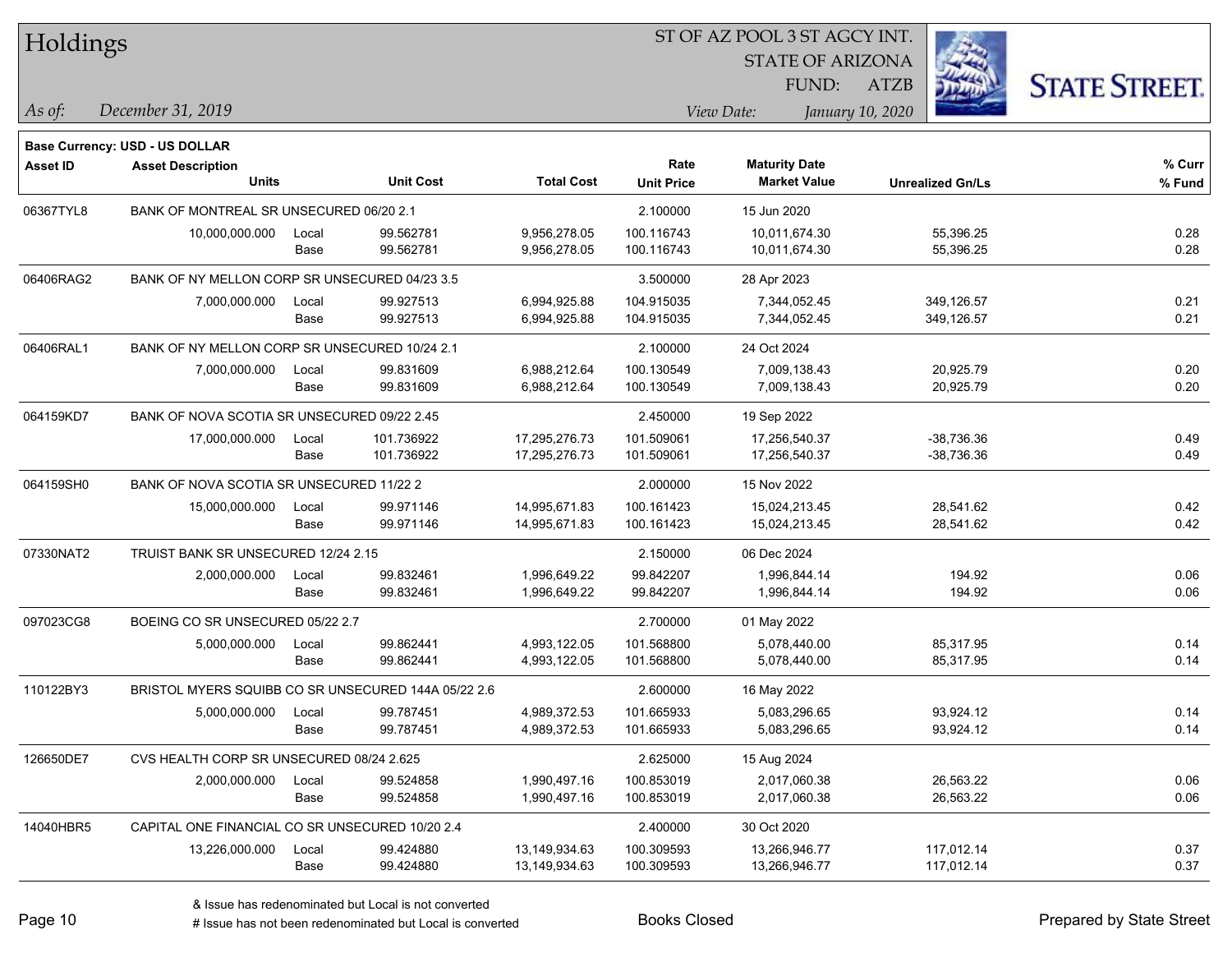#### ST OF AZ POOL 3 ST AGCY INT.

STATE OF ARIZONA

ATZB



*December 31, 2019 As of: View Date: January 10, 2020*

**Base Currency: USD - US DOLLAR**

| <b>Asset ID</b> | <b>Asset Description</b><br>Units                |               | <b>Unit Cost</b>         | <b>Total Cost</b>              | Rate<br><b>Unit Price</b> | <b>Maturity Date</b><br><b>Market Value</b> | <b>Unrealized Gn/Ls</b>      | % Curr<br>% Fund |
|-----------------|--------------------------------------------------|---------------|--------------------------|--------------------------------|---------------------------|---------------------------------------------|------------------------------|------------------|
| 14040HBY0       | CAPITAL ONE FINANCIAL CO SR UNSECURED 04/21 3.45 |               |                          |                                | 3.450000                  | 30 Apr 2021                                 |                              |                  |
|                 | 15,000,000.000                                   | Local<br>Base | 99.962965<br>99.962965   | 14,994,444.73<br>14,994,444.73 | 101.819028<br>101.819028  | 15,272,854.20<br>15,272,854.20              | 278,409.47<br>278,409.47     | 0.43<br>0.43     |
| 14042RHB0       | CAPITAL ONE NA SR UNSECURED 08/22 VAR            |               |                          |                                | 2.724250                  | 08 Aug 2022                                 |                              |                  |
|                 | 10,000,000.000                                   | Local<br>Base | 100.000000<br>100.000000 | 10,000,000.00<br>10,000,000.00 | 100.748704<br>100.748704  | 10,074,870.40<br>10,074,870.40              | 74,870.40<br>74,870.40       | 0.28<br>0.28     |
| 14315EAB6       | CARMAX AUTO OWNER TRUST CARMX 2018 4 A2A         |               |                          |                                | 3.110000                  | 15 Feb 2022                                 |                              |                  |
| Original Face:  | 3,503,346.300<br>6,500,000.000                   | Local<br>Base | 99.999445<br>99.999445   | 3,503,326.87<br>3,503,326.87   | 100.384550<br>100.384550  | 3,516,818.42<br>3,516,818.42                | 13,491.55<br>13,491.55       | 0.10<br>0.10     |
| 14315WAA8       | CARMAX AUTO OWNER TRUST CARMX 2019 4 A1          |               |                          | 1.967950                       | 16 Nov 2020               |                                             |                              |                  |
| Original Face:  | 6,037,818.000<br>8,500,000.000                   | Local<br>Base | 100.000000<br>100.000000 | 6,037,818.00<br>6,037,818.00   | 100.014610<br>100.014610  | 6,038,700.13<br>6,038,700.13                | 882.13<br>882.13             | 0.17<br>0.17     |
| 161571HN7       | CHASE ISSUANCE TRUST CHAIT 2018 A1 A1            |               |                          |                                | 1.939750                  | 17 Apr 2023                                 |                              |                  |
| Original Face:  | 10,000,000.000<br>10,000,000.000                 | Local<br>Base | 100.000000<br>100.000000 | 10,000,000.00<br>10,000,000.00 | 100.099760<br>100.099760  | 10,009,976.00<br>10,009,976.00              | 9,976.00<br>9,976.00         | 0.28<br>0.28     |
| 17275RAH5       | CISCO SYSTEMS INC SR UNSECURED 01/20 4.45        |               |                          |                                | 4.450000                  | 15 Jan 2020                                 |                              |                  |
|                 | 4,970,000.000                                    | Local<br>Base | 100.082435<br>100.082435 | 4,974,097.03<br>4,974,097.03   | 100.085979<br>100.085979  | 4,974,273.16<br>4,974,273.16                | 176.13<br>176.13             | 0.14<br>0.14     |
| 17298CGH5       | CITIGROUP INC SR UNSECURED 11/21 VAR             |               |                          |                                | 3.200000                  | 15 Nov 2021                                 |                              |                  |
|                 | 10,000,000.000                                   | Local<br>Base | 100.000000<br>100.000000 | 10,000,000.00<br>10,000,000.00 | 101.018903<br>101.018903  | 10,101,890.30<br>10,101,890.30              | 101,890.30<br>101,890.30     | 0.28<br>0.28     |
| 17298CHQ4       | CITIGROUP INC SR UNSECURED 12/24 VAR             |               |                          |                                | 2.350000                  | 30 Dec 2024                                 |                              |                  |
|                 | 10,000,000.000                                   | Local<br>Base | 100.000000<br>100.000000 | 10,000,000.00<br>10,000,000.00 | 99.599839<br>99.599839    | 9,959,983.90<br>9,959,983.90                | $-40,016.10$<br>$-40,016.10$ | 0.28<br>0.28     |
| 17327TGZ3       | CITIGROUP GLOBAL MARKETS COMPANY GUAR 11/22 VAR  |               |                          |                                | 2.000000                  | 25 Nov 2022                                 |                              |                  |
|                 | 15,000,000.000                                   | Local<br>Base | 100.000000<br>100.000000 | 15,000,000.00<br>15,000,000.00 | 99.347223<br>99.347223    | 14,902,083.45<br>14,902,083.45              | $-97,916.55$<br>$-97,916.55$ | 0.42<br>0.42     |
| 17327TSA5       | CITIGROUP GLOBAL MARKETS SR UNSECURED 07/24 VAR  |               |                          |                                | 2.500000                  | 31 Jul 2024                                 |                              |                  |
|                 | 15,000,000.000                                   | Local<br>Base | 100.000000<br>100.000000 | 15,000,000.00<br>15,000,000.00 | 100.161200<br>100.161200  | 15,024,180.00<br>15,024,180.00              | 24,180.00<br>24,180.00       | 0.42<br>0.42     |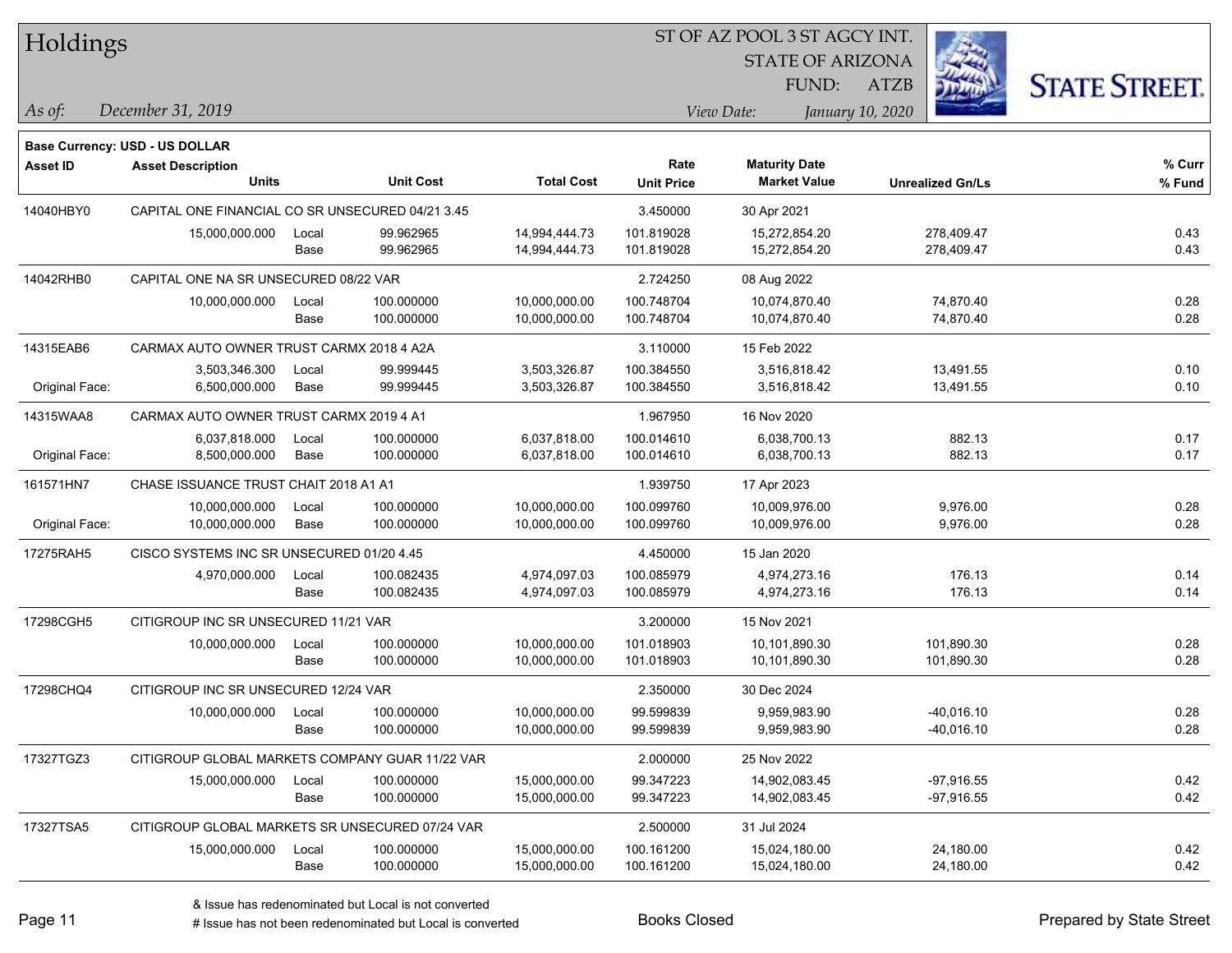|  | Holdings |
|--|----------|
|--|----------|

STATE OF ARIZONA

ATZB



*December 31, 2019 As of: View Date: January 10, 2020*

**Base Currency: USD - US DOLLAR**

| <b>Asset ID</b> | <b>Asset Description</b><br><b>Units</b>         |               | <b>Unit Cost</b>         | <b>Total Cost</b>              | Rate<br><b>Unit Price</b> | <b>Maturity Date</b><br><b>Market Value</b> | <b>Unrealized Gn/Ls</b>    | % Curr<br>% Fund |
|-----------------|--------------------------------------------------|---------------|--------------------------|--------------------------------|---------------------------|---------------------------------------------|----------------------------|------------------|
| 191216AR1       | COCA COLA CO/THE SR UNSECURED 11/20 3.15         |               |                          |                                | 3.150000                  | 15 Nov 2020                                 |                            |                  |
|                 | 2,000,000.000                                    | Local<br>Base | 100.196337<br>100.196337 | 2,003,926.73<br>2,003,926.73   | 101.185297<br>101.185297  | 2,023,705.94<br>2,023,705.94                | 19,779.21<br>19,779.21     | 0.06<br>0.06     |
| 191216CL2       | COCA COLA CO/THE SR UNSECURED 09/24 1.75         |               |                          |                                | 1.750000                  | 06 Sep 2024                                 |                            |                  |
|                 | 5,000,000.000                                    | Local<br>Base | 99.830591<br>99.830591   | 4,991,529.56<br>4,991,529.56   | 99.315241<br>99.315241    | 4,965,762.05<br>4,965,762.05                | $-25,767.51$<br>-25,767.51 | 0.14<br>0.14     |
| 24704BAA2       | DELL EQUIPMENT FINANCE TRUST DEFT 2019 1 A1 144A |               |                          |                                | 2.647710                  | 22 Apr 2020                                 |                            |                  |
| Original Face:  | 320,650.610<br>6,000,000.000                     | Local<br>Base | 100.000000<br>100.000000 | 320,650.61<br>320,650.61       | 100.030230<br>100.030230  | 320,747.54<br>320,747.54                    | 96.93<br>96.93             | 0.01<br>0.01     |
| 254683CG8       | DISCOVER CARD EXECUTION NOTE T DCENT 2018 A4 A4  |               |                          |                                | 3.110000                  | 16 Jan 2024                                 |                            |                  |
| Original Face:  | 18,000,000.000<br>18,000,000.000                 | Local<br>Base | 99.979906<br>99.979906   | 17,996,383.02<br>17,996,383.02 | 101.913220<br>101.913220  | 18,344,379.60<br>18,344,379.60              | 347,996.58<br>347,996.58   | 0.52<br>0.52     |
| 254683CK9       | DISCOVER CARD EXECUTION NOTE T DCENT 2019 A1 A1  |               |                          |                                | 3.040000                  | 15 Jul 2024                                 |                            |                  |
| Original Face:  | 4,000,000.000<br>4,000,000.000                   | Local<br>Base | 99.998236<br>99.998236   | 3,999,929.43<br>3,999,929.43   | 102.368360<br>102.368360  | 4,094,734.40<br>4,094,734.40                | 94,804.97<br>94,804.97     | 0.12<br>0.12     |
| 29736RAL4       | ESTEE LAUDER CO INC SR UNSECURED 02/20 1.8       |               |                          | 1.800000                       | 07 Feb 2020               |                                             |                            |                  |
|                 | 6,100,000.000                                    | Local<br>Base | 99.976742<br>99.976742   | 6,098,581.29<br>6,098,581.29   | 100.006632<br>100.006632  | 6,100,404.55<br>6,100,404.55                | 1,823.26<br>1,823.26       | 0.17<br>0.17     |
| 30231GAV4       | EXXON MOBIL CORPORATION SR UNSECURED 03/21 2.222 |               |                          |                                | 2.222000                  | 01 Mar 2021                                 |                            |                  |
|                 | 5,250,000.000                                    | Local<br>Base | 100.700650<br>100.700650 | 5,286,784.15<br>5,286,784.15   | 100.590293<br>100.590293  | 5,280,990.38<br>5,280,990.38                | $-5,793.77$<br>$-5,793.77$ | 0.15<br>0.15     |
| 3130AGKE4       | FEDERAL HOME LOAN BANK BONDS 08/20 VAR           |               |                          |                                | 1.580000                  | 25 Aug 2020                                 |                            |                  |
|                 | 3,000,000.000                                    | Local<br>Base | 100.000000<br>100.000000 | 3,000,000.00<br>3,000,000.00   | 99.988588<br>99.988588    | 2,999,657.64<br>2,999,657.64                | $-342.36$<br>$-342.36$     | 0.08<br>0.08     |
| 3130AGYJ8       | FEDERAL HOME LOAN BANK BONDS 08/22 2             |               |                          |                                | 2.000000                  | 26 Aug 2022                                 |                            |                  |
|                 | 10,000,000.000                                   | Local<br>Base | 100.000000<br>100.000000 | 10,000,000.00<br>10,000,000.00 | 100.007163<br>100.007163  | 10,000,716.30<br>10,000,716.30              | 716.30<br>716.30           | 0.28<br>0.28     |
| 3132GSCE7       | FED HM LN PC POOL Q06969 FG 03/42 FIXED 3.5      |               |                          |                                | 3.500000                  | 01 Mar 2042                                 |                            |                  |
| Original Face:  | 4,429,427.260<br>11,354,753.000                  | Local<br>Base | 104.754700<br>104.754700 | 4,640,033.26<br>4,640,033.26   | 105.869523<br>105.869523  | 4,689,413.51<br>4,689,413.51                | 49,380.25<br>49,380.25     | 0.13<br>0.13     |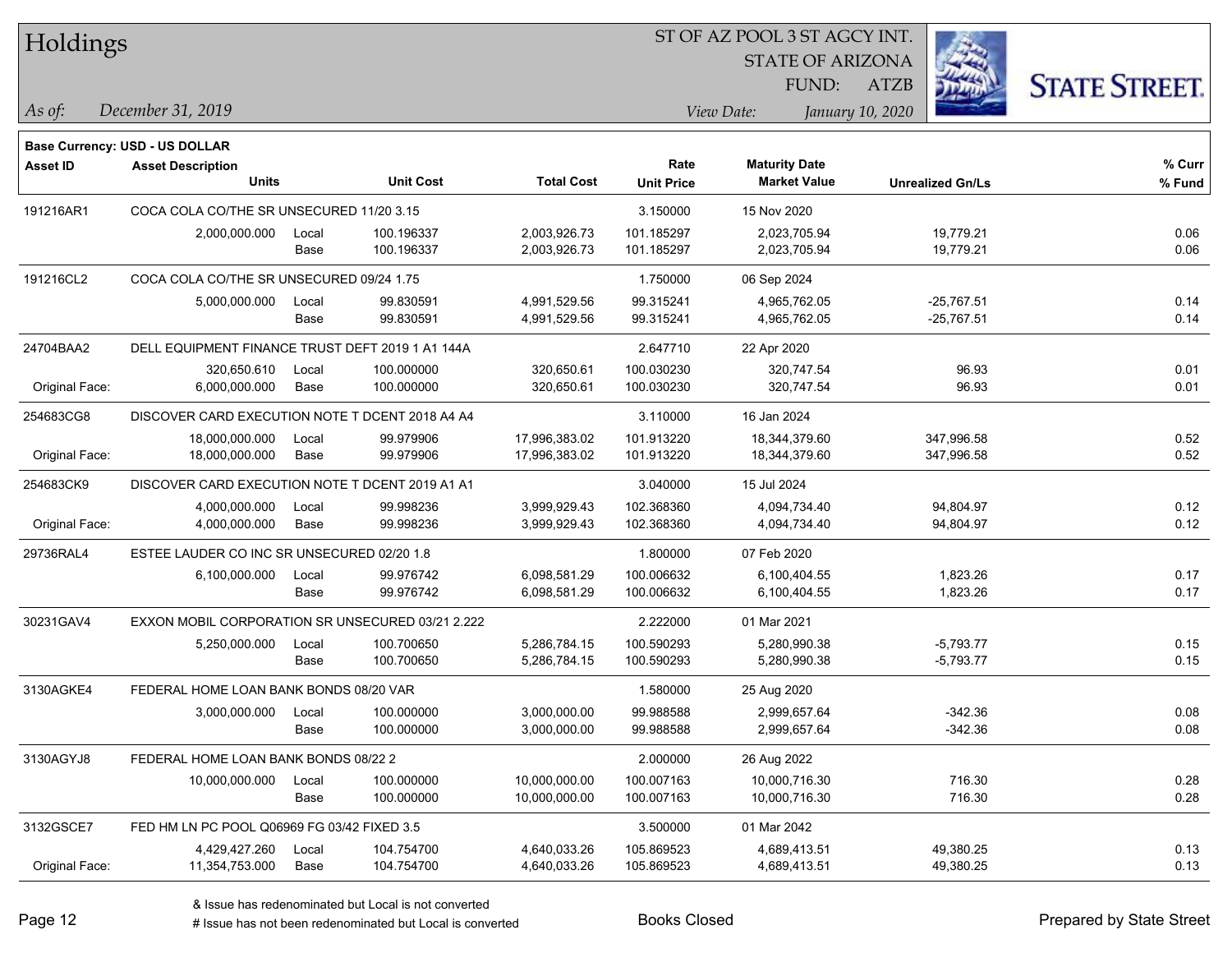|  | Holdings |
|--|----------|
|--|----------|

STATE OF ARIZONA

ATZB



*December 31, 2019 As of: View Date: January 10, 2020*

**Base Currency: USD - US DOLLAR**

FUND:

| Asset ID                                               | <b>Asset Description</b><br><b>Units</b>    |               | <b>Unit Cost</b>         | <b>Total Cost</b>              | Rate<br><b>Unit Price</b> | <b>Maturity Date</b><br><b>Market Value</b> | <b>Unrealized Gn/Ls</b>      | % Curr<br>% Fund |
|--------------------------------------------------------|---------------------------------------------|---------------|--------------------------|--------------------------------|---------------------------|---------------------------------------------|------------------------------|------------------|
| 3132GUNB6                                              | FED HM LN PC POOL Q09086 FG 06/42 FIXED 3.5 |               |                          |                                | 3.500000                  | 01 Jun 2042                                 |                              |                  |
| Original Face:                                         | 1,844,762.270<br>5,677,376.000              | Local<br>Base | 104.662782<br>104.662782 | 1,930,779.52<br>1,930,779.52   | 105.475044<br>105.475044  | 1,945,763.82<br>1,945,763.82                | 14,984.30<br>14,984.30       | 0.05<br>0.05     |
| 3132X0EY3                                              | FARMER MAC UNSECURED 02/20 VAR              |               |                          |                                | 2.102630                  | 19 Feb 2020                                 |                              |                  |
|                                                        | 10,000,000.000                              | Local<br>Base | 100.000000<br>100.000000 | 10,000,000.00<br>10,000,000.00 | 100.045506<br>100.045506  | 10,004,550.60<br>10,004,550.60              | 4,550.60<br>4,550.60         | 0.28<br>0.28     |
| 3133EFWB9                                              | FEDERAL FARM CREDIT BANK BONDS 01/21 VAR    |               |                          |                                | 2.125130                  | 22 Jan 2021                                 |                              |                  |
|                                                        | 20,000,000.000                              | Local<br>Base | 99.995764<br>99.995764   | 19,999,152.71<br>19,999,152.71 | 100.360825<br>100.360825  | 20,072,165.00<br>20,072,165.00              | 73,012.29<br>73,012.29       | 0.56<br>0.56     |
| 3133EJDG1                                              | FEDERAL FARM CREDIT BANK BONDS 02/23 VAR    |               |                          |                                | 1.855130                  | 21 Feb 2023                                 |                              |                  |
|                                                        | 10,000,000.000                              | Local<br>Base | 100.000000<br>100.000000 | 10,000,000.00<br>10,000,000.00 | 99.606499<br>99.606499    | 9,960,649.90<br>9,960,649.90                | $-39,350.10$<br>$-39,350.10$ | 0.28<br>0.28     |
| 3133EKTT3<br>FEDERAL FARM CREDIT BANK BONDS 07/24 2.23 |                                             |               | 2.230000                 | 08 Jul 2024                    |                           |                                             |                              |                  |
|                                                        | 10,000,000.000                              | Local<br>Base | 100.000000<br>100.000000 | 10,000,000.00<br>10,000,000.00 | 100.067914<br>100.067914  | 10,006,791.40<br>10,006,791.40              | 6,791.40<br>6,791.40         | 0.28<br>0.28     |
| 3133EKWZ5                                              | FEDERAL FARM CREDIT BANK BONDS 07/23 2.2    |               |                          |                                | 2.200000                  | 24 Jul 2023                                 |                              |                  |
|                                                        | 10,000,000.000                              | Local<br>Base | 100.000000<br>100.000000 | 10,000,000.00<br>10,000,000.00 | 100.227019<br>100.227019  | 10,022,701.90<br>10,022,701.90              | 22,701.90<br>22,701.90       | 0.28<br>0.28     |
| 3133ELAU8                                              | FEDERAL FARM CREDIT BANK BONDS 11/22 1.71   |               |                          |                                | 1.710000                  | 25 Nov 2022                                 |                              |                  |
|                                                        | 10,000,000.000                              | Local<br>Base | 99.909863<br>99.909863   | 9,990,986.30<br>9,990,986.30   | 99.663722<br>99.663722    | 9,966,372.20<br>9,966,372.20                | $-24,614.10$<br>$-24,614.10$ | 0.28<br>0.28     |
| 3133ELEU4                                              | FEDERAL FARM CREDIT BANK BONDS 03/23 1.83   |               |                          |                                | 1.830000                  | 20 Mar 2023                                 |                              |                  |
|                                                        | 5,000,000.000                               | Local<br>Base | 99.901250<br>99.901250   | 4,995,062.50<br>4,995,062.50   | 99.874099<br>99.874099    | 4,993,704.95<br>4,993,704.95                | $-1,357.55$<br>$-1,357.55$   | 0.14<br>0.14     |
| 3134GT2P7                                              | FREDDIE MAC NOTES 08/22 1.98                |               |                          |                                | 1.980000                  | 19 Aug 2022                                 |                              |                  |
|                                                        | 15,000,000.000                              | Local<br>Base | 100.000000<br>100.000000 | 15,000,000.00<br>15,000,000.00 | 100.009615<br>100.009615  | 15,001,442.25<br>15,001,442.25              | 1,442.25<br>1,442.25         | 0.42<br>0.42     |
| 3134GTL43                                              | FREDDIE MAC NOTES 07/24 2.375               |               |                          |                                | 2.375000                  | 24 Jul 2024                                 |                              |                  |
|                                                        | 5,000,000.000                               | Local<br>Base | 100.000000<br>100.000000 | 5,000,000.00<br>5.000.000.00   | 100.024117<br>100.024117  | 5,001,205.85<br>5,001,205.85                | 1,205.85<br>1,205.85         | 0.14<br>0.14     |

A ISSUE ISSUE ISSUE ISSUE ISSUE ISSUE ISSUE ISSUE ISSUE ISSUE ISSUE ISSUE ISSUE ISSUE ISSUE ISSUE ISSUE ISSUE I<br>
# Issue has not been redenominated but Local is converted **BOOKS** Closed **Prepared by State Street**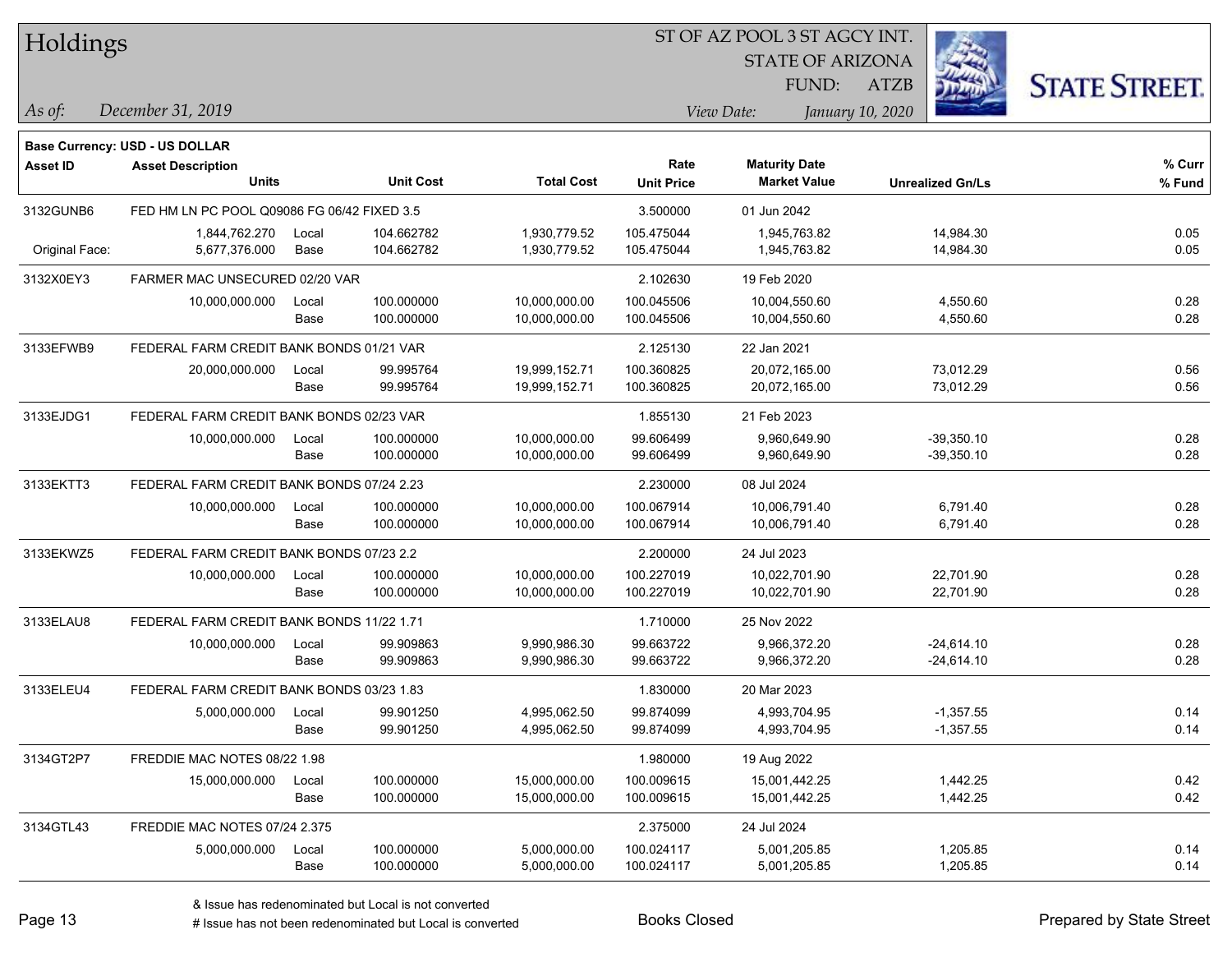|  | <b>Holdings</b> |
|--|-----------------|
|  |                 |

STATE OF ARIZONA

ATZB



*December 31, 2019 As of: View Date: January 10, 2020*

**Base Currency: USD - US DOLLAR**

| <b>Asset ID</b> | <b>Asset Description</b>         |       |                  |                   | Rate              | <b>Maturity Date</b> |                         | % Curr |
|-----------------|----------------------------------|-------|------------------|-------------------|-------------------|----------------------|-------------------------|--------|
|                 | <b>Units</b>                     |       | <b>Unit Cost</b> | <b>Total Cost</b> | <b>Unit Price</b> | <b>Market Value</b>  | <b>Unrealized Gn/Ls</b> | % Fund |
| 3134GUGT1       | FREDDIE MAC NOTES 10/22 1.8      |       |                  |                   | 1.800000          | 17 Oct 2022          |                         |        |
|                 | 10,000,000.000                   | Local | 100.000000       | 10,000,000.00     | 99.928395         | 9,992,839.50         | $-7,160.50$             | 0.28   |
|                 |                                  | Base  | 100.000000       | 10,000,000.00     | 99.928395         | 9,992,839.50         | $-7,160.50$             | 0.28   |
| 3135G0V26       | FANNIE MAE NOTES 07/20 VAR       |       |                  |                   | 1.600000          | 30 Jul 2020          |                         |        |
|                 | 5,000,000.000                    | Local | 100.000000       | 5,000,000.00      | 99.999676         | 4,999,983.80         | $-16.20$                | 0.14   |
|                 |                                  | Base  | 100.000000       | 5,000,000.00      | 99.999676         | 4,999,983.80         | $-16.20$                | 0.14   |
| 3135G0V67       | FANNIE MAE NOTES 10/20 VAR       |       |                  |                   | 1.615000          | 30 Oct 2020          |                         |        |
|                 | 10,000,000.000                   | Local | 100.000000       | 10,000,000.00     | 100.013774        | 10,001,377.40        | 1,377.40                | 0.28   |
|                 |                                  | Base  | 100.000000       | 10,000,000.00     | 100.013774        | 10,001,377.40        | 1,377.40                | 0.28   |
| 3136A0GS0       | FANNIE MAE FNR 2011 75 HP        |       |                  |                   | 2.500000          | 25 Jul 2040          |                         |        |
|                 | 180,059.740                      | Local | 102.840724       | 185, 174.74       | 100.392110        | 180,765.77           | $-4,408.97$             | 0.01   |
| Original Face:  | 2,838,688.000                    | Base  | 102.840724       | 185, 174. 74      | 100.392110        | 180,765.77           | $-4,408.97$             | 0.01   |
| 3136A6JR6       | FANNIE MAE FNR 2012 58 PA        |       |                  |                   | 2.000000          | 25 Apr 2042          |                         |        |
|                 | 1,332,854.570                    | Local | 101.512031       | 1,353,007.74      | 98.407350         | 1,311,626.86         | $-41,380.88$            | 0.04   |
| Original Face:  | 5,677,376.000                    | Base  | 101.512031       | 1,353,007.74      | 98.407350         | 1,311,626.86         | $-41,380.88$            | 0.04   |
| 3136A76N7       | <b>FANNIE MAE FNR 2012 101 B</b> |       |                  |                   | 2.000000          | 25 May 2039          |                         |        |
|                 | 2,113,347.390                    | Local | 101.569713       | 2,146,520.88      | 100.004620        | 2,113,445.03         | $-33,075.85$            | 0.06   |
| Original Face:  | 11,275,256.000                   | Base  | 101.569713       | 2,146,520.88      | 100.004620        | 2,113,445.03         | $-33,075.85$            | 0.06   |
| 3136AAEK7       | FANNIE MAE FNR 2012 129 TD       |       |                  |                   | 2.000000          | 25 May 2040          |                         |        |
|                 | 1,266,352.060                    | Local | 101.432373       | 1,284,490.94      | 98.790620         | 1,251,037.05         | $-33,453.89$            | 0.04   |
| Original Face:  | 5,677,376.000                    | Base  | 101.432373       | 1,284,490.94      | 98.790620         | 1,251,037.05         | $-33,453.89$            | 0.04   |
| 3136ABRK1       | FANNIE MAE FNR 2013 9 PH         |       |                  |                   | 1.750000          | 25 Jul 2041          |                         |        |
|                 | 2.549.255.340                    | Local | 100.811505       | 2,569,942.68      | 98.476780         | 2,510,424.57         | $-59,518.11$            | 0.07   |
| Original Face:  | 6,713,909.000                    | Base  | 100.811505       | 2,569,942.68      | 98.476780         | 2,510,424.57         | $-59,518.11$            | 0.07   |
| 3136ABUD3       | FANNIE MAE FNR 2013 7 AC         |       |                  |                   | 1.250000          | 25 Feb 2028          |                         |        |
|                 | 1,653,434.870                    | Local | 99.738581        | 1,649,112.47      | 97.677060         | 1,615,026.57         | $-34,085.90$            | 0.05   |
| Original Face:  | 5,677,376.000                    | Base  | 99.738581        | 1,649,112.47      | 97.677060         | 1,615,026.57         | $-34,085.90$            | 0.05   |
| 3136ABUY7       | FANNIE MAE FNR 2013 7 GB         |       |                  |                   | 2.000000          | 25 Mar 2042          |                         |        |
|                 | 2,527,515.760                    | Local | 101.538417       | 2,566,399.50      | 99.236000         | 2,508,205.54         | -58,193.96              | 0.07   |
| Original Face:  | 6,995,663.000                    | Base  | 101.538417       | 2,566,399.50      | 99.236000         | 2,508,205.54         | -58,193.96              | 0.07   |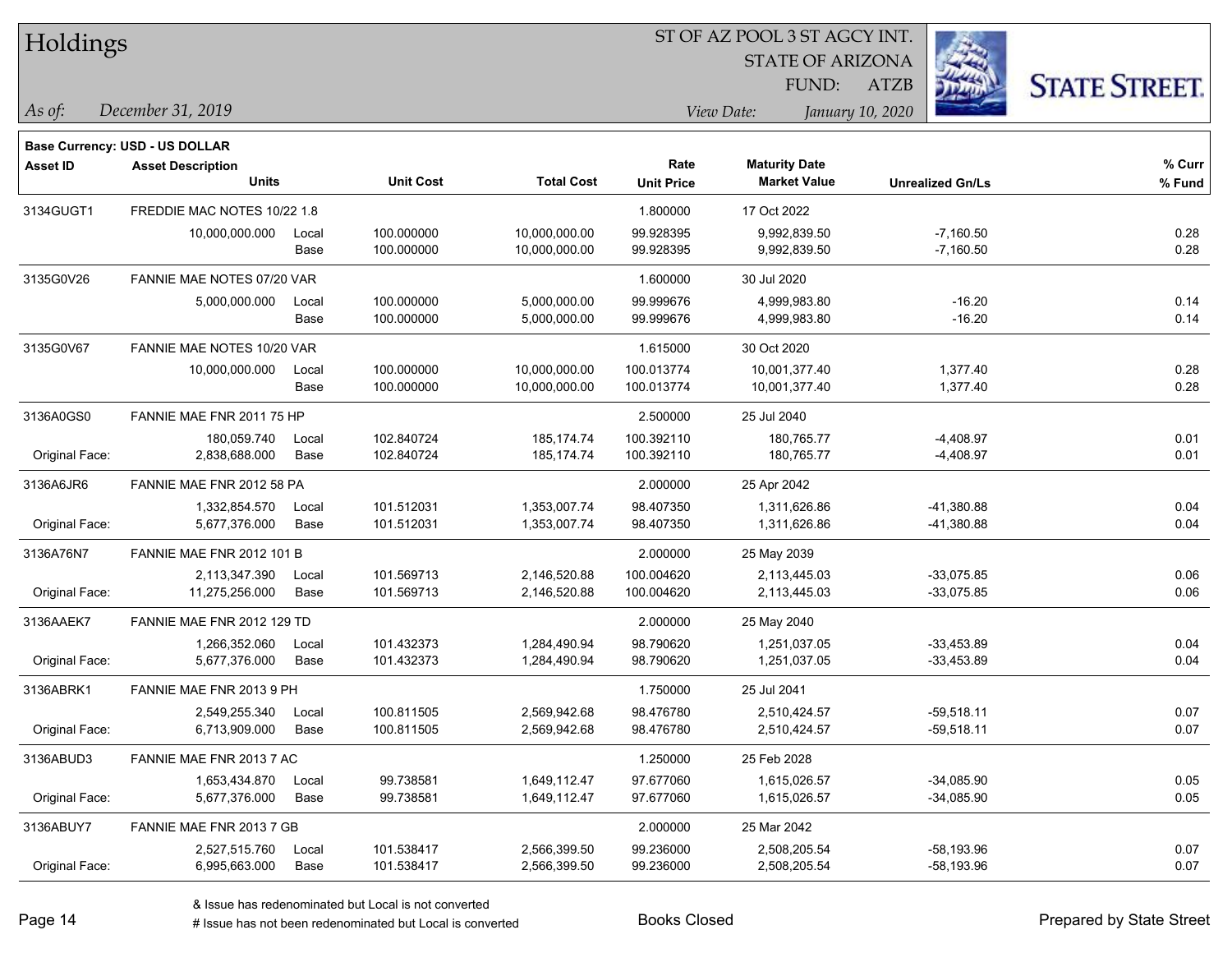| Holdings |
|----------|
|          |

STATE OF ARIZONA

ATZB



*December 31, 2019 As of: View Date: January 10, 2020*

**Base Currency: USD - US DOLLAR**

| Asset ID       | <b>Asset Description</b>  |       |                  |                   | Rate              | <b>Maturity Date</b> |                         | % Curr |
|----------------|---------------------------|-------|------------------|-------------------|-------------------|----------------------|-------------------------|--------|
|                | <b>Units</b>              |       | <b>Unit Cost</b> | <b>Total Cost</b> | <b>Unit Price</b> | <b>Market Value</b>  | <b>Unrealized Gn/Ls</b> | % Fund |
| 3136ABUZ4      | FANNIE MAE FNR 2013 7 AD  |       |                  |                   | 1.500000          | 25 Feb 2028          |                         |        |
|                | 1,653,434.870             | Local | 100.252985       | 1,657,617.81      | 98.382490         | 1,626,690.40         | $-30,927.41$            | 0.05   |
| Original Face: | 5,677,376.000             | Base  | 100.252985       | 1,657,617.81      | 98.382490         | 1,626,690.40         | $-30,927.41$            | 0.05   |
| 3136ABW74      | FANNIE MAE FNR 2013 6 AB  |       |                  |                   | 2.000000          | 25 Dec 2042          |                         |        |
|                | 3,154,837.950             | Local | 100.696937       | 3,176,825.18      | 98.185250         | 3,097,585.53         | $-79,239.65$            | 0.09   |
| Original Face: | 11,354,753.000            | Base  | 100.696937       | 3,176,825.18      | 98.185250         | 3,097,585.53         | $-79,239.65$            | 0.09   |
| 3136ACJX0      | FANNIE MAE FNR 2013 17 PB |       |                  |                   | 1.750000          | 25 Mar 2039          |                         |        |
|                | 1,037,997.660             | Local | 100.405995       | 1,042,211.88      | 100.577940        | 1,043,996.66         | 1,784.78                | 0.03   |
| Original Face: | 5,677,376.000             | Base  | 100.405995       | 1,042,211.88      | 100.577940        | 1,043,996.66         | 1,784.78                | 0.03   |
| 3136AD2H1      | FANNIE MAE FNR 2013 43 XP |       |                  |                   | 1.500000          | 25 Aug 2041          |                         |        |
|                | 759,876.700               | Local | 98.578806        | 749,077.38        | 98.101580         | 745,451.05           | $-3,626.33$             | 0.02   |
| Original Face: | 2,000,000.000             | Base  | 98.578806        | 749,077.38        | 98.101580         | 745,451.05           | $-3,626.33$             | 0.02   |
| 3136AEBJ5      | FANNIE MAE FNR 2013 47 YA |       |                  |                   | 2.000000          | 25 May 2040          |                         |        |
|                | 2,318,949.710             | Local | 101.624932       | 2,356,631.06      | 98.532450         | 2,284,917.96         | $-71,713.10$            | 0.06   |
| Original Face: | 8,516,065.000             | Base  | 101.624932       | 2,356,631.06      | 98.532450         | 2,284,917.96         | $-71,713.10$            | 0.06   |
| 3136AELZ8      | FANNIE MAE FNR 2013 62 DB |       |                  |                   | 1.250000          | 25 Jun 2028          |                         |        |
|                | 1,504,077.870             | Local | 99.876941        | 1,502,226.96      | 97.915630         | 1,472,727.32         | -29,499.64              | 0.04   |
| Original Face: | 5,677,376.000             | Base  | 99.876941        | 1,502,226.96      | 97.915630         | 1,472,727.32         | -29,499.64              | 0.04   |
| 3136AJ2X3      | FANNIE MAE FNR 2014 25 WA |       |                  |                   | 1.500000          | 25 May 2029          |                         |        |
|                | 2,530,200.220             | Local | 98.399916        | 2,489,714.90      | 97.551520         | 2,468,248.77         | $-21,466.13$            | 0.07   |
| Original Face: | 6,060,416.000             | Base  | 98.399916        | 2,489,714.90      | 97.551520         | 2,468,248.77         | $-21,466.13$            | 0.07   |
| 3137A1UN1      | FREDDIE MAC FHR 3725 PC   |       |                  |                   | 2.250000          | 15 Jan 2040          |                         |        |
|                | 381,230.520               | Local | 98.228298        | 374,476.25        | 100.372380        | 382,650.15           | 8,173.90                | 0.01   |
| Original Face: | 2,838,688.000             | Base  | 98.228298        | 374,476.25        | 100.372380        | 382,650.15           | 8,173.90                | 0.01   |
| 3137A2PF2      | FREDDIE MAC FHR 3766 HE   |       |                  |                   | 3.000000          | 15 Nov 2020          |                         |        |
|                | 7,734.960                 | Local | 100.484424       | 7,772.43          | 100.151930        | 7,746.71             | $-25.72$                | 0.00   |
| Original Face: | 648,587.000               | Base  | 100.484424       | 7,772.43          | 100.151930        | 7,746.71             | $-25.72$                | 0.00   |
| 3137A62S0      | FREDDIE MAC FHR 3796 PE   |       |                  |                   | 2.000000          | 15 Feb 2040          |                         |        |
|                | 712,143.420               | Local | 100.133632       | 713,095.07        | 99.489080         | 708,504.94           | $-4,590.13$             | 0.02   |
| Original Face: | 5,946,910.000             | Base  | 100.133632       | 713,095.07        | 99.489080         | 708,504.94           | $-4,590.13$             | 0.02   |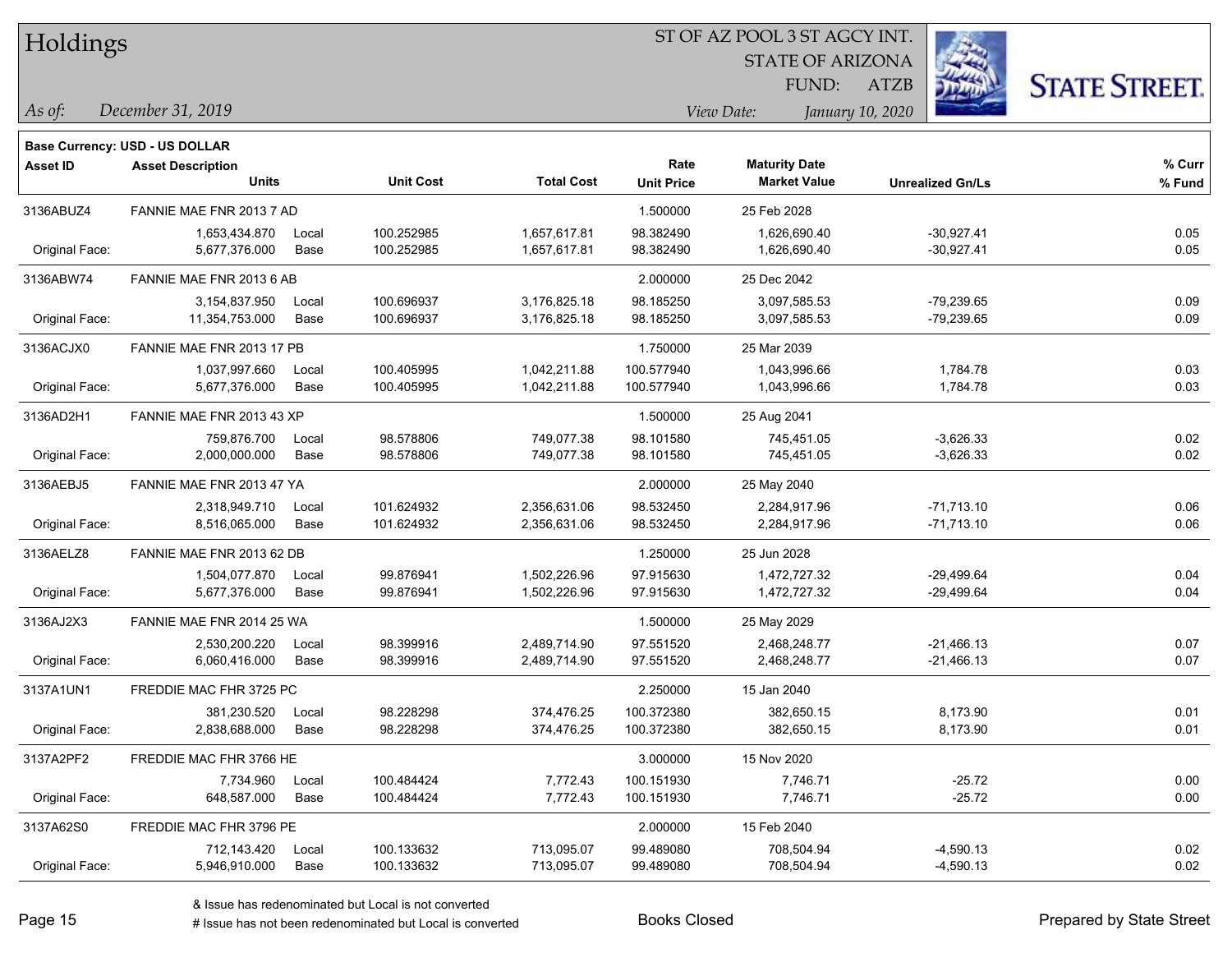#### ST OF AZ POOL 3 ST AGCY INT.

STATE OF ARIZONA

ATZB



*December 31, 2019 As of: View Date: January 10, 2020*

**Base Currency: USD - US DOLLAR**

| Asset ID       | <b>Asset Description</b> |       |                  |                   | Rate              | <b>Maturity Date</b> |                         | % Curr |
|----------------|--------------------------|-------|------------------|-------------------|-------------------|----------------------|-------------------------|--------|
|                | <b>Units</b>             |       | <b>Unit Cost</b> | <b>Total Cost</b> | <b>Unit Price</b> | <b>Market Value</b>  | <b>Unrealized Gn/Ls</b> | % Fund |
| 3137A7HC7      | FREDDIE MAC FHR 3800 KE  |       |                  |                   | 3.500000          | 15 Feb 2026          |                         |        |
|                | 120,081.010              | Local | 103.495782       | 124,278.78        | 104.411890        | 125,378.85           | 1,100.07                | 0.00   |
| Original Face: | 500,000.000              | Base  | 103.495782       | 124,278.78        | 104.411890        | 125,378.85           | 1,100.07                | 0.00   |
| 3137ADHX8      | FREDDIE MAC FHR 3890 BA  |       |                  |                   | 2.500000          | 15 Nov 2040          |                         |        |
|                | 932,009.710              | Local | 101.393480       | 944,997.08        | 100.621760        | 937,804.57           | $-7,192.51$             | 0.03   |
| Original Face: | 11,354,753.000           | Base  | 101.393480       | 944,997.08        | 100.621760        | 937,804.57           | $-7,192.51$             | 0.03   |
| 3137AFPD8      | FREDDIE MAC FHR 3919 CD  |       |                  |                   | 2.500000          | 15 Oct 2040          |                         |        |
|                | 492,168.120              | Local | 99.395528        | 489,193.10        | 100.862090        | 496,411.05           | 7,217.95                | 0.01   |
| Original Face: | 2,838,688.000            | Base  | 99.395528        | 489,193.10        | 100.862090        | 496,411.05           | 7,217.95                | 0.01   |
| 3137AGAB6      | FREDDIE MAC FHR 3934 PB  |       |                  |                   | 2.000000          | 15 Jul 2041          |                         |        |
|                | 642,622.980              | Local | 99.977285        | 642,477.01        | 99.498450         | 639.399.90           | $-3,077.11$             | 0.02   |
| Original Face: | 2,838,688.000            | Base  | 99.977285        | 642,477.01        | 99.498450         | 639,399.90           | $-3,077.11$             | 0.02   |
| 3137AGRX0      | FREDDIE MAC FHR 3935 JA  |       |                  |                   | 2.000000          | 15 May 2041          |                         |        |
|                | 495,908.590              | Local | 99.954681        | 495,683.85        | 99.852790         | 495,178.56           | $-505.29$               | 0.01   |
| Original Face: | 3,247,459.000            | Base  | 99.954681        | 495,683.85        | 99.852790         | 495,178.56           | $-505.29$               | 0.01   |
| 3137ANK95      | FREDDIE MAC FHR 4024 C   |       |                  |                   | 3.000000          | 15 Mar 2027          |                         |        |
|                | 1,430,542.510            | Local | 100.210856       | 1,433,558.89      | 102.414380        | 1,465,081.24         | 31,522.35               | 0.04   |
| Original Face: | 5,677,376.000            | Base  | 100.210856       | 1,433,558.89      | 102.414380        | 1,465,081.24         | 31,522.35               | 0.04   |
| 3137AR5L6      | FREDDIE MAC FHR 4060 JC  |       |                  |                   | 2.000000          | 15 Feb 2041          |                         |        |
|                | 2,253,732.410            | Local | 100.369259       | 2,262,054.52      | 99.250020         | 2,236,829.87         | $-25,224.65$            | 0.06   |
| Original Face: | 8,516,065.000            | Base  | 100.369259       | 2,262,054.52      | 99.250020         | 2,236,829.87         | $-25,224.65$            | 0.06   |
| 3137AXMZ3      | FREDDIE MAC FHR 4152 AG  |       |                  |                   | 1.500000          | 15 Jan 2028          |                         |        |
|                | 2,038,797.450            | Local | 100.068330       | 2,040,190.57      | 98.430300         | 2,006,794.45         | $-33,396.12$            | 0.06   |
| Original Face: | 7,380,589.000            | Base  | 100.068330       | 2,040,190.57      | 98.430300         | 2,006,794.45         | $-33,396.12$            | 0.06   |
| 3137AYLB5      | FREDDIE MAC FHR 4161 CD  |       |                  |                   | 2.000000          | 15 Feb 2043          |                         |        |
|                | 2,466,688.890            | Local | 101.285489       | 2,498,397.90      | 97.073330         | 2,394,497.05         | $-103,900.85$           | 0.07   |
| Original Face: | 5,677,376.000            | Base  | 101.285489       | 2,498,397.90      | 97.073330         | 2,394,497.05         | $-103,900.85$           | 0.07   |
| 3137AYSG7      | FREDDIE MAC FHR 4165 TD  |       |                  |                   | 1.500000          | 15 Dec 2042          |                         |        |
|                | 1,900,350.980            | Local | 100.024213       | 1,900,811.11      | 98.565550         | 1,873,091.40         | $-27,719.71$            | 0.05   |
| Original Face: | 5,677,376.000            | Base  | 100.024213       | 1,900,811.11      | 98.565550         | 1,873,091.40         | $-27,719.71$            | 0.05   |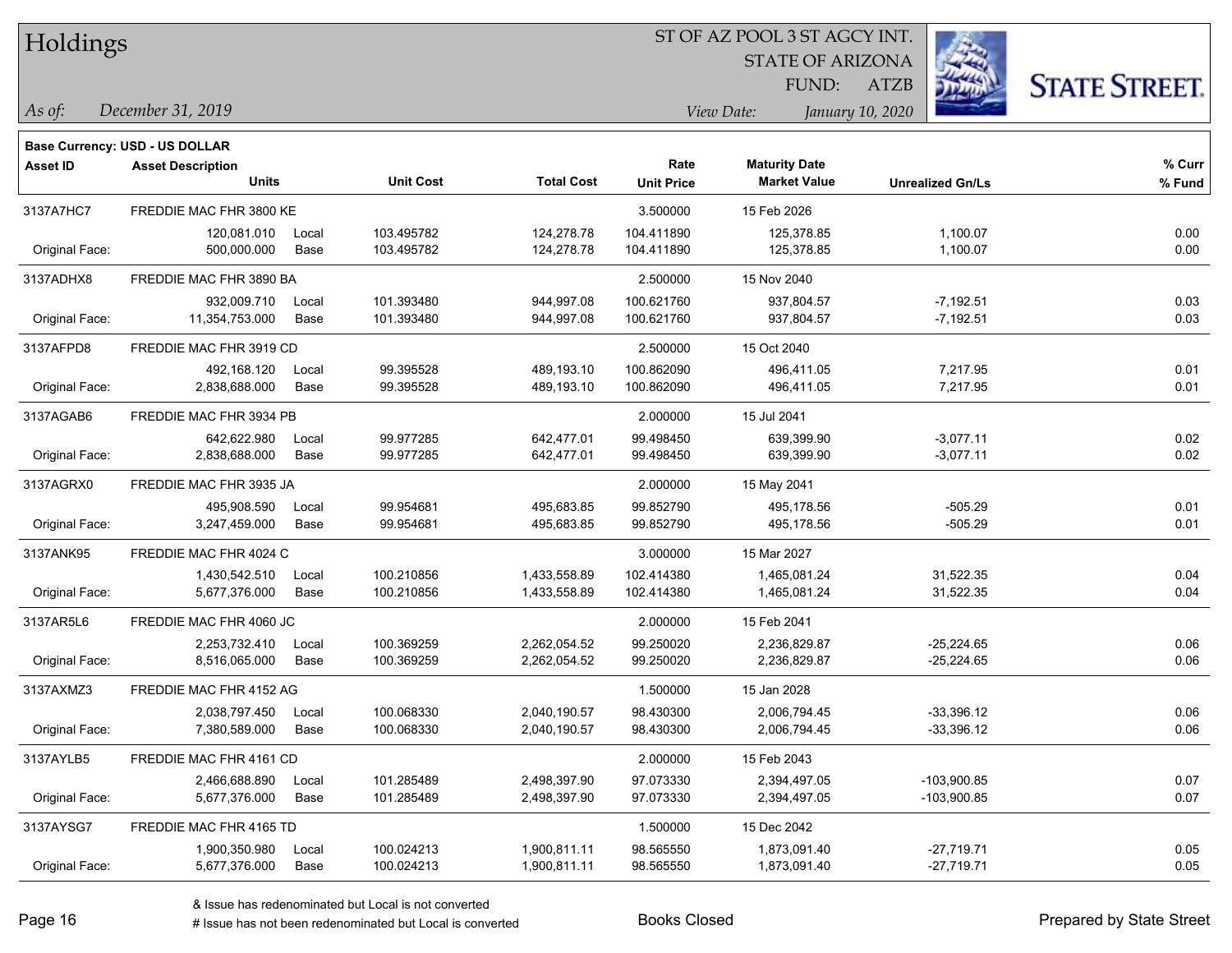| Holdings |
|----------|
|          |

STATE OF ARIZONA

ATZB



*December 31, 2019 As of: View Date: January 10, 2020*

**Base Currency: USD - US DOLLAR**

| <b>Asset ID</b> | <b>Asset Description</b><br><b>Units</b> |       | <b>Unit Cost</b> | <b>Total Cost</b> | Rate<br><b>Unit Price</b> | <b>Maturity Date</b><br><b>Market Value</b> | <b>Unrealized Gn/Ls</b> | % Curr<br>% Fund |
|-----------------|------------------------------------------|-------|------------------|-------------------|---------------------------|---------------------------------------------|-------------------------|------------------|
| 3137AYSH5       | FREDDIE MAC FHR 4165 TE                  |       |                  |                   | 1.750000                  | 15 Dec 2042                                 |                         |                  |
|                 | 4,750,877.810                            | Local | 100.750717       | 4,786,543.44      | 98.235630                 | 4,667,054.75                                | -119,488.69             | 0.13             |
| Original Face:  | 14,193,441.000                           | Base  | 100.750717       | 4,786,543.44      | 98.235630                 | 4,667,054.75                                | $-119,488.69$           | 0.13             |
| 3137B0GK4       | FREDDIE MAC FHR 4173 AG                  |       |                  |                   | 2.000000                  | 15 Mar 2043                                 |                         |                  |
|                 | 3,215,903.440                            | Local | 100.478152       | 3,231,280.34      | 100.314830                | 3,226,028.07                                | $-5,252.27$             | 0.09             |
| Original Face:  | 14, 193, 441.000                         | Base  | 100.478152       | 3,231,280.34      | 100.314830                | 3,226,028.07                                | $-5,252.27$             | 0.09             |
| 3137B1EM0       | FREDDIE MAC FHR 4191 AP                  |       |                  |                   | 2.000000                  | 15 Mar 2043                                 |                         |                  |
|                 | 1,038,934.720                            | Local | 99.892656        | 1,037,819.49      | 99.264590                 | 1,031,294.29                                | $-6,525.20$             | 0.03             |
| Original Face:  | 3,250,000.000                            | Base  | 99.892656        | 1,037,819.49      | 99.264590                 | 1,031,294.29                                | $-6,525.20$             | 0.03             |
| 3137B1VH2       | FREDDIE MAC FHR 4210 AC                  |       |                  |                   | 2.000000                  | 15 Mar 2040                                 |                         |                  |
|                 | 1,907,895.950                            | Local | 100.530073       | 1,918,009.20      | 99.566570                 | 1,899,626.56                                | $-18,382.64$            | 0.05             |
| Original Face:  | 5,677,376.000                            | Base  | 100.530073       | 1,918,009.20      | 99.566570                 | 1,899,626.56                                | $-18,382.64$            | 0.05             |
| 3137B1ZD7       | FREDDIE MAC FHR 4204 QA                  |       |                  |                   | 1.500000                  | 15 Jul 2042                                 |                         |                  |
|                 | 3,102,681.810                            | Local | 99.903301        | 3,099,681.55      | 98.733540                 | 3,063,387.59                                | $-36,293.96$            | 0.09             |
| Original Face:  | 8,516,065.000                            | Base  | 99.903301        | 3,099,681.55      | 98.733540                 | 3,063,387.59                                | $-36,293.96$            | 0.09             |
| 3137B2CF5       | FREDDIE MAC FHR 4203 DC                  |       |                  |                   | 1.750000                  | 15 Apr 2033                                 |                         |                  |
|                 | 709,827.650                              | Local | 97.832312        | 694,440.80        | 98.910600                 | 702,094.79                                  | 7,653.99                | 0.02             |
| Original Face:  | 2,500,000.000                            | Base  | 97.832312        | 694,440.80        | 98.910600                 | 702,094.79                                  | 7,653.99                | 0.02             |
| 3137BUFZ6       | FREDDIE MAC FHR 4646 TB                  |       |                  |                   | 3.500000                  | 15 Apr 2028                                 |                         |                  |
|                 | 3,319,384.200                            | Local | 102.843361       | 3,413,766.28      | 104.981630                | 3,484,743.64                                | 70,977.36               | 0.10             |
| Original Face:  | 10,000,000.000                           | Base  | 102.843361       | 3,413,766.28      | 104.981630                | 3,484,743.64                                | 70,977.36               | 0.10             |
| 3137BVEP7       | FREDDIE MAC FHR 4655 JA                  |       |                  |                   | 3.000000                  | 15 Oct 2040                                 |                         |                  |
|                 | 3,289,783.200                            | Local | 101.787171       | 3,348,577.24      | 100.960150                | 3,321,370.05                                | $-27,207.19$            | 0.09             |
| Original Face:  | 5,000,000.000                            | Base  | 101.787171       | 3,348,577.24      | 100.960150                | 3,321,370.05                                | $-27,207.19$            | 0.09             |
| 3137F4VC3       | FREDDIE MAC FHR 4774 G                   |       |                  |                   | 4.000000                  | 15 Aug 2042                                 |                         |                  |
|                 | 6,139,067.900                            | Local | 102.493445       | 6,292,142.17      | 100.983600                | 6,199,451.77                                | $-92,690.40$            | 0.17             |
| Original Face:  | 10,000,000.000                           | Base  | 102.493445       | 6,292,142.17      | 100.983600                | 6,199,451.77                                | $-92,690.40$            | 0.17             |
| 3137F4ZH8       | FREDDIE MAC FHR 4791 GA                  |       |                  |                   | 3.500000                  | 15 Sep 2040                                 |                         |                  |
|                 | 2,551,187.650                            | Local | 101.069698       | 2,578,477.66      | 100.920560                | 2,574,672.86                                | $-3,804.80$             | 0.07             |
| Original Face:  | 5,000,000.000                            | Base  | 101.069698       | 2,578,477.66      | 100.920560                | 2,574,672.86                                | $-3,804.80$             | 0.07             |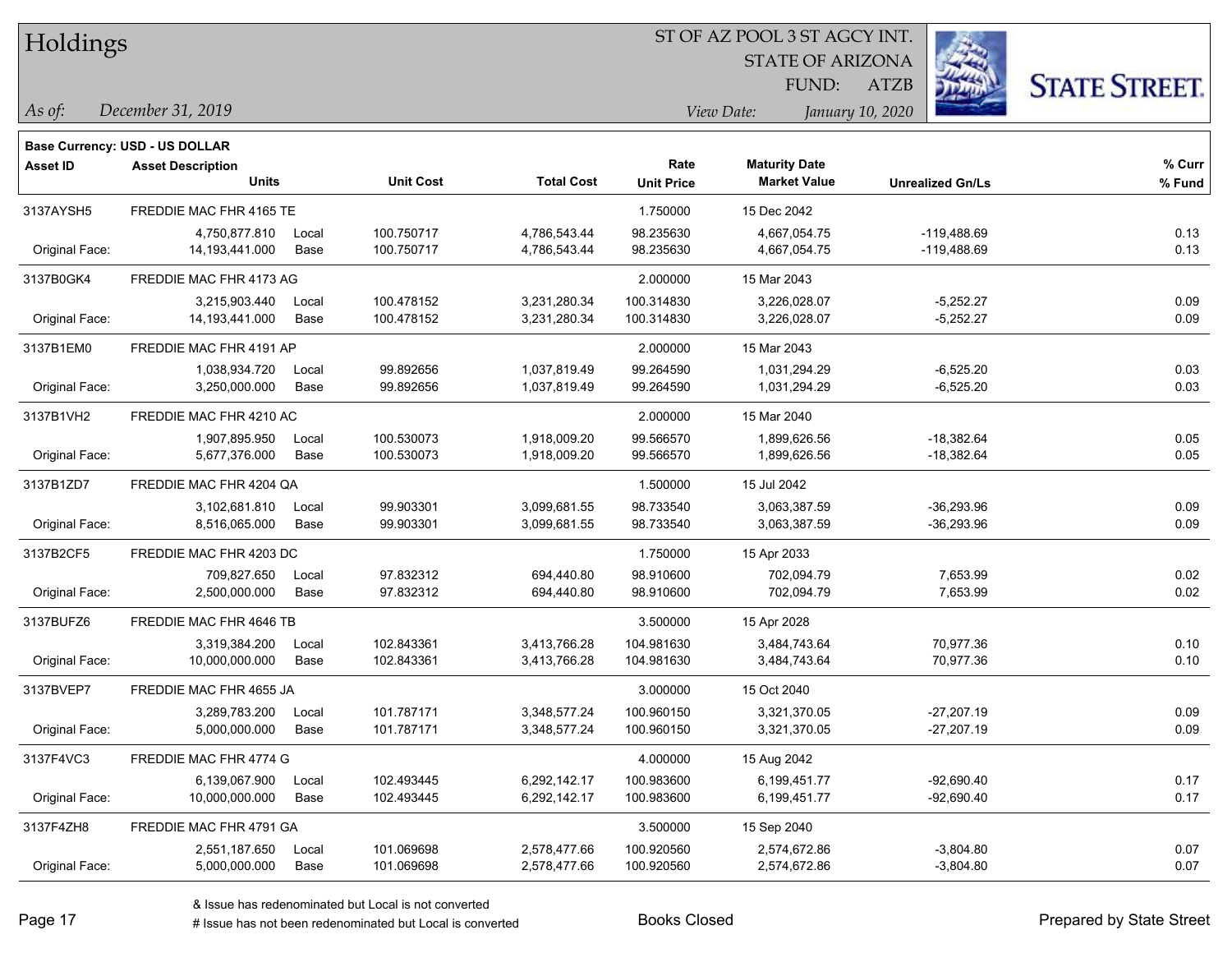| Holdings |
|----------|
|          |

STATE OF ARIZONA

ATZB



*December 31, 2019 As of: View Date: January 10, 2020*

**Base Currency: USD - US DOLLAR**

| <b>Asset ID</b> | <b>Asset Description</b><br><b>Units</b> |       | <b>Unit Cost</b> | <b>Total Cost</b> | Rate<br><b>Unit Price</b> | <b>Maturity Date</b><br><b>Market Value</b> | <b>Unrealized Gn/Ls</b> | % Curr<br>% Fund |
|-----------------|------------------------------------------|-------|------------------|-------------------|---------------------------|---------------------------------------------|-------------------------|------------------|
| 3137FEVG2       | FREDDIE MAC FHR 4800 TA                  |       |                  |                   | 4.000000                  | 15 Apr 2042                                 |                         |                  |
|                 | 2,797,360.400                            | Local | 101.808629       | 2,847,954.28      | 101.059730                | 2,827,004.87                                | $-20,949.41$            | 0.08             |
| Original Face:  | 5,000,000.000                            | Base  | 101.808629       | 2,847,954.28      | 101.059730                | 2,827,004.87                                | $-20,949.41$            | 0.08             |
| 3137FGYY5       | FREDDIE MAC FHR 4819 MA                  |       |                  |                   | 4.000000                  | 15 Apr 2040                                 |                         |                  |
|                 | 2,955,432.830                            | Local | 101.956702       | 3,013,261.84      | 100.425740                | 2,968,015.29                                | $-45,246.55$            | 0.08             |
| Original Face:  | 7.000.000.000                            | Base  | 101.956702       | 3,013,261.84      | 100.425740                | 2,968,015.29                                | $-45,246.55$            | 0.08             |
| 3138L33G8       | FNMA POOL AM3498 FN 06/20 FIXED 2.01     |       |                  |                   | 2.010000                  | 01 Jun 2020                                 |                         |                  |
|                 | 1,000,000.000                            | Local | 100.279708       | 1,002,797.08      | 99.799761                 | 997,997.61                                  | $-4,799.47$             | 0.03             |
| Original Face:  | 1,000,000.000                            | Base  | 100.279708       | 1,002,797.08      | 99.799761                 | 997,997.61                                  | $-4,799.47$             | 0.03             |
| 3138WND30       | FNMA POOL AT1021 FN 05/28 FIXED 2.5      |       |                  |                   | 2.500000                  | 01 May 2028                                 |                         |                  |
|                 | 3,017,399.720                            | Local | 102.707543       | 3,099,097.11      | 101.341628                | 3,057,882.00                                | $-41,215.11$            | 0.09             |
| Original Face:  | 8,516,065.000                            | Base  | 102.707543       | 3,099,097.11      | 101.341628                | 3,057,882.00                                | $-41,215.11$            | 0.09             |
| 31393DDG3       | FANNIE MAE FNR 2003 58 M                 |       |                  |                   | 3.500000                  | 25 Jul 2033                                 |                         |                  |
|                 | 663,277.080                              | Local | 101.202083       | 671,250.22        | 104.437380                | 692,709.20                                  | 21,458.98               | 0.02             |
| Original Face:  | 44,567,405.000                           | Base  | 101.202083       | 671,250.22        | 104.437380                | 692,709.20                                  | 21,458.98               | 0.02             |
| 31396WBV7       | FANNIE MAE FNR 2007 56 EP                |       |                  |                   | 5.500000                  | 25 Jun 2027                                 |                         |                  |
|                 | 26.318.490                               | Local | 107.683116       | 28,340.57         | 108.070410                | 28,442.50                                   | 101.93                  | 0.00             |
| Original Face:  | 1,000,000.000                            | Base  | 107.683116       | 28,340.57         | 108.070410                | 28,442.50                                   | 101.93                  | 0.00             |
| 31397NJ30       | FANNIE MAE FNR 2009 29 PA                |       |                  |                   | 5.000000                  | 25 May 2049                                 |                         |                  |
|                 | 777,057.320                              | Local | 105.886359       | 822,797.70        | 113.034770                | 878,344.95                                  | 55,547.25               | 0.02             |
| Original Face:  | 24,898,134.000                           | Base  | 105.886359       | 822,797.70        | 113.034770                | 878,344.95                                  | 55,547.25               | 0.02             |
| 31398SP80       | FANNIE MAE FNR 2010 135 EA               |       |                  |                   | 3.000000                  | 25 Jan 2040                                 |                         |                  |
|                 | 545,601.510                              | Local | 99.213681        | 541,311.34        | 101.237410                | 552,352.84                                  | 11,041.50               | 0.02             |
| Original Face:  | 5,677,376.000                            | Base  | 99.213681        | 541,311.34        | 101.237410                | 552,352.84                                  | 11,041.50               | 0.02             |
| 31398WC36       | FREDDIE MAC FHR 3620 PA                  |       |                  |                   | 4.500000                  | 15 Dec 2039                                 |                         |                  |
|                 | 383,271.130                              | Local | 105.107424       | 402,846.41        | 106.379330                | 407,721.26                                  | 4,874.85                | 0.01             |
| Original Face:  | 8,516,065.000                            | Base  | 105.107424       | 402,846.41        | 106.379330                | 407,721.26                                  | 4,874.85                | 0.01             |
| 31422BGX2       | FARMER MAC NOTES 07/21 2.16              |       |                  |                   | 2.160000                  | 02 Jul 2021                                 |                         |                  |
|                 | 5,000,000.000                            | Local | 100.000000       | 5,000,000.00      | 100.072795                | 5,003,639.75                                | 3,639.75                | 0.14             |
|                 |                                          | Base  | 100.000000       | 5,000,000.00      | 100.072795                | 5,003,639.75                                | 3,639.75                | 0.14             |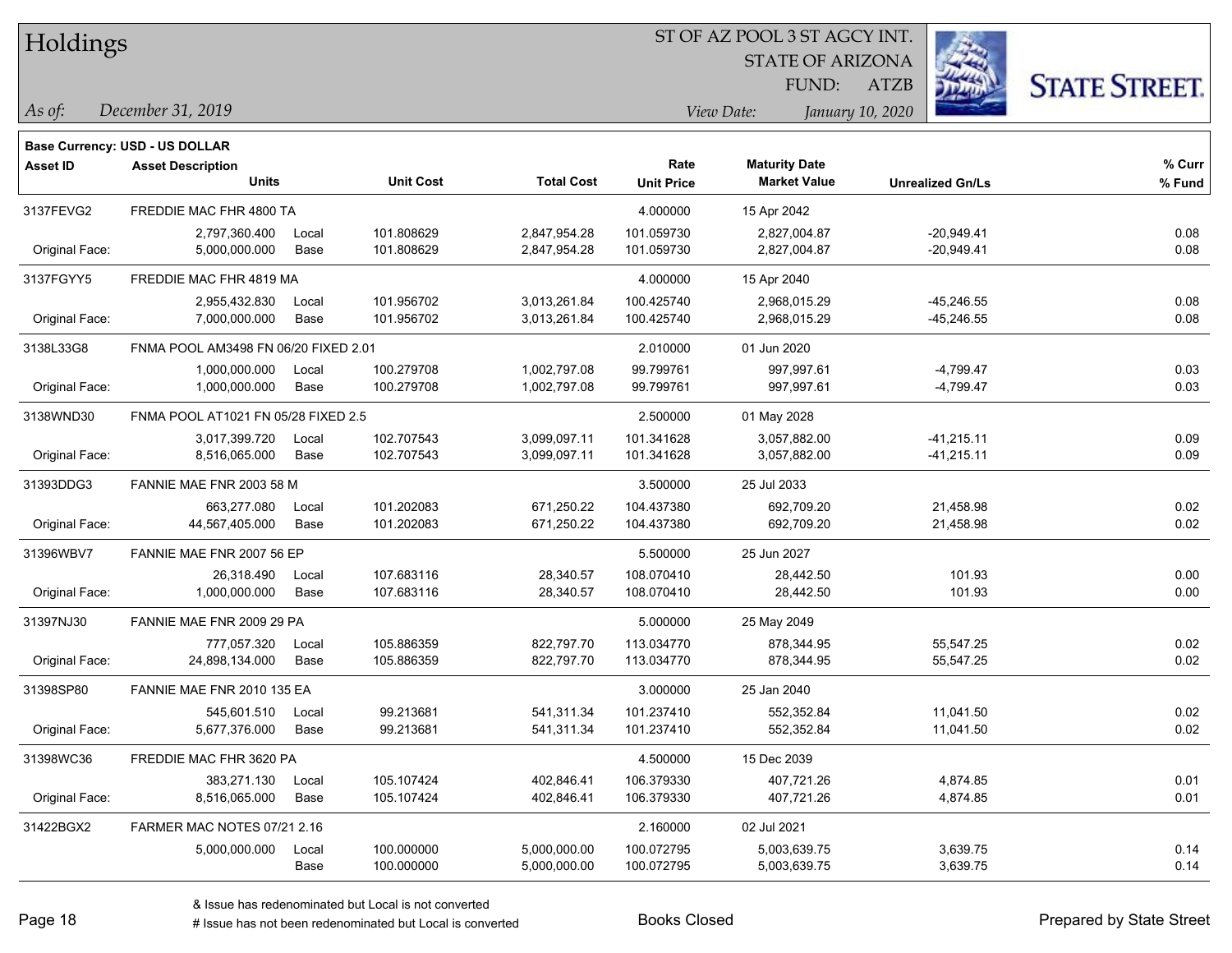| Holdings        |                                                   |       |                  |                   | ST OF AZ POOL 3 ST AGCY INT. |                      |                         |                         |                      |
|-----------------|---------------------------------------------------|-------|------------------|-------------------|------------------------------|----------------------|-------------------------|-------------------------|----------------------|
|                 |                                                   |       |                  |                   |                              |                      | <b>STATE OF ARIZONA</b> |                         |                      |
|                 |                                                   |       |                  |                   |                              | FUND:                | <b>ATZB</b>             |                         | <b>STATE STREET.</b> |
| As of:          | December 31, 2019                                 |       |                  |                   |                              | View Date:           | January 10, 2020        |                         |                      |
|                 | Base Currency: USD - US DOLLAR                    |       |                  |                   |                              |                      |                         |                         |                      |
| <b>Asset ID</b> | <b>Asset Description</b>                          |       |                  |                   | Rate                         | <b>Maturity Date</b> |                         |                         | % Curr               |
|                 | <b>Units</b>                                      |       | <b>Unit Cost</b> | <b>Total Cost</b> | <b>Unit Price</b>            | <b>Market Value</b>  |                         | <b>Unrealized Gn/Ls</b> | % Fund               |
| 31677QBP3       | FIFTH THIRD BANK SR UNSECURED 07/21 VAR           |       |                  |                   | 2.375630                     | 26 Jul 2021          |                         |                         |                      |
|                 | 2,000,000.000                                     | Local | 100.000000       | 2,000,000.00      | 100.333897                   | 2,006,677.94         |                         | 6,677.94                | 0.06                 |
|                 |                                                   | Base  | 100.000000       | 2,000,000.00      | 100.333897                   | 2,006,677.94         |                         | 6,677.94                | 0.06                 |
| 345397YE7       | FORD MOTOR CREDIT CO LLC SR UNSECURED 01/20 2.681 |       |                  |                   | 2.681000                     | 09 Jan 2020          |                         |                         |                      |
|                 | 5,000,000.000                                     | Local | 100.000000       | 5,000,000.00      | 100.007729                   | 5,000,386.45         |                         | 386.45                  | 0.14                 |
|                 |                                                   | Base  | 100.000000       | 5,000,000.00      | 100.007729                   | 5,000,386.45         |                         | 386.45                  | 0.14                 |
| 345397YP2       | FORD MOTOR CREDIT CO LLC SR UNSECURED 08/22 VAR   |       |                  |                   | 2.982250                     | 03 Aug 2022          |                         |                         |                      |
|                 | 20,000,000.000                                    | Local | 100.000000       | 20,000,000.00     | 98.339471                    | 19,667,894.20        |                         | $-332, 105.80$          | 0.55                 |
|                 |                                                   | Base  | 100.000000       | 20,000,000.00     | 98.339471                    | 19,667,894.20        |                         | $-332, 105.80$          | 0.55                 |
| 36241KJZ2       | GNMA POOL 782080 GN 02/21 FIXED 4.5               |       |                  |                   | 4.500000                     | 15 Feb 2021          |                         |                         |                      |
|                 | 6,875.360                                         | Local | 101.077035       | 6,949.41          | 100.582020                   | 6,915.38             |                         | $-34.03$                | 0.00                 |
| Original Face:  | 1,675,000.000                                     | Base  | 101.077035       | 6,949.41          | 100.582020                   | 6,915.38             |                         | $-34.03$                | 0.00                 |
| 369550BF4       | GENERAL DYNAMICS CORP COMPANY GUAR 05/21 VAR      |       |                  |                   | 2.280630                     | 11 May 2021          |                         |                         |                      |
|                 | 5,000,000.000                                     | Local | 100.000000       | 5,000,000.00      | 100.294673                   | 5,014,733.65         |                         | 14,733.65               | 0.14                 |
|                 |                                                   | Base  | 100.000000       | 5,000,000.00      | 100.294673                   | 5,014,733.65         |                         | 14,733.65               | 0.14                 |
| 370334CB8       | GENERAL MILLS INC SR UNSECURED 04/21 VAR          |       |                  |                   | 2.540880                     | 16 Apr 2021          |                         |                         |                      |
|                 | 3,000,000.000                                     | Local | 100.000000       | 3,000,000.00      | 100.322829                   | 3,009,684.87         |                         | 9,684.87                | 0.08                 |
|                 |                                                   | Base  | 100.000000       | 3,000,000.00      | 100.322829                   | 3,009,684.87         |                         | 9,684.87                | 0.08                 |
| 38150AD28       | GOLDMAN SACHS GROUP INC SR UNSECURED 07/24 VAR    |       |                  |                   | 2.500000                     | 31 Jul 2024          |                         |                         |                      |
|                 | 10,000,000.000                                    | Local | 100.000000       | 10,000,000.00     | 100.157700                   | 10,015,770.00        |                         | 15,770.00               | 0.28                 |
|                 |                                                   | Base  | 100.000000       | 10,000,000.00     | 100.157700                   | 10,015,770.00        |                         | 15,770.00               | 0.28                 |
| 38376JFP4       | GOVERNMENT NATIONAL MORTGAGE A GNR 2009 106 HA    |       |                  |                   | 4.000000                     | 16 Nov 2039          |                         |                         |                      |
|                 | 67,173.050                                        | Local | 105.453035       | 70,836.02         | 107.367450                   | 72,121.99            |                         | 1,285.97                | 0.00                 |
| Original Face:  | 877,500.000                                       | Base  | 105.453035       | 70,836.02         | 107.367450                   | 72,121.99            |                         | 1,285.97                | 0.00                 |
| 38378BCX5       | GOVERNMENT NATIONAL MORTGAGE A GNR 2012 23 B      |       |                  |                   | 2.459000                     | 16 Jan 2040          |                         |                         |                      |
|                 | 66,960.900                                        | Local | 101.475816       | 67,949.12         | 99.881240                    | 66,881.38            |                         | $-1,067.74$             | 0.00                 |
| Original Face:  | 10,000,000.000                                    | Base  | 101.475816       | 67,949.12         | 99.881240                    | 66,881.38            |                         | $-1,067.74$             | 0.00                 |
| 38378BWR6       | GOVERNMENT NATIONAL MORTGAGE A GNR 2012 83 AC     |       |                  |                   | 1.718500                     | 16 May 2045          |                         |                         |                      |
|                 | 2,226,466.020                                     | Local | 98.855254        | 2,200,978.65      | 95.472480                    | 2,125,662.33         |                         | $-75,316.32$            | 0.06                 |
| Original Face:  | 3,000,000.000                                     | Base  | 98.855254        | 2,200,978.65      | 95.472480                    | 2,125,662.33         |                         | $-75,316.32$            | 0.06                 |

 $\overline{\phantom{0}}$ 

 $\overline{\phantom{0}}$ 

 $\overline{\phantom{0}}$ 

 $\overline{\phantom{0}}$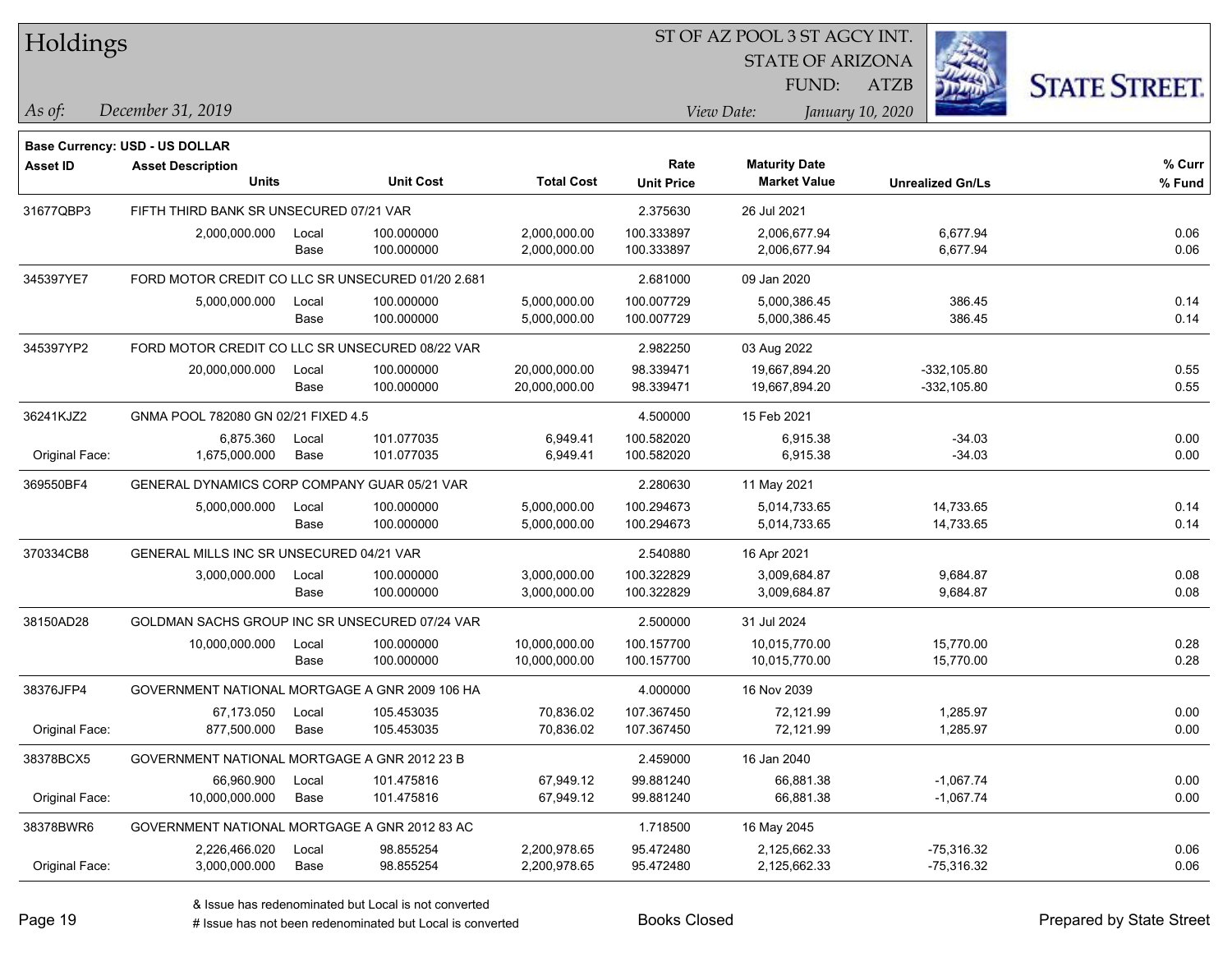#### ST OF AZ POOL 3 ST AGCY INT.

STATE OF ARIZONA

ATZB



*December 31, 2019 As of: View Date: January 10, 2020*

**Base Currency: USD - US DOLLAR**

FUND:

| Asset ID       | <b>Asset Description</b>                         |       |                  |                   | Rate              | <b>Maturity Date</b> |                         | % Curr |
|----------------|--------------------------------------------------|-------|------------------|-------------------|-------------------|----------------------|-------------------------|--------|
|                | Units                                            |       | <b>Unit Cost</b> | <b>Total Cost</b> | <b>Unit Price</b> | <b>Market Value</b>  | <b>Unrealized Gn/Ls</b> | % Fund |
| 38378BX38      | GOVERNMENT NATIONAL MORTGAGE A GNR 2012 132 AC   |       |                  |                   | 1.619870          | 16 Jun 2053          |                         |        |
|                | 3,707,196.200                                    | Local | 95.418682        | 3,537,357.76      | 97.283830         | 3,606,502.45         | 69,144.69               | 0.10   |
| Original Face: | 10,000,000.000                                   | Base  | 95.418682        | 3,537,357.76      | 97.283830         | 3,606,502.45         | 69,144.69               | 0.10   |
| 38378EQC0      | GOVERNMENT NATIONAL MORTGAGE A GNR 2012 69 QC    |       |                  |                   | 2.000000          | 16 Mar 2041          |                         |        |
|                | 3,279,574.070                                    | Local | 102.119404       | 3,349,081.51      | 98.832670         | 3,241,290.62         | -107,790.89             | 0.09   |
| Original Face: | 10,493,495.000                                   | Base  | 102.119404       | 3,349,081.51      | 98.832670         | 3,241,290.62         | $-107,790.89$           | 0.09   |
| 38379UW28      | GOVERNMENT NATIONAL MORTGAGE A GNR 2016 158 AE   |       |                  |                   | 2.050000          | 16 Aug 2057          |                         |        |
|                | 4,566,937.850                                    | Local | 96.373797        | 4,401,331.41      | 98.031620         | 4,477,043.16         | 75,711.75               | 0.13   |
| Original Face: | 5,000,000.000                                    | Base  | 96.373797        | 4,401,331.41      | 98.031620         | 4,477,043.16         | 75,711.75               | 0.13   |
| 38380GPY4      | GOVERNMENT NATIONAL MORTGAGE A GNR 2017 118 KH   |       |                  |                   | 2.250000          | 20 Oct 2046          |                         |        |
|                | 3,608,956.900                                    | Local | 99.899269        | 3,605,321.55      | 99.750080         | 3,599,937.39         | -5,384.16               | 0.10   |
| Original Face: | 5,000,000.000                                    | Base  | 99.899269        | 3,605,321.55      | 99.750080         | 3,599,937.39         | $-5,384.16$             | 0.10   |
| 38381YQU1      | GOVERNMENT NATIONAL MORTGAGE A GNR 2019 111 BG   |       |                  |                   | 2.500000          | 20 Apr 2049          |                         |        |
|                | 5,000,000.000                                    | Local | 100.699400       | 5,034,970.00      | 100.325120        | 5,016,256.00         | $-18,714.00$            | 0.14   |
| Original Face: | 5,000,000.000                                    | Base  | 100.699400       | 5,034,970.00      | 100.325120        | 5,016,256.00         | $-18,714.00$            | 0.14   |
| 427866BC1      | HERSHEY COMPANY SR UNSECURED 11/24 2.05          |       |                  |                   | 2.050000          | 15 Nov 2024          |                         |        |
|                | 1,000,000.000                                    | Local | 99.916944        | 999,169.44        | 100.243149        | 1,002,431.49         | 3,262.05                | 0.03   |
|                |                                                  | Base  | 99.916944        | 999,169.44        | 100.243149        | 1,002,431.49         | 3,262.05                | 0.03   |
| 438516BT2      | HONEYWELL INTERNATIONAL SR UNSECURED 08/22 2.15  |       |                  |                   | 2.150000          | 08 Aug 2022          |                         |        |
|                | 15,680,000.000                                   | Local | 101.452642       | 15,907,774.33     | 100.920734        | 15,824,371.09        | $-83,403.24$            | 0.45   |
|                |                                                  | Base  | 101.452642       | 15,907,774.33     | 100.920734        | 15,824,371.09        | $-83,403.24$            | 0.45   |
| 44932HAK9      | IBM CREDIT LLC SR UNSECURED 11/20 3.45           |       |                  |                   | 3.450000          | 30 Nov 2020          |                         |        |
|                | 10,000,000.000                                   | Local | 99.963904        | 9,996,390.42      | 101.543687        | 10,154,368.70        | 157,978.28              | 0.29   |
|                |                                                  | Base  | 99.963904        | 9,996,390.42      | 101.543687        | 10,154,368.70        | 157,978.28              | 0.29   |
| 459058FM0      | INTL BK RECON + DEVELOP SR UNSECURED 08/20 1.125 |       |                  |                   | 1.125000          | 10 Aug 2020          |                         |        |
|                | 10,000,000.000                                   | Local | 99.637497        | 9,963,749.74      | 99.596585         | 9,959,658.50         | $-4,091.24$             | 0.28   |
|                |                                                  | Base  | 99.637497        | 9,963,749.74      | 99.596585         | 9,959,658.50         | -4,091.24               | 0.28   |
| 459200JP7      | IBM CORP SR UNSECURED 01/20 VAR                  |       |                  |                   | 2.165630          | 27 Jan 2020          |                         |        |
|                | 30,000,000.000                                   | Local | 100.000000       | 30,000,000.00     | 100.024301        | 30,007,290.30        | 7,290.30                | 0.84   |
|                |                                                  | Base  | 100.000000       | 30,000,000.00     | 100.024301        | 30,007,290.30        | 7,290.30                | 0.84   |

A ISSUE ISSUE ISSUE ISSUE ISSUE ISSUE ISSUE ISSUE ISSUE ISSUE ISSUE ISSUE ISSUE ISSUE ISSUE ISSUE ISSUE ISSUE I<br>
# Issue has not been redenominated but Local is converted **BOOKS** Closed **Prepared by State Street**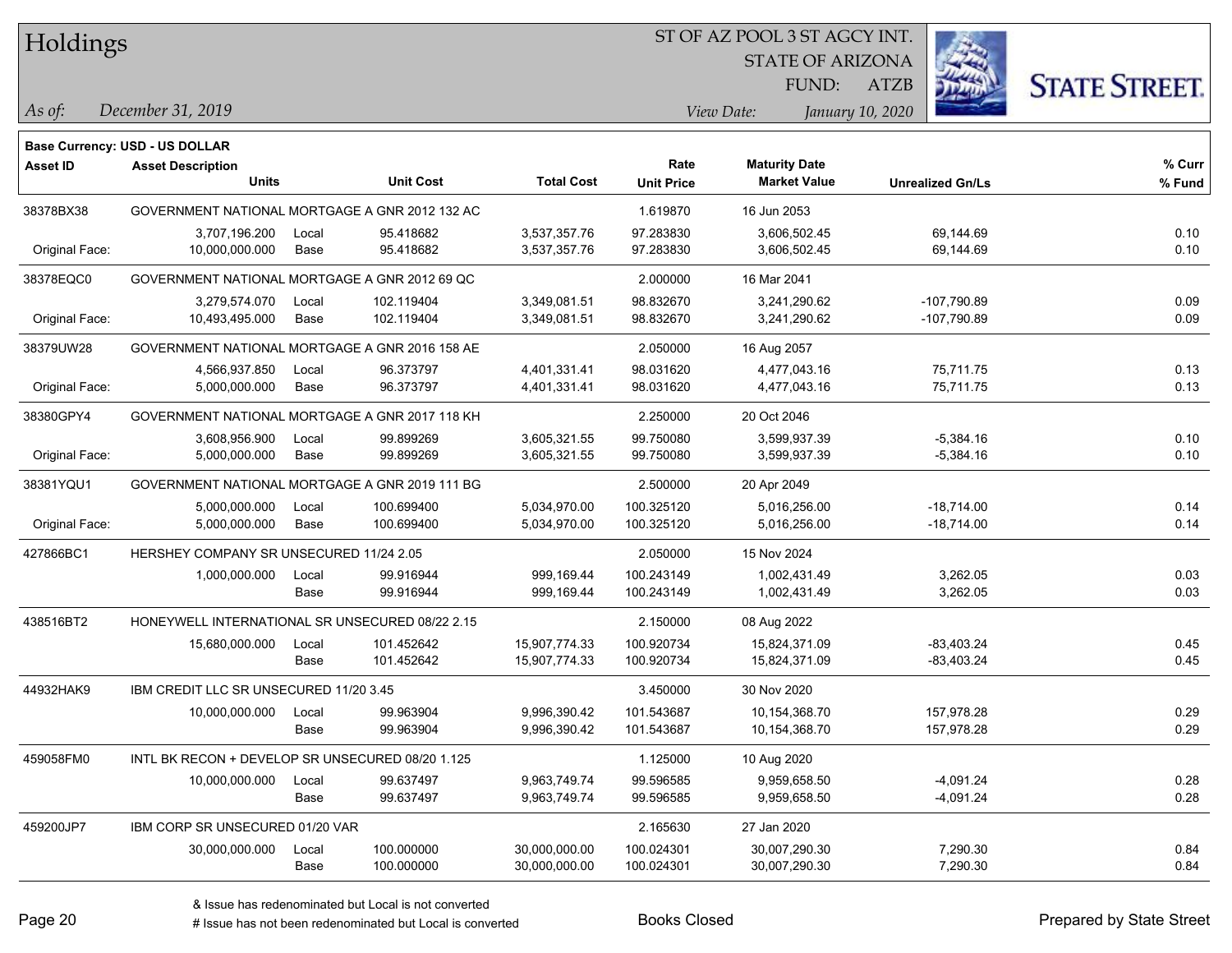| Holdings        |                                                  |               |                          |                                |                           | ST OF AZ POOL 3 ST AGCY INT.                |                              |                      |
|-----------------|--------------------------------------------------|---------------|--------------------------|--------------------------------|---------------------------|---------------------------------------------|------------------------------|----------------------|
|                 |                                                  |               |                          |                                |                           | <b>STATE OF ARIZONA</b>                     |                              |                      |
|                 |                                                  |               |                          |                                |                           | <b>FUND:</b>                                | <b>ATZB</b>                  | <b>STATE STREET.</b> |
| $\vert$ As of:  | December 31, 2019                                |               |                          |                                |                           | View Date:                                  | January 10, 2020             |                      |
|                 |                                                  |               |                          |                                |                           |                                             |                              |                      |
|                 | <b>Base Currency: USD - US DOLLAR</b>            |               |                          |                                |                           |                                             |                              |                      |
| <b>Asset ID</b> | <b>Asset Description</b><br><b>Units</b>         |               | <b>Unit Cost</b>         | <b>Total Cost</b>              | Rate<br><b>Unit Price</b> | <b>Maturity Date</b><br><b>Market Value</b> | <b>Unrealized Gn/Ls</b>      | % Curr<br>% Fund     |
|                 |                                                  |               |                          |                                |                           |                                             |                              |                      |
| 46649CAQ6       | JP MORGAN MORTGAGE TRUST JPMMT 2018 4 A15 144A   |               |                          |                                | 3.500000                  | 25 Oct 2048                                 |                              |                      |
| Original Face:  | 3,224,036.100<br>5,000,000.000                   | Local<br>Base | 99.618738<br>99.618738   | 3,211,744.09<br>3,211,744.09   | 100.715050<br>100.715050  | 3,247,089.57<br>3,247,089.57                | 35,345.48<br>35,345.48       | 0.09<br>0.09         |
|                 |                                                  |               |                          |                                |                           |                                             |                              |                      |
| 48128GG79       | JPMORGAN CHASE + CO SR UNSECURED 08/24 2.25      |               |                          |                                | 2.250000                  | 30 Aug 2024                                 |                              |                      |
|                 | 5,000,000.000                                    | Local<br>Base | 100.000000<br>100.000000 | 5,000,000.00<br>5,000,000.00   | 98.514575<br>98.514575    | 4,925,728.75<br>4,925,728.75                | $-74,271.25$<br>$-74,271.25$ | 0.14<br>0.14         |
|                 |                                                  |               |                          |                                |                           |                                             |                              |                      |
| 48128GL73       | JPMORGAN CHASE + CO SR UNSECURED 10/24 VAR       |               |                          |                                | 2.250000                  | 31 Oct 2024                                 |                              |                      |
|                 | 15,000,000.000                                   | Local<br>Base | 100.000000<br>100.000000 | 15,000,000.00<br>15,000,000.00 | 99.824950<br>99.824950    | 14,973,742.50<br>14,973,742.50              | $-26,257.50$<br>$-26,257.50$ | 0.42<br>0.42         |
|                 |                                                  |               |                          |                                |                           |                                             |                              |                      |
| 48128GM49       | JPMORGAN CHASE + CO SR UNSECURED 11/24 VAR       |               |                          |                                | 2.300000                  | 27 Nov 2024                                 |                              |                      |
|                 | 5,000,000.000                                    | Local         | 100.000000               | 5,000,000.00                   | 99.650923                 | 4,982,546.15                                | $-17,453.85$                 | 0.14                 |
|                 |                                                  | Base          | 100.000000               | 5,000,000.00                   | 99.650923                 | 4,982,546.15                                | $-17,453.85$                 | 0.14                 |
| 48128GN97       | JPMORGAN CHASE + CO SR UNSECURED 12/24 VAR       |               |                          |                                | 2.300000                  | 23 Dec 2024                                 |                              |                      |
|                 | 10,000,000.000                                   | Local         | 100.000000               | 10,000,000.00                  | 99.513959                 | 9,951,395.90                                | $-48,604.10$                 | 0.28                 |
|                 |                                                  | Base          | 100.000000               | 10,000,000.00                  | 99.513959                 | 9,951,395.90                                | -48,604.10                   | 0.28                 |
| 50117PAC3       | KUBOTA CREDIT OWNER TRUST KCOT 2018 1A A3 144A   |               |                          |                                | 3.100000                  | 15 Aug 2022                                 |                              |                      |
|                 | 12,640,000.000                                   | Local         | 99.813086                | 12,616,374.04                  | 101.166210                | 12,787,408.94                               | 171,034.90                   | 0.36                 |
| Original Face:  | 12,640,000.000                                   | Base          | 99.813086                | 12,616,374.04                  | 101.166210                | 12,787,408.94                               | 171,034.90                   | 0.36                 |
| 571900BB4       | MARRIOTT INTERNATIONAL SR UNSECURED 04/24 3.6    |               |                          |                                | 3.600000                  | 15 Apr 2024                                 |                              |                      |
|                 | 3,000,000.000                                    | Local         | 99.594907                | 2,987,847.22                   | 105.332667                | 3,159,980.01                                | 172,132.79                   | 0.09                 |
|                 |                                                  | Base          | 99.594907                | 2,987,847.22                   | 105.332667                | 3,159,980.01                                | 172,132.79                   | 0.09                 |
| 57629WCF5       | MASSMUTUAL GLOBAL FUNDIN SECURED 144A 09/20 1.95 |               |                          |                                | 1.950000                  | 22 Sep 2020                                 |                              |                      |
|                 | 23,826,000.000                                   | Local         | 100.063867               | 23,841,216.93                  | 100.042319                | 23,836,082.92                               | $-5,134.01$                  | 0.67                 |
|                 |                                                  | Base          | 100.063867               | 23,841,216.93                  | 100.042319                | 23,836,082.92                               | $-5,134.01$                  | 0.67                 |
| 58769QAB7       | MERCEDES BENZ AUTO LEASE TRUST MBALT 2019 B A2   |               |                          |                                | 2.010000                  | 15 Dec 2021                                 |                              |                      |
|                 | 2,750,000.000                                    | Local         | 99.994992                | 2,749,862.28                   | 100.034810                | 2,750,957.28                                | 1,095.00                     | 0.08                 |
| Original Face:  | 2,750,000.000                                    | Base          | 99.994992                | 2,749,862.28                   | 100.034810                | 2,750,957.28                                | 1,095.00                     | 0.08                 |
| 594918BW3       | MICROSOFT CORP SR UNSECURED 02/22 2.4            |               |                          |                                | 2.400000                  | 06 Feb 2022                                 |                              |                      |
|                 | 10,354,000.000                                   | Local         | 101.218816               | 10,480,196.21                  | 101.413630                | 10,500,367.25                               | 20,171.04                    | 0.30                 |
|                 |                                                  | Base          | 101.218816               | 10,480,196.21                  | 101.413630                | 10,500,367.25                               | 20,171.04                    | 0.30                 |

denote the redenominated but Local is converted Books Closed Prepared by State Street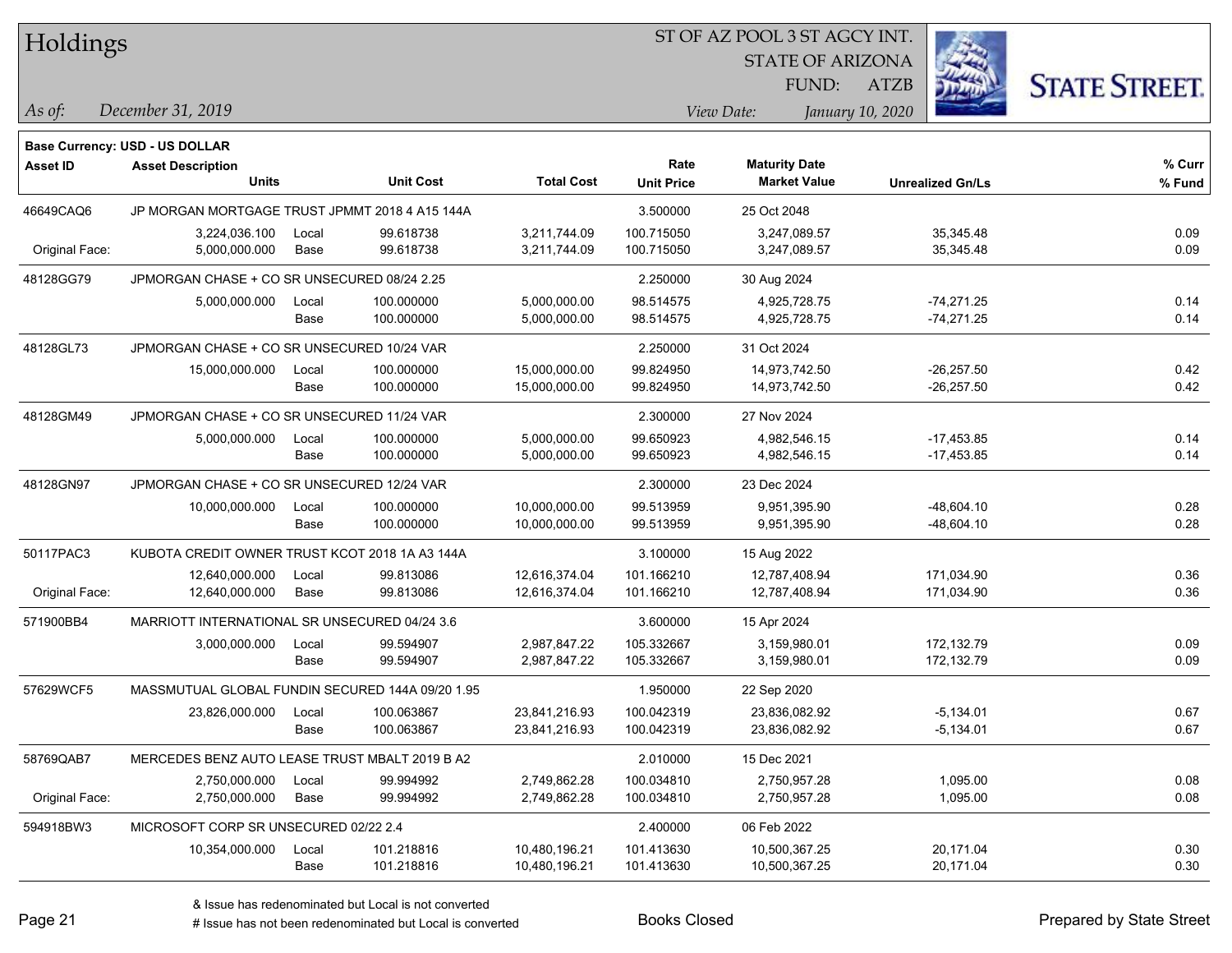| Holdings        |                                                      |       |                  |                   | ST OF AZ POOL 3 ST AGCY INT. |                                             |                  |                         |                      |
|-----------------|------------------------------------------------------|-------|------------------|-------------------|------------------------------|---------------------------------------------|------------------|-------------------------|----------------------|
|                 |                                                      |       |                  |                   |                              | <b>STATE OF ARIZONA</b>                     |                  |                         |                      |
|                 |                                                      |       |                  |                   |                              | FUND:                                       | <b>ATZB</b>      |                         | <b>STATE STREET.</b> |
| $\vert$ As of:  | December 31, 2019                                    |       |                  |                   |                              | View Date:                                  | January 10, 2020 |                         |                      |
|                 |                                                      |       |                  |                   |                              |                                             |                  |                         |                      |
|                 | <b>Base Currency: USD - US DOLLAR</b>                |       |                  |                   |                              |                                             |                  |                         |                      |
| <b>Asset ID</b> | <b>Asset Description</b><br><b>Units</b>             |       | <b>Unit Cost</b> | <b>Total Cost</b> | Rate<br><b>Unit Price</b>    | <b>Maturity Date</b><br><b>Market Value</b> |                  | <b>Unrealized Gn/Ls</b> | $%$ Curr<br>% Fund   |
| 63254AAT5       | NATIONAL AUSTRALIA BK/NY SR UNSECURED 01/20 2.25     |       |                  |                   | 2.250000                     | 10 Jan 2020                                 |                  |                         |                      |
|                 | 10,000,000.000                                       | Local | 99.999926        | 9,999,992.59      | 100.003804                   | 10,000,380.40                               |                  | 387.81                  | 0.28                 |
|                 |                                                      | Base  | 99.999926        | 9,999,992.59      | 100.003804                   | 10,000,380.40                               |                  | 387.81                  | 0.28                 |
| 64952WCE1       | NEW YORK LIFE GLOBAL FDG SR SECURED 144A 04/21 2     |       |                  |                   | 2.000000                     | 13 Apr 2021                                 |                  |                         |                      |
|                 | 3,000,000.000                                        | Local | 99.962324        | 2,998,869.72      | 100.300894                   | 3,009,026.82                                |                  | 10,157.10               | 0.08                 |
|                 |                                                      | Base  | 99.962324        | 2,998,869.72      | 100.300894                   | 3,009,026.82                                |                  | 10,157.10               | 0.08                 |
| 654740AN9       | NISSAN MOTOR ACCEPTANCE SR UNSECURED 144A 03/21 2.55 |       |                  |                   | 2.550000                     | 08 Mar 2021                                 |                  |                         |                      |
|                 | 10,000,000.000                                       | Local | 99.971358        | 9,997,135.77      | 100.246911                   | 10,024,691.10                               |                  | 27,555.33               | 0.28                 |
|                 |                                                      | Base  | 99.971358        | 9,997,135.77      | 100.246911                   | 10,024,691.10                               |                  | 27,555.33               | 0.28                 |
| 693476BL6       | PNC FINANCIAL SERVICES SR UNSECURED 08/20 4.375      |       |                  |                   | 4.375000                     | 11 Aug 2020                                 |                  |                         |                      |
|                 | 4,000,000.000                                        | Local | 101.283269       | 4,051,330.76      | 101.493751                   | 4,059,750.04                                |                  | 8,419.28                | 0.11                 |
|                 |                                                      | Base  | 101.283269       | 4,051,330.76      | 101.493751                   | 4,059,750.04                                |                  | 8,419.28                | 0.11                 |
| 717081ER0       | PFIZER INC SR UNSECURED 03/22 2.8                    |       |                  |                   | 2.800000                     | 11 Mar 2022                                 |                  |                         |                      |
|                 | 3,000,000.000                                        | Local | 99.995620        | 2,999,868.61      | 102.109686                   | 3,063,290.58                                |                  | 63,421.97               | 0.09                 |
|                 |                                                      | Base  | 99.995620        | 2,999,868.61      | 102.109686                   | 3,063,290.58                                |                  | 63,421.97               | 0.09                 |
| 74005PBA1       | PRAXAIR INC SR UNSECURED 02/22 2.45                  |       |                  |                   | 2.450000                     | 15 Feb 2022                                 |                  |                         |                      |
|                 | 3,000,000.000                                        | Local | 101.634840       | 3,049,045.20      | 101.211665                   | 3,036,349.95                                |                  | $-12,695.25$            | 0.09                 |
|                 |                                                      | Base  | 101.634840       | 3,049,045.20      | 101.211665                   | 3,036,349.95                                |                  | $-12,695.25$            | 0.09                 |
| 78014RAP5       | ROYAL BANK OF CANADA SR UNSECURED 09/21 VAR          |       |                  |                   | 2.277750                     | 21 Sep 2021                                 |                  |                         |                      |
|                 | 10,000,000.000                                       | Local | 99.888607        | 9,988,860.68      | 99.664683                    | 9,966,468.30                                |                  | $-22,392.38$            | 0.28                 |
|                 |                                                      | Base  | 99.888607        | 9,988,860.68      | 99.664683                    | 9,966,468.30                                |                  | $-22,392.38$            | 0.28                 |
| 78014RAQ3       | ROYAL BANK OF CANADA SR UNSECURED 10/21 VAR          |       |                  |                   | 3.000000                     | 22 Oct 2021                                 |                  |                         |                      |
|                 | 10,000,000.000                                       | Local | 100.000000       | 10,000,000.00     | 101.184000                   | 10,118,400.00                               |                  | 118,400.00              | 0.28                 |
|                 |                                                      | Base  | 100.000000       | 10,000,000.00     | 101.184000                   | 10,118,400.00                               |                  | 118,400.00              | 0.28                 |
| 78446YAA1       | SLM STUDENT LOAN TRUST SLMA 2012 2 A                 |       |                  |                   | 2.492000                     | 25 Jan 2029                                 |                  |                         |                      |
|                 | 943,726.480                                          | Local | 100.000000       | 943,726.48        | 97.412780                    | 919,310.20                                  |                  | $-24,416.28$            | 0.03                 |
| Original Face:  | 2,838,688.000                                        | Base  | 100.000000       | 943,726.48        | 97.412780                    | 919,310.20                                  |                  | $-24,416.28$            | 0.03                 |
| 86787EBE6       | TRUIST BANK SR UNSECURED 05/22 2.8                   |       |                  |                   | 2.800000                     | 17 May 2022                                 |                  |                         |                      |
|                 | 10,000,000.000                                       | Local | 99.959656        | 9,995,965.60      | 101.902388                   | 10,190,238.80                               |                  | 194,273.20              | 0.29                 |
|                 |                                                      | Base  | 99.959656        | 9,995,965.60      | 101.902388                   | 10,190,238.80                               |                  | 194,273.20              | 0.29                 |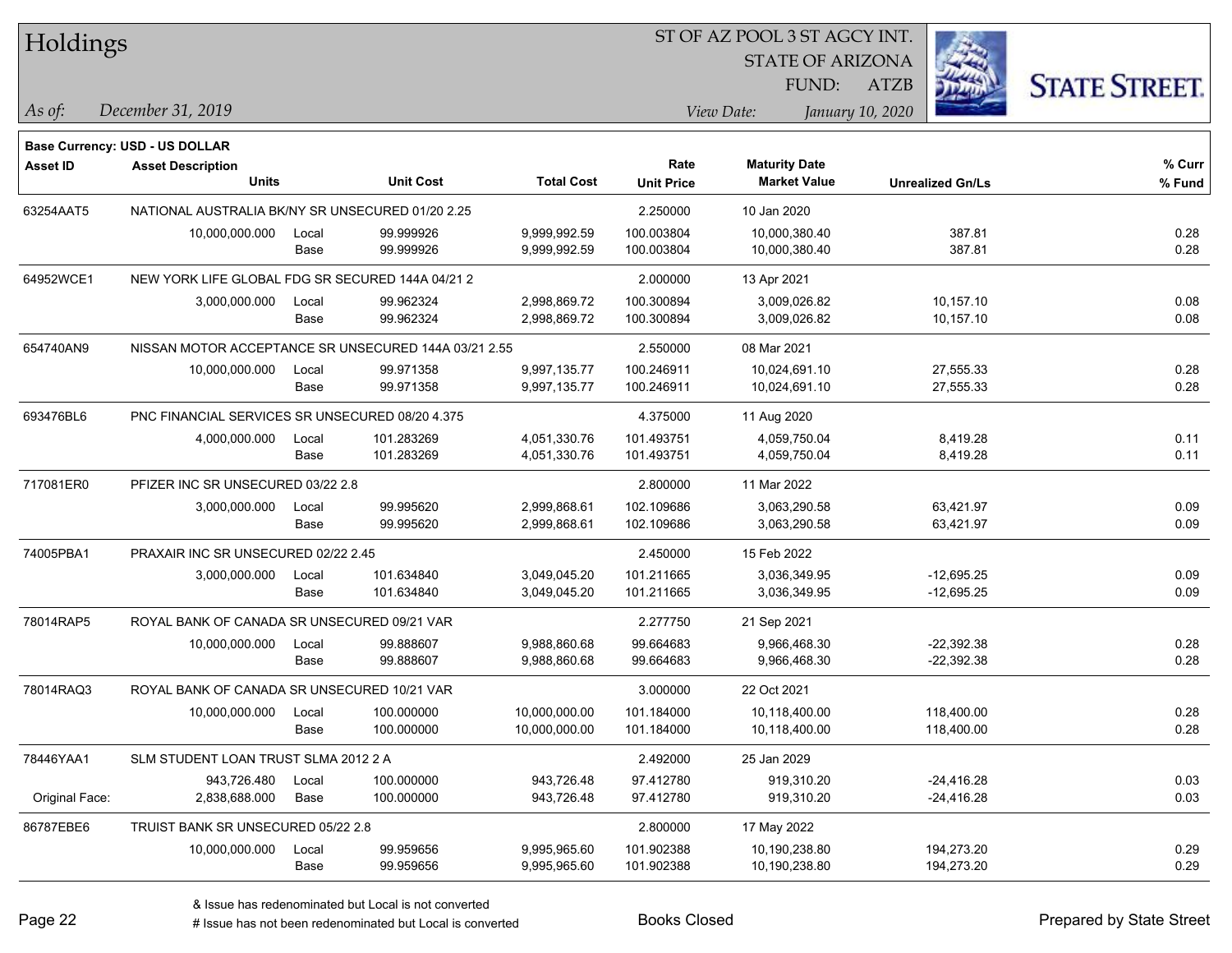| Holdings        |                                                  |       |                  |                   |                   | ST OF AZ POOL 3 ST AGCY INT. |                         |                      |
|-----------------|--------------------------------------------------|-------|------------------|-------------------|-------------------|------------------------------|-------------------------|----------------------|
|                 |                                                  |       |                  |                   |                   | <b>STATE OF ARIZONA</b>      |                         |                      |
|                 |                                                  |       |                  |                   |                   | FUND:                        | <b>ATZB</b>             | <b>STATE STREET.</b> |
| As of:          | December 31, 2019                                |       |                  |                   |                   | View Date:                   | January 10, 2020        |                      |
|                 | Base Currency: USD - US DOLLAR                   |       |                  |                   |                   |                              |                         |                      |
| <b>Asset ID</b> | <b>Asset Description</b>                         |       |                  |                   | Rate              | <b>Maturity Date</b>         |                         | $%$ Curr             |
|                 | <b>Units</b>                                     |       | <b>Unit Cost</b> | <b>Total Cost</b> | <b>Unit Price</b> | <b>Market Value</b>          | <b>Unrealized Gn/Ls</b> | % Fund               |
| 89114Q3J5       | TORONTO DOMINION BANK SR UNSECURED 07/22 VAR     |       |                  |                   | 2.750000          | 22 Jul 2022                  |                         |                      |
|                 | 5,000,000.000                                    | Local | 100.000000       | 5,000,000.00      | 99.768826         | 4,988,441.30                 | $-11,558.70$            | 0.14                 |
|                 |                                                  | Base  | 100.000000       | 5,000,000.00      | 99.768826         | 4,988,441.30                 | $-11,558.70$            | 0.14                 |
| 89114Q5A2       | TORONTO DOMINION BANK SR UNSECURED 08/24 VAR     |       |                  |                   | 2.450000          | 14 Aug 2024                  |                         |                      |
|                 | 10,000,000.000                                   | Local | 100.000000       | 10,000,000.00     | 101.191230        | 10,119,123.00                | 119,123.00              | 0.28                 |
|                 |                                                  | Base  | 100.000000       | 10,000,000.00     | 101.191230        | 10,119,123.00                | 119,123.00              | 0.28                 |
| 89114Q5V6       | TORONTO DOMINION BANK SR UNSECURED 08/24 VAR     |       |                  |                   | 2.300000          | 30 Aug 2024                  |                         |                      |
|                 | 10,000,000.000                                   | Local | 100.000000       | 10,000,000.00     | 98.712234         | 9,871,223.40                 | $-128,776.60$           | 0.28                 |
|                 |                                                  | Base  | 100.000000       | 10,000,000.00     | 98.712234         | 9,871,223.40                 | $-128,776.60$           | 0.28                 |
| 89114R3T1       | TORONTO DOMINION BANK SR UNSECURED 11/20 1.9     |       |                  |                   | 1.900000          | 30 Nov 2020                  |                         |                      |
|                 | 10,000,000.000                                   | Local | 100.000000       | 10,000,000.00     | 99.952040         | 9,995,204.00                 | $-4,796.00$             | 0.28                 |
|                 |                                                  | Base  | 100.000000       | 10,000,000.00     | 99.952040         | 9,995,204.00                 | $-4,796.00$             | 0.28                 |
| 89233MAB9       | TOYOTA AUTO RECEIVABLES OWNER TAOT 2019 D A2     |       |                  |                   | 1.920000          | 15 Jul 2022                  |                         |                      |
|                 | 8,000,000.000                                    | Local | 99.992880        | 7,999,430.42      | 99.994207         | 7,999,536.56                 | 106.14                  | 0.23                 |
| Original Face:  | 8,000,000.000                                    | Base  | 99.992880        | 7,999,430.42      | 99.994207         | 7,999,536.56                 | 106.14                  | 0.23                 |
| 89236TEX9       | TOYOTA MOTOR CREDIT CORP SR UNSECURED 04/21 VAR  |       |                  |                   | 2.135630          | 26 Apr 2021                  |                         |                      |
|                 | 5,000,000.000                                    | Local | 99.881058        | 4,994,052.91      | 99.672587         | 4,983,629.35                 | $-10,423.56$            | 0.14                 |
|                 |                                                  | Base  | 99.881058        | 4,994,052.91      | 99.672587         | 4,983,629.35                 | $-10,423.56$            | 0.14                 |
| 89236TFX8       | TOYOTA MOTOR CREDIT CORP SR UNSECURED 04/22 2.65 |       |                  |                   | 2.650000          | 12 Apr 2022                  |                         |                      |
|                 | 13,000,000.000                                   | Local | 99.952175        | 12,993,782.77     | 101.784899        | 13,232,036.87                | 238,254.10              | 0.37                 |
|                 |                                                  | Base  | 99.952175        | 12,993,782.77     | 101.784899        | 13,232,036.87                | 238,254.10              | 0.37                 |
| 90290EAA7       | USAA AUTO OWNER TRUST USAOT 2019 1 A1            |       |                  |                   | 2.260540          | 17 Aug 2020                  |                         |                      |
|                 | 2,410,754.240                                    | Local | 100.000000       | 2,410,754.24      | 100.011440        | 2,411,030.03                 | 275.79                  | 0.07                 |
| Original Face:  | 15,000,000.000                                   | Base  | 100.000000       | 2,410,754.24      | 100.011440        | 2,411,030.03                 | 275.79                  | 0.07                 |
| 904764BF3       | UNILEVER CAPITAL CORP COMPANY GUAR 03/22 3       |       |                  |                   | 3.000000          | 07 Mar 2022                  |                         |                      |
|                 | 10,000,000.000                                   | Local | 102.913506       | 10,291,350.57     | 102.426696        | 10,242,669.60                | -48,680.97              | 0.29                 |
|                 |                                                  | Base  | 102.913506       | 10,291,350.57     | 102.426696        | 10,242,669.60                | -48,680.97              | 0.29                 |
| 91159HHX1       | US BANCORP SR UNSECURED 07/24 2.4                |       |                  |                   | 2.400000          | 30 Jul 2024                  |                         |                      |
|                 | 2,000,000.000                                    | Local | 99.910363        | 1,998,207.26      | 101.392046        | 2,027,840.92                 | 29,633.66               | 0.06                 |
|                 |                                                  | Base  | 99.910363        | 1,998,207.26      | 101.392046        | 2,027,840.92                 | 29,633.66               | 0.06                 |

denote the redenominated but Local is converted Books Closed Prepared by State Street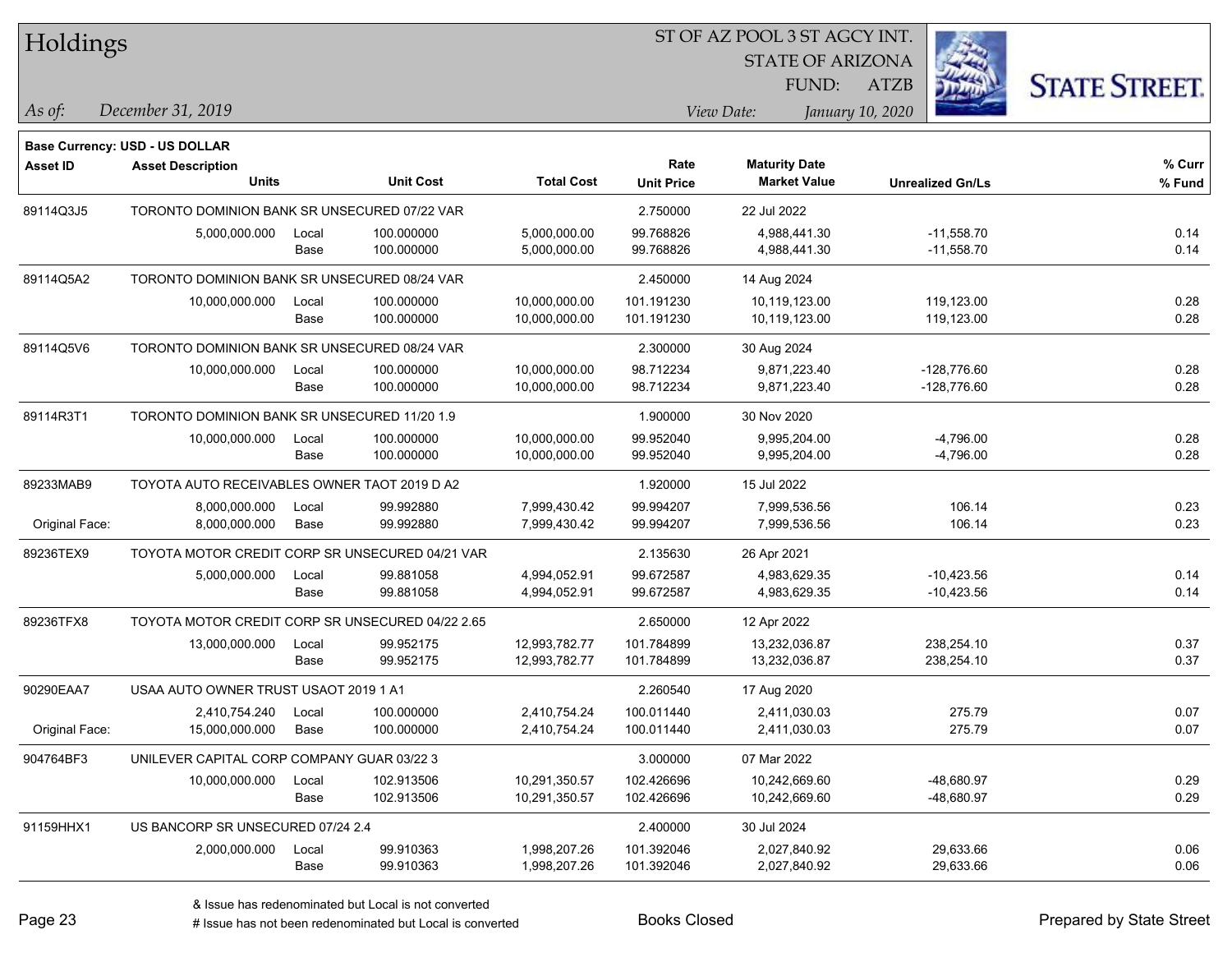| Holdings        |                                                |       |                  |                   | ST OF AZ POOL 3 ST AGCY INT. |                         |                         |                      |  |  |
|-----------------|------------------------------------------------|-------|------------------|-------------------|------------------------------|-------------------------|-------------------------|----------------------|--|--|
|                 |                                                |       |                  |                   |                              | <b>STATE OF ARIZONA</b> |                         |                      |  |  |
|                 |                                                |       |                  |                   |                              | FUND:                   | فللطف<br>ATZB           | <b>STATE STREET.</b> |  |  |
| As of:          | December 31, 2019                              |       |                  |                   |                              | View Date:              | January 10, 2020        |                      |  |  |
|                 | <b>Base Currency: USD - US DOLLAR</b>          |       |                  |                   |                              |                         |                         |                      |  |  |
| <b>Asset ID</b> | <b>Asset Description</b>                       |       |                  |                   | Rate                         | <b>Maturity Date</b>    |                         | % Curr               |  |  |
|                 | <b>Units</b>                                   |       | <b>Unit Cost</b> | <b>Total Cost</b> | <b>Unit Price</b>            | <b>Market Value</b>     | <b>Unrealized Gn/Ls</b> | % Fund               |  |  |
| 912796RT8       | TREASURY BILL 01/20 0.00000                    |       |                  |                   | 0.010000                     | 02 Jan 2020             |                         |                      |  |  |
|                 | 25,000,000.000                                 | Local | 99.992958        | 24,998,239.58     | 100.000000                   | 25,000,000.00           | 1,760.42                | 0.70                 |  |  |
|                 |                                                | Base  | 99.992958        | 24,998,239.58     | 100.000000                   | 25,000,000.00           | 1,760.42                | 0.70                 |  |  |
| 9128284Y3       | US TREASURY N/B 08/20 2.625                    |       |                  |                   | 2.625000                     | 31 Aug 2020             |                         |                      |  |  |
|                 | 20,000,000.000                                 | Local | 99.898963        | 19,979,792.54     | 100.640625                   | 20,128,125.00           | 148,332.46              | 0.57                 |  |  |
|                 |                                                | Base  | 99.898963        | 19,979,792.54     | 100.640625                   | 20,128,125.00           | 148,332.46              | 0.57                 |  |  |
| 9128285B2       | US TREASURY N/B 09/20 2.75                     |       |                  |                   | 2.750000                     | 30 Sep 2020             |                         |                      |  |  |
|                 | 40,000,000.000                                 | Local | 99.949543        | 39,979,817.26     | 100.804688                   | 40,321,875.20           | 342,057.94              | 1.13                 |  |  |
|                 |                                                | Base  | 99.949543        | 39,979,817.26     | 100.804688                   | 40,321,875.20           | 342,057.94              | 1.13                 |  |  |
| 912828P87       | US TREASURY N/B 02/21 1.125                    |       |                  |                   | 1.125000                     | 28 Feb 2021             |                         |                      |  |  |
|                 | 5,000,000.000                                  | Local | 99.788428        | 4,989,421.42      | 99.414062                    | 4,970,703.10            | $-18,718.32$            | 0.14                 |  |  |
|                 |                                                | Base  | 99.788428        | 4,989,421.42      | 99.414062                    | 4,970,703.10            | -18,718.32              | 0.14                 |  |  |
| 912828XV7       | US TREASURY N/B 06/19 1.25                     |       |                  |                   | 1.250000                     | 30 Jun 2019             |                         |                      |  |  |
|                 | 0.000                                          | Local | 0.000000         | $-0.03$           | 0.000000                     | 0.00                    | 0.03                    | 0.00                 |  |  |
|                 |                                                | Base  | 0.000000         | $-0.03$           | 0.000000                     | 0.00                    | 0.03                    | 0.00                 |  |  |
| 91324PDG4       | UNITEDHEALTH GROUP INC SR UNSECURED 06/21 VAR  |       |                  |                   | 2.153630                     | 15 Jun 2021             |                         |                      |  |  |
|                 | 3,000,000.000                                  | Local | 100.000000       | 3,000,000.00      | 100.124891                   | 3,003,746.73            | 3,746.73                | 0.08                 |  |  |
|                 |                                                | Base  | 100.000000       | 3,000,000.00      | 100.124891                   | 3,003,746.73            | 3,746.73                | 0.08                 |  |  |
| 91324PDH2       | UNITEDHEALTH GROUP INC SR UNSECURED 06/21 3.15 |       |                  |                   | 3.150000                     | 15 Jun 2021             |                         |                      |  |  |
|                 | 3,000,000.000                                  | Local | 99.973742        | 2,999,212.25      | 101.849075                   | 3,055,472.25            | 56,260.00               | 0.09                 |  |  |
|                 |                                                | Base  | 99.973742        | 2,999,212.25      | 101.849075                   | 3,055,472.25            | 56,260.00               | 0.09                 |  |  |
| 92347YAA2       | VERIZON OWNER TRUST VZOT 2019 A A1A            |       |                  |                   | 2.930000                     | 20 Sep 2023             |                         |                      |  |  |
|                 | 8,000,000.000 Local                            |       | 99.983559        | 7,998,684.74      | 101.635260                   | 8,130,820.80            | 132,136.06              | 0.23                 |  |  |
| Original Face:  | 8,000,000.000                                  | Base  | 99.983559        | 7,998,684.74      | 101.635260                   | 8,130,820.80            | 132,136.06              | 0.23                 |  |  |
| 92348NAA5       | VERIZON OWNER TRUST VZOT 2017 1A A 144A        |       |                  |                   | 2.060000                     | 20 Sep 2021             |                         |                      |  |  |
|                 | 2,364,211.070                                  | Local | 99.407499        | 2,350,203.10      | 100.005660                   | 2,364,344.88            | 14, 141. 78             | 0.07                 |  |  |
| Original Face:  | 10,000,000.000                                 | Base  | 99.407499        | 2,350,203.10      | 100.005660                   | 2,364,344.88            | 14,141.78               | 0.07                 |  |  |
| 92348XAA3       | VERIZON OWNER TRUST VZOT 2018 A A1A            |       |                  |                   | 3.230000                     | 20 Apr 2023             |                         |                      |  |  |
|                 | 5,000,000.000                                  | Local | 99.998863        | 4,999,943.14      | 101.693610                   | 5,084,680.50            | 84,737.36               | 0.14                 |  |  |
| Original Face:  | 5,000,000.000                                  | Base  | 99.998863        | 4,999,943.14      | 101.693610                   | 5,084,680.50            | 84,737.36               | 0.14                 |  |  |

L

 $\overline{\phantom{0}}$ 

 $\overline{\phantom{0}}$ 

 $\overline{\phantom{0}}$ 

 $\overline{\phantom{0}}$ 

 $\overline{\phantom{0}}$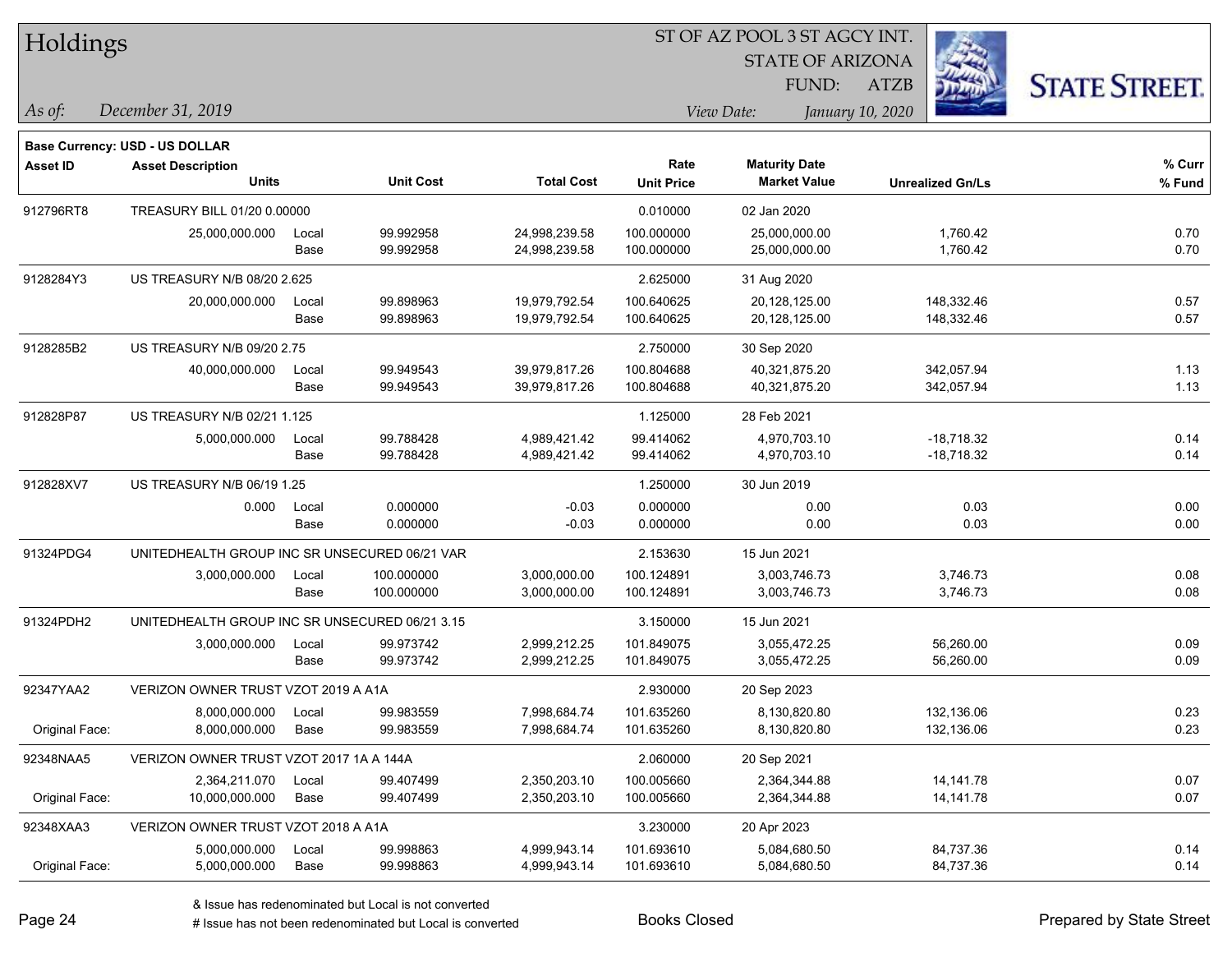| Holdings        |                                               |               |                  |                   |                           | ST OF AZ POOL 3 ST AGCY INT.                |                         |                         |                      |
|-----------------|-----------------------------------------------|---------------|------------------|-------------------|---------------------------|---------------------------------------------|-------------------------|-------------------------|----------------------|
|                 |                                               |               |                  |                   |                           |                                             | <b>STATE OF ARIZONA</b> |                         |                      |
|                 |                                               |               |                  |                   |                           | FUND:                                       | <b>ATZB</b>             |                         | <b>STATE STREET.</b> |
| As of:          | December 31, 2019                             |               |                  |                   |                           | View Date:                                  | January 10, 2020        |                         |                      |
|                 | <b>Base Currency: USD - US DOLLAR</b>         |               |                  |                   |                           |                                             |                         |                         |                      |
| <b>Asset ID</b> | <b>Asset Description</b><br><b>Units</b>      |               | <b>Unit Cost</b> | <b>Total Cost</b> | Rate<br><b>Unit Price</b> | <b>Maturity Date</b><br><b>Market Value</b> |                         | <b>Unrealized Gn/Ls</b> | % Curr<br>% Fund     |
|                 | WALMART INC SR UNSECURED 06/20 VAR            |               |                  |                   |                           |                                             |                         |                         |                      |
| 931142EF6       |                                               |               | 100.000000       | 10,000,000.00     | 1.967750<br>99.995174     | 23 Jun 2020<br>9,999,517.40                 |                         | $-482.60$               | 0.28                 |
|                 | 10,000,000.000                                | Local<br>Base | 100.000000       | 10,000,000.00     | 99.995174                 | 9,999,517.40                                |                         | $-482.60$               | 0.28                 |
| 931142EG4       | WALMART INC SR UNSECURED 06/20 2.85           |               |                  |                   | 2.850000                  | 23 Jun 2020                                 |                         |                         |                      |
|                 | 5,000,000.000                                 | Local         | 99.992580        | 4,999,629.02      | 100.505973                | 5,025,298.65                                |                         | 25,669.63               | 0.14                 |
|                 |                                               | Base          | 99.992580        | 4,999,629.02      | 100.505973                | 5,025,298.65                                |                         | 25,669.63               | 0.14                 |
| 931142EL3       | WALMART INC SR UNSECURED 07/24 2.85           |               |                  |                   | 2.850000                  | 08 Jul 2024                                 |                         |                         |                      |
|                 | 3,000,000.000                                 | Local         | 99.894220        | 2,996,826.59      | 103.754625                | 3,112,638.75                                |                         | 115,812.16              | 0.09                 |
|                 |                                               | Base          | 99.894220        | 2,996,826.59      | 103.754625                | 3,112,638.75                                |                         | 115,812.16              | 0.09                 |
| 949746SP7       | WELLS FARGO + COMPANY SR UNSECURED 02/22 VAR  |               |                  |                   | 2.830630                  | 11 Feb 2022                                 |                         |                         |                      |
|                 | 4,000,000.000                                 | Local         | 100.000000       | 4,000,000.00      | 100.683663                | 4,027,346.52                                |                         | 27,346.52               | 0.11                 |
|                 |                                               | Base          | 100.000000       | 4,000,000.00      | 100.683663                | 4,027,346.52                                |                         | 27,346.52               | 0.11                 |
| 94988J5L7       | WELLS FARGO BANK NA SR UNSECURED 01/20 2.4    |               |                  |                   | 2.400000                  | 15 Jan 2020                                 |                         |                         |                      |
|                 | 10,000,000.000                                | Local         | 99.976066        | 9,997,606.57      | 100.014547                | 10,001,454.70                               |                         | 3,848.13                | 0.28                 |
|                 |                                               | Base          | 99.976066        | 9,997,606.57      | 100.014547                | 10,001,454.70                               |                         | 3,848.13                | 0.28                 |
| 94988J5S2       | WELLS FARGO BANK NA SR UNSECURED 03/20 VAR    |               |                  |                   | 2.020000                  | 25 Mar 2020                                 |                         |                         |                      |
|                 | 10,000,000.000                                | Local         | 100.000000       | 10,000,000.00     | 100.017642                | 10,001,764.20                               |                         | 1,764.20                | 0.28                 |
|                 |                                               | Base          | 100.000000       | 10,000,000.00     | 100.017642                | 10,001,764.20                               |                         | 1,764.20                | 0.28                 |
| 94988J5T0       | WELLS FARGO BANK NA SR UNSECURED 10/21 3.625  |               |                  |                   | 3.625000                  | 22 Oct 2021                                 |                         |                         |                      |
|                 | 5,000,000.000                                 | Local         | 99.970991        | 4,998,549.57      | 102.920673                | 5,146,033.65                                |                         | 147,484.08              | 0.14                 |
|                 |                                               | Base          | 99.970991        | 4,998,549.57      | 102.920673                | 5,146,033.65                                |                         | 147,484.08              | 0.14                 |
| 95000U2C6       | WELLS FARGO + COMPANY SR UNSECURED 01/24 3.75 |               |                  |                   | 3.750000                  | 24 Jan 2024                                 |                         |                         |                      |
|                 | 5,000,000.000                                 | Local         | 99.852900        | 4,992,645.01      | 105.732596                | 5,286,629.80                                |                         | 293,984.79              | 0.15                 |
|                 |                                               | Base          | 99.852900        | 4,992,645.01      | 105.732596                | 5,286,629.80                                |                         | 293,984.79              | 0.15                 |
| 95001D3V0       | WELLS FARGO + COMPANY SR UNSECURED 08/22 VAR  |               |                  |                   | 3.000000                  | 27 Aug 2022                                 |                         |                         |                      |
|                 | 5,000,000.000                                 | Local         | 100.000000       | 5,000,000.00      | 100.620000                | 5,031,000.00                                |                         | 31,000.00               | 0.14                 |
|                 |                                               | Base          | 100.000000       | 5,000,000.00      | 100.620000                | 5,031,000.00                                |                         | 31,000.00               | 0.14                 |
| 95001D4Q0       | WELLS FARGO + COMPANY SR UNSECURED 02/23 VAR  |               |                  |                   | 2.300000                  | 28 Feb 2023                                 |                         |                         |                      |
|                 | 10,000,000.000                                | Local         | 100.000000       | 10,000,000.00     | 99.153185                 | 9,915,318.50                                |                         | $-84,681.50$            | 0.28                 |
|                 |                                               | Base          | 100.000000       | 10,000,000.00     | 99.153185                 | 9,915,318.50                                |                         | $-84,681.50$            | 0.28                 |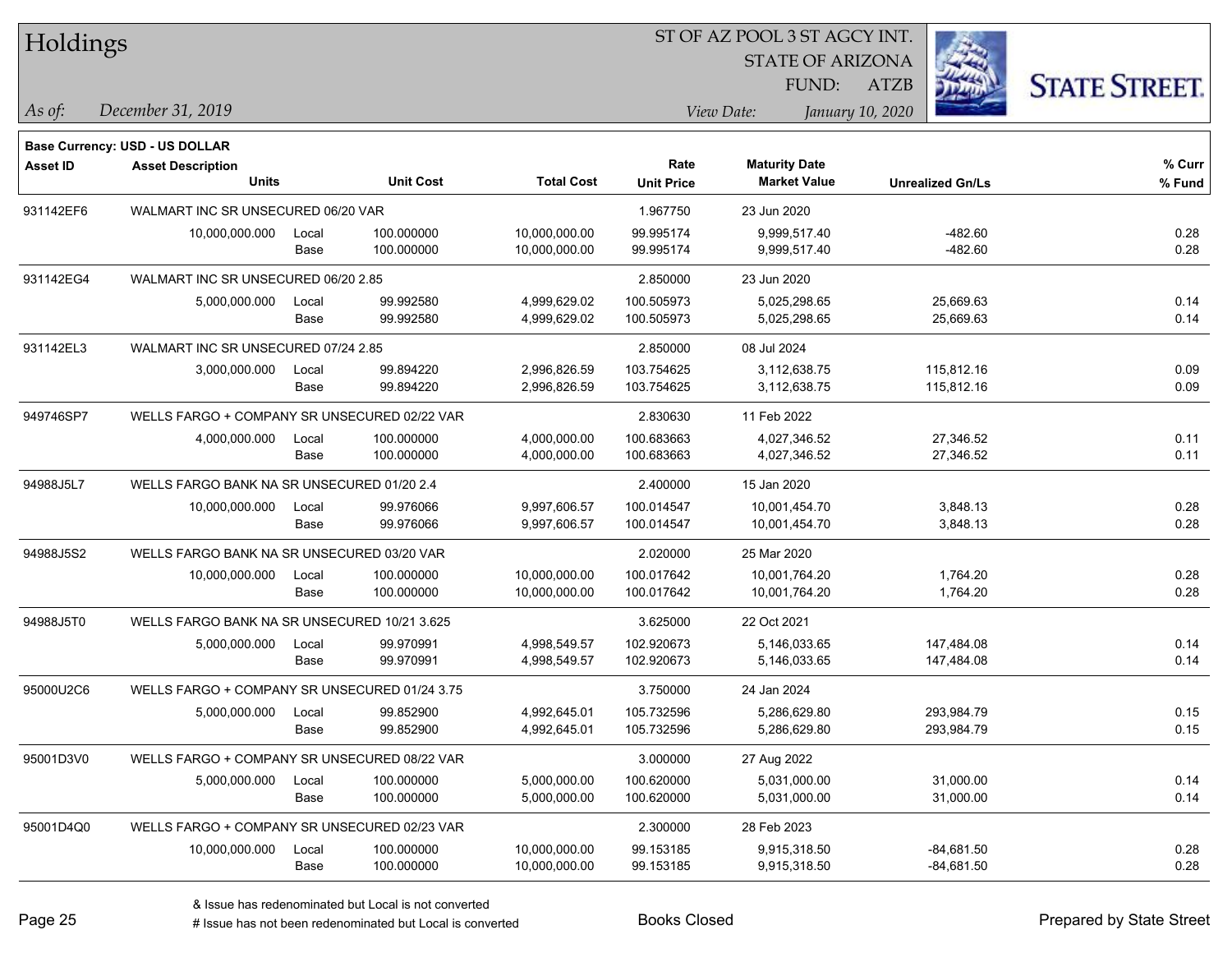| Holdings                       |                          |       |                  |                   | ST OF AZ POOL 3 ST AGCY INT. |                      |                  |                         |                      |
|--------------------------------|--------------------------|-------|------------------|-------------------|------------------------------|----------------------|------------------|-------------------------|----------------------|
|                                |                          |       |                  |                   |                              |                      |                  |                         |                      |
|                                |                          |       |                  |                   |                              | FUND:                | ATZB             | $\mu_{\mu\nu}$          | <b>STATE STREET.</b> |
| $\vert$ As of:                 | December 31, 2019        |       |                  |                   |                              | View Date:           | January 10, 2020 |                         |                      |
| Base Currency: USD - US DOLLAR |                          |       |                  |                   |                              |                      |                  |                         |                      |
| Asset ID                       | <b>Asset Description</b> |       |                  |                   | Rate                         | <b>Maturity Date</b> |                  |                         | % Curr               |
|                                | <b>Units</b>             |       | <b>Unit Cost</b> | <b>Total Cost</b> | <b>Unit Price</b>            | <b>Market Value</b>  |                  | <b>Unrealized Gn/Ls</b> | % Fund               |
| <b>US DOLLAR Total</b>         |                          |       |                  |                   |                              |                      |                  |                         |                      |
|                                | 1,127,452,133.430        | Local |                  | 1,128,970,293.18  |                              | 1,132,214,043.63     |                  | 3,243,750.45            | 31.86                |
| Original Face:                 | 545,273,741.000          | Base  |                  | 1,128,970,293.18  |                              | 1,132,214,043.63     |                  | 3,243,750.45            | 31.86                |
| <b>FIXED INCOME Total</b>      |                          |       |                  |                   |                              |                      |                  |                         |                      |
|                                | 1,127,452,133.430        | Base  |                  | 1,128,970,293.18  |                              | 1,132,214,043.63     |                  | 3,243,750.45            | 31.86                |
| Original Face:                 | 545,273,741.000          |       |                  |                   |                              |                      |                  |                         |                      |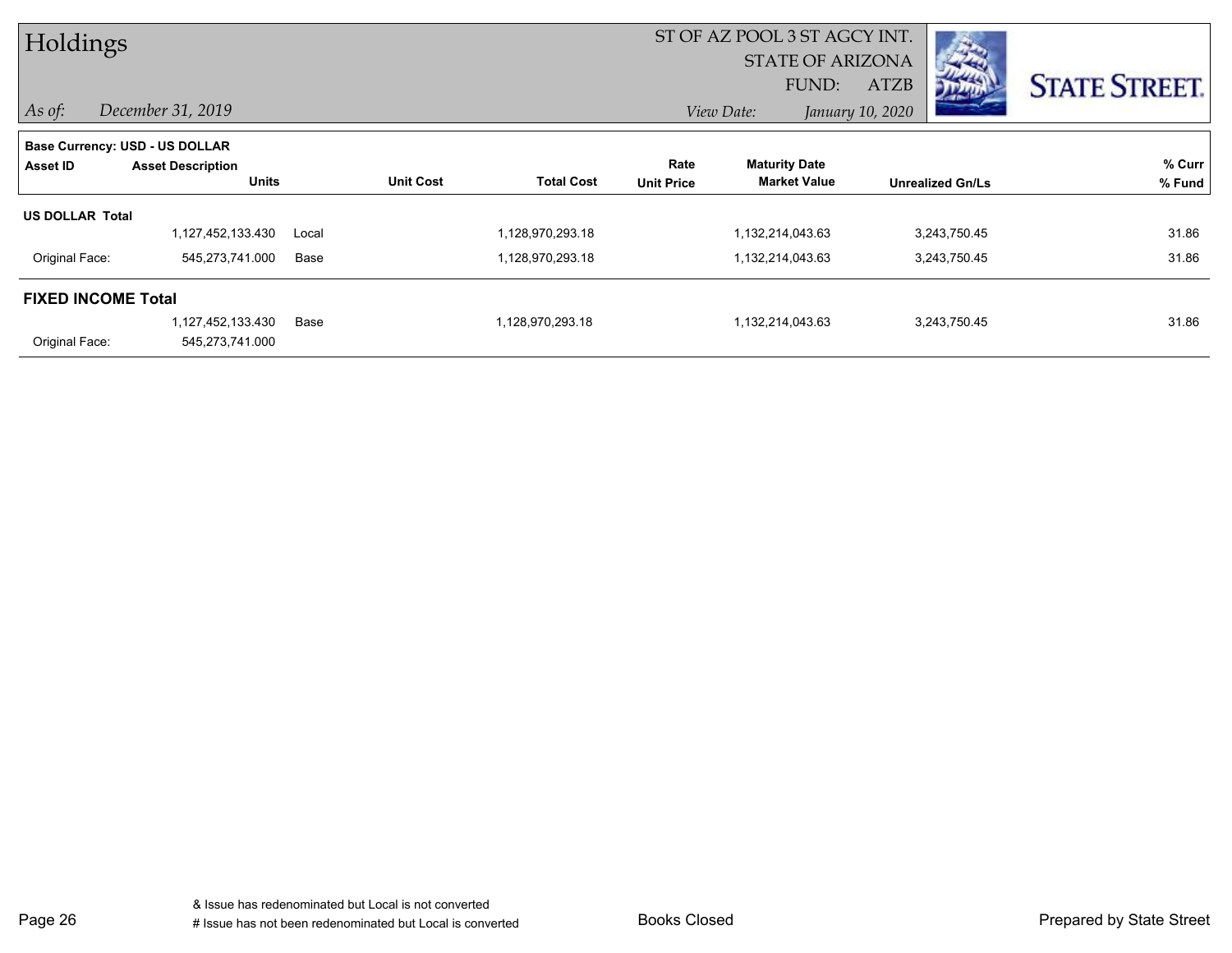| Holdings                            |                                                                            |      |                  | ST OF AZ POOL 3 ST AGCY INT.<br><b>STATE OF ARIZONA</b> |                           |                                             |                                 |                         |                      |
|-------------------------------------|----------------------------------------------------------------------------|------|------------------|---------------------------------------------------------|---------------------------|---------------------------------------------|---------------------------------|-------------------------|----------------------|
| $ $ As of:                          | December 31, 2019                                                          |      |                  |                                                         |                           | FUND:<br>View Date:                         | <b>ATZB</b><br>January 10, 2020 |                         | <b>STATE STREET.</b> |
| Asset ID                            | Base Currency: USD - US DOLLAR<br><b>Asset Description</b><br><b>Units</b> |      | <b>Unit Cost</b> | <b>Total Cost</b>                                       | Rate<br><b>Unit Price</b> | <b>Maturity Date</b><br><b>Market Value</b> |                                 | <b>Unrealized Gn/Ls</b> | % Curr<br>% Fund     |
| <b>FUND Total</b><br>Original Face: | 3,550,545,889.250<br>545,273,741.000                                       | Base |                  | 3,550,444,919.48                                        |                           | 3,553,748,684.08                            |                                 | 3.303.764.60            | 100.00               |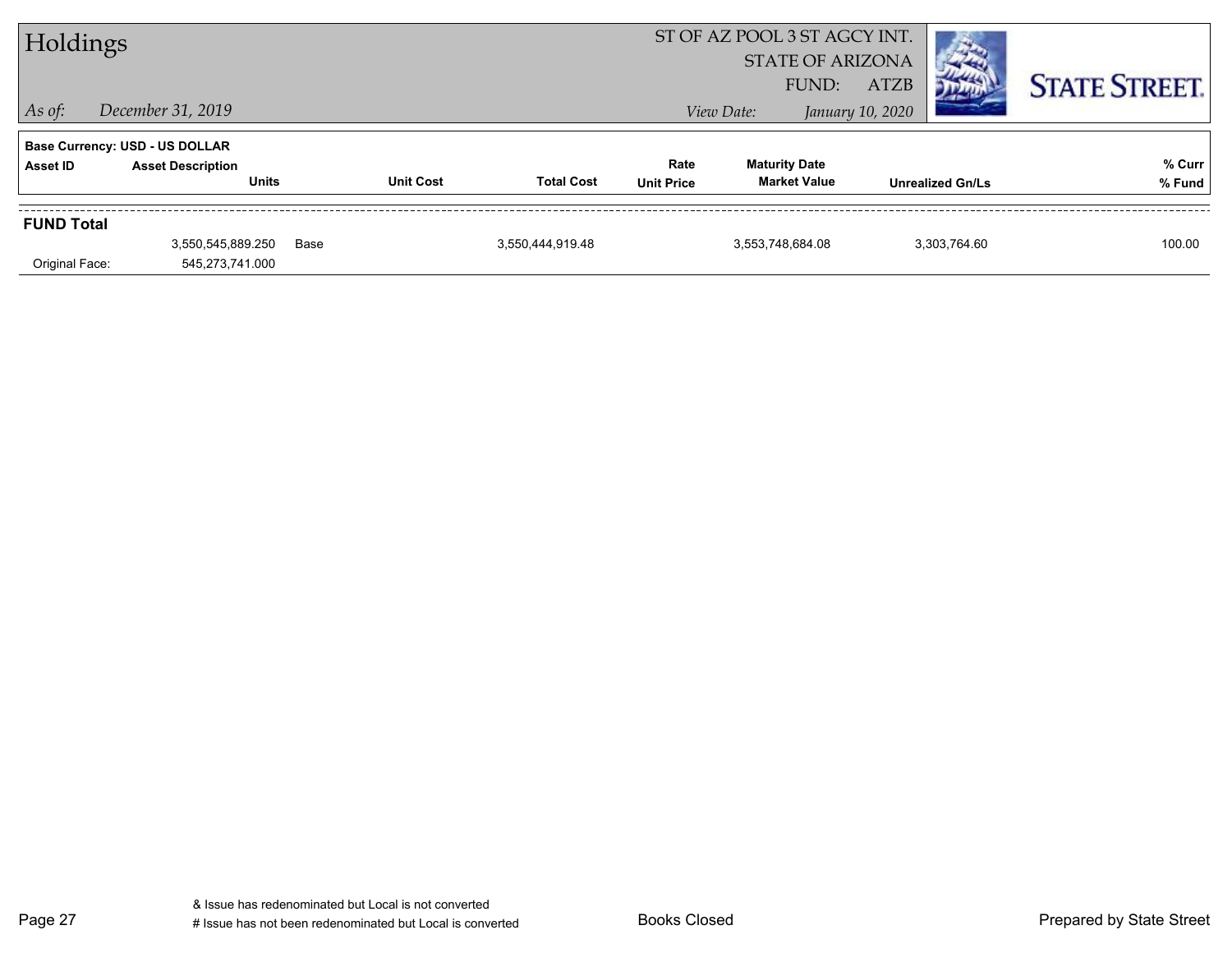### Currency Summary

*As of: December 31, 2019*

## ST OF AZ POOL 3 ST AGCY INT.

 STATE OF ARIZONAFUND:

ATZB



*View Date:January 10, 2020*

| Base Currency: USD - US DOLLAR |  |
|--------------------------------|--|

| base currency.cop - oo bollenn |                   |       |                   |                     | % Currency |                         |                          |                           |
|--------------------------------|-------------------|-------|-------------------|---------------------|------------|-------------------------|--------------------------|---------------------------|
|                                | <b>Units</b>      |       | <b>Total Cost</b> | <b>Market Value</b> | % Fund     | <b>Unreal Sec Gn/Ls</b> | <b>Unreal Curr Gn/Ls</b> | <b>Total Unreal Gn/Ls</b> |
| <b>US DOLLAR</b>               |                   |       |                   |                     |            |                         | Exchange Rate:           | 1.000000                  |
| <b>CASH</b>                    |                   |       |                   |                     |            |                         |                          |                           |
|                                | 8,143.560         | Local | 8,143.56          | 8,143.56            | 0.00       | 0.00                    |                          | 0.00                      |
|                                |                   | Base  | 8,143.56          | 8,143.56            | 0.00       | 0.00                    | 0.00                     | 0.00                      |
| <b>CASH EQUIVALENT</b>         |                   |       |                   |                     |            |                         |                          |                           |
|                                | 2,423,085,612.260 | Local | 2,421,466,482.74  | 2,421,526,496.89    | 68.14      | 60,014.15               |                          | 60,014.15                 |
|                                |                   | Base  | 2,421,466,482.74  | 2,421,526,496.89    | 68.14      | 60,014.15               | 0.00                     | 60,014.15                 |
| <b>FIXED INCOME</b>            |                   |       |                   |                     |            |                         |                          |                           |
|                                | 1,127,452,133.430 | Local | 1,128,970,293.18  | 1,132,214,043.63    | 31.86      | 3,243,750.45            |                          | 3,243,750.45              |
| Original Face:                 | 545,273,741.000   | Base  | 1,128,970,293.18  | 1,132,214,043.63    | 31.86      | 3,243,750.45            | 0.00                     | 3,243,750.45              |
| <b>US DOLLAR Total</b>         |                   |       |                   |                     |            |                         |                          |                           |
|                                | 3,550,545,889.250 | Local | 3,550,444,919.48  | 3,553,748,684.08    | 100.00     | 3,303,764.60            |                          | 3,303,764.60              |
| Original Face:                 | 545,273,741.000   | Base  | 3,550,444,919.48  | 3,553,748,684.08    | 100.00     | 3,303,764.60            | 0.00                     | 3,303,764.60              |
| <b>FUND Total</b>              |                   |       |                   |                     |            |                         |                          |                           |
|                                | 3,550,545,889.250 | Base  | 3,550,444,919.48  | 3,553,748,684.08    | 100.00     | 3,303,764.60            | 0.00                     | 3,303,764.60              |
| Original Face:                 | 545,273,741.000   |       |                   |                     |            |                         |                          |                           |
|                                |                   |       |                   |                     |            |                         |                          |                           |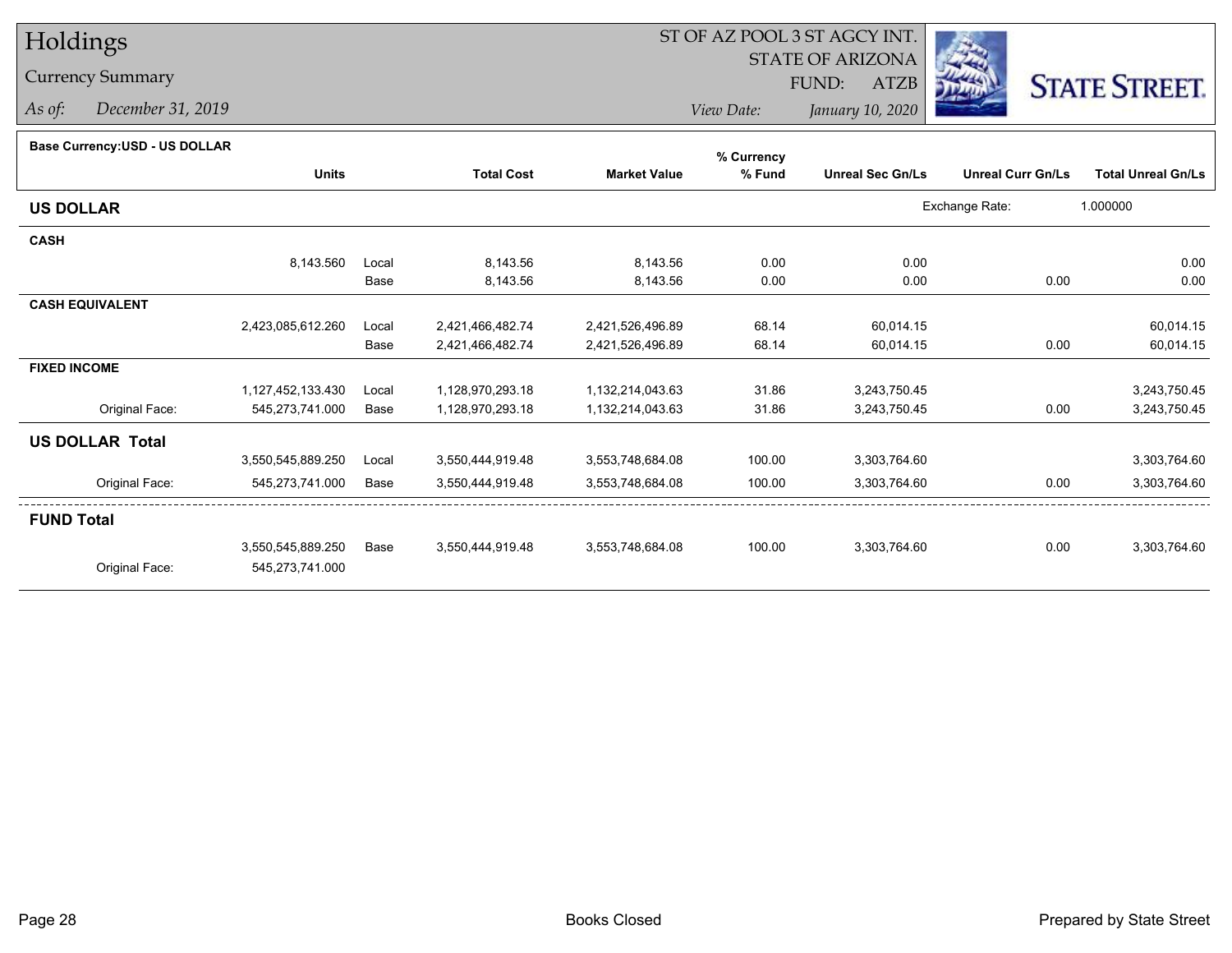| Holdings                    |                                       |          |                                | ST OF AZ POOL 3 ST AGCY INT. |                                   |                          |                           |
|-----------------------------|---------------------------------------|----------|--------------------------------|------------------------------|-----------------------------------|--------------------------|---------------------------|
| <b>Asset Summary</b>        |                                       |          |                                |                              | STATE OF ARIZONA<br>FUND:<br>ATZB |                          |                           |
| As of:<br>December 31, 2019 |                                       |          | January 10, 2020<br>View Date: |                              |                                   | <b>STATE STREET.</b>     |                           |
|                             | <b>Base Currency: USD - US DOLLAR</b> |          |                                |                              |                                   |                          |                           |
|                             | <b>Units</b><br><b>Total Cost</b>     |          | <b>Market Value</b>            | % Fund                       | <b>Unreal Sec Gn/Ls</b>           | <b>Unreal Curr Gn/Ls</b> | <b>Total Unreal Gn/Ls</b> |
| <b>CASH</b>                 |                                       |          |                                |                              |                                   |                          |                           |
| US DOLLAR                   |                                       |          |                                |                              |                                   |                          |                           |
|                             | 8,143.560                             | 8,143.56 | 8,143.56                       | 0.00                         | 0.00                              | 0.00                     | 0.00                      |
| <b>CASH Total</b>           |                                       |          |                                |                              |                                   |                          |                           |
|                             | 8,143.560                             | 8,143.56 | 8,143.56                       | 0.00                         | 0.00                              | 0.00                     | 0.00                      |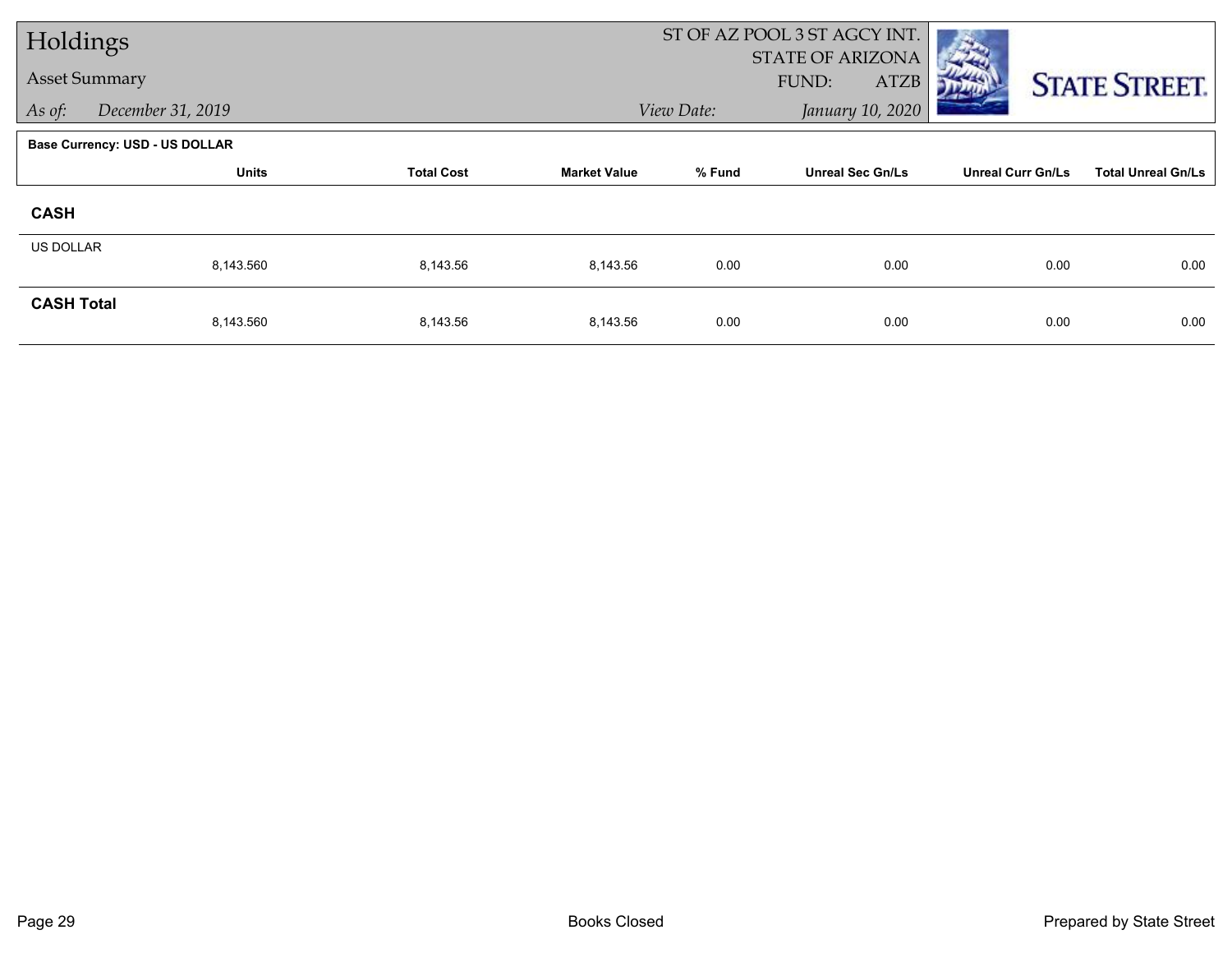| Holdings         |                                       |                   | ST OF AZ POOL 3 ST AGCY INT. |                                |                         |                          |                           |
|------------------|---------------------------------------|-------------------|------------------------------|--------------------------------|-------------------------|--------------------------|---------------------------|
|                  |                                       |                   |                              |                                | <b>STATE OF ARIZONA</b> |                          |                           |
|                  | <b>Asset Summary</b>                  |                   |                              |                                | <b>ATZB</b><br>FUND:    |                          | <b>STATE STREET.</b>      |
| As of:           | December 31, 2019                     |                   |                              | January 10, 2020<br>View Date: |                         |                          |                           |
|                  | <b>Base Currency: USD - US DOLLAR</b> |                   |                              |                                |                         |                          |                           |
|                  | <b>Units</b>                          | <b>Total Cost</b> | <b>Market Value</b>          | % Fund                         | <b>Unreal Sec Gn/Ls</b> | <b>Unreal Curr Gn/Ls</b> | <b>Total Unreal Gn/Ls</b> |
|                  | <b>CASH EQUIVALENT</b>                |                   |                              |                                |                         |                          |                           |
| <b>US DOLLAR</b> |                                       |                   |                              |                                |                         |                          |                           |
|                  | 2,423,085,612.260                     | 2,421,466,482.74  | 2,421,526,496.89             | 68.14                          | 60,014.15               | 0.00                     | 60,014.15                 |
|                  | <b>CASH EQUIVALENT Total</b>          |                   |                              |                                |                         |                          |                           |
|                  | 2,423,085,612.260                     | 2,421,466,482.74  | 2,421,526,496.89             | 68.14                          | 60,014.15               | 0.00                     | 60,014.15                 |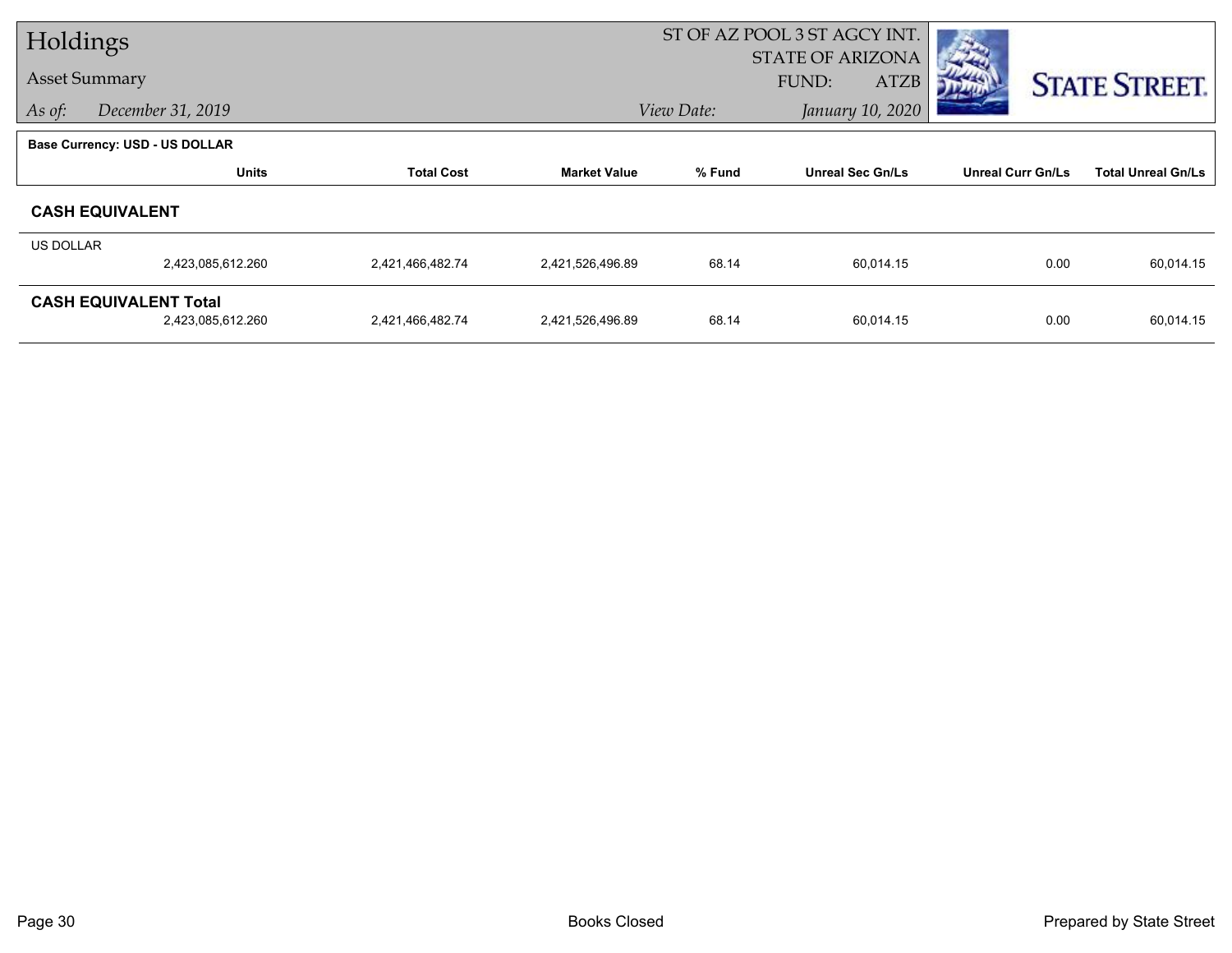| Holdings             |                                       |                   | ST OF AZ POOL 3 ST AGCY INT. |            |                                                 |                          |                           |
|----------------------|---------------------------------------|-------------------|------------------------------|------------|-------------------------------------------------|--------------------------|---------------------------|
| <b>Asset Summary</b> |                                       |                   |                              |            | <b>STATE OF ARIZONA</b><br>FUND:<br><b>ATZB</b> |                          | <b>STATE STREET.</b>      |
| As of:               | December 31, 2019                     |                   |                              | View Date: | January 10, 2020                                |                          |                           |
|                      | <b>Base Currency: USD - US DOLLAR</b> |                   |                              |            |                                                 |                          |                           |
|                      | <b>Units</b>                          | <b>Total Cost</b> | <b>Market Value</b>          | % Fund     | <b>Unreal Sec Gn/Ls</b>                         | <b>Unreal Curr Gn/Ls</b> | <b>Total Unreal Gn/Ls</b> |
|                      | <b>FIXED INCOME</b>                   |                   |                              |            |                                                 |                          |                           |
| <b>US DOLLAR</b>     |                                       |                   |                              |            |                                                 |                          |                           |
|                      | 1,127,452,133.430                     | 1,128,970,293.18  | 1,132,214,043.63             | 31.86      | 3,243,750.45                                    | 0.00                     | 3,243,750.45              |
|                      | <b>FIXED INCOME Total</b>             |                   |                              |            |                                                 |                          |                           |
|                      | 1,127,452,133.430                     | 1,128,970,293.18  | 1,132,214,043.63             | 31.86      | 3,243,750.45                                    | 0.00                     | 3,243,750.45              |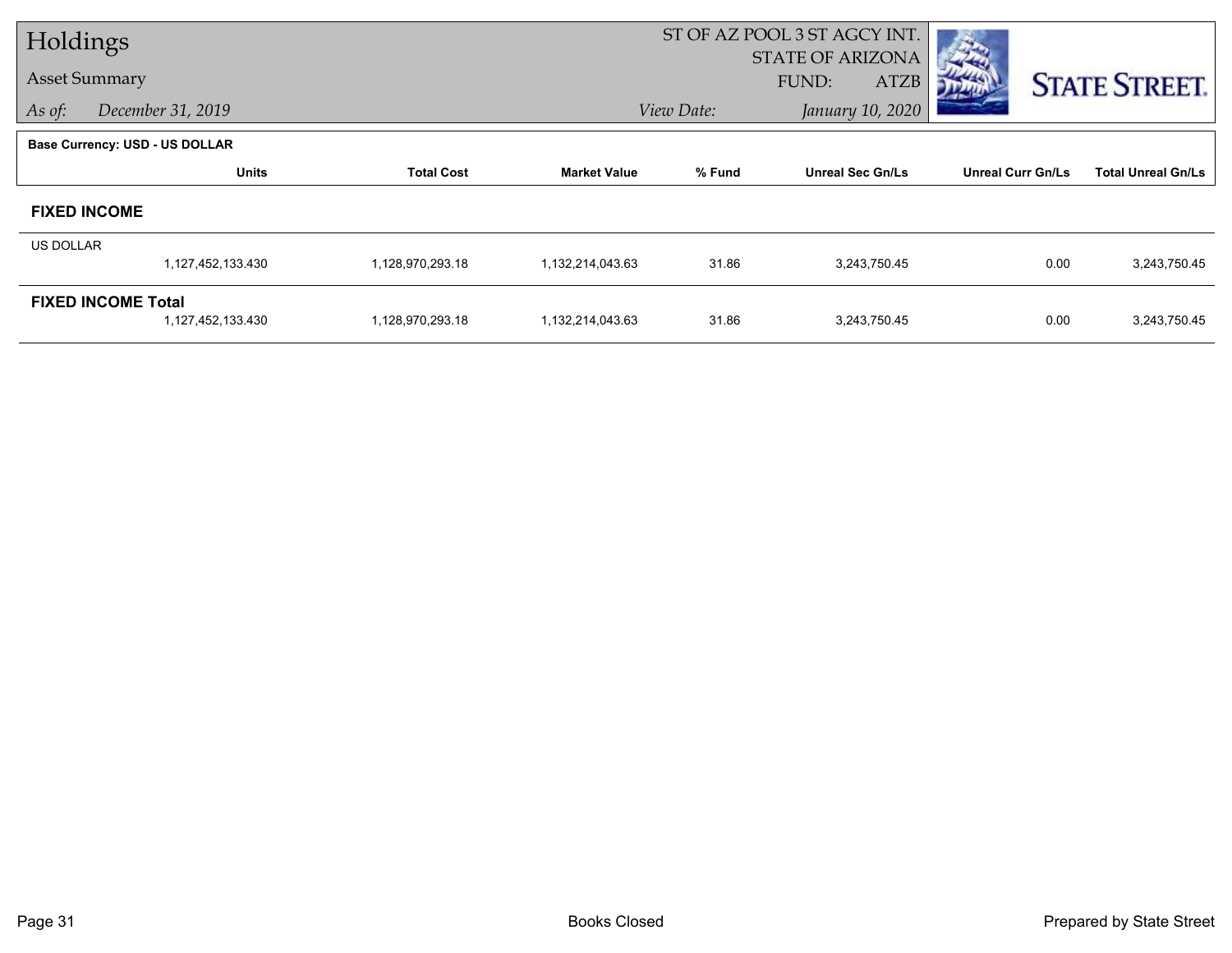|                   | Holdings                              |  |                     | ST OF AZ POOL 3 ST AGCY INT. |                         |                          |                           |
|-------------------|---------------------------------------|--|---------------------|------------------------------|-------------------------|--------------------------|---------------------------|
|                   |                                       |  |                     |                              | <b>STATE OF ARIZONA</b> |                          |                           |
|                   | <b>Asset Summary</b>                  |  |                     |                              | <b>ATZB</b><br>FUND:    |                          | <b>STATE STREET.</b>      |
| As of:            | December 31, 2019                     |  |                     | View Date:                   | January 10, 2020        |                          |                           |
|                   | <b>Base Currency: USD - US DOLLAR</b> |  |                     |                              |                         |                          |                           |
|                   | <b>Units</b><br><b>Total Cost</b>     |  | <b>Market Value</b> | % Fund                       | <b>Unreal Sec Gn/Ls</b> | <b>Unreal Curr Gn/Ls</b> | <b>Total Unreal Gn/Ls</b> |
| <b>FUND Total</b> |                                       |  |                     |                              |                         |                          |                           |
|                   | 3,550,545,889.250<br>3,550,444,919.48 |  | 3,553,748,684.08    | 100.00                       | 3.303.764.60            | 0.00                     | 3,303,764.60              |